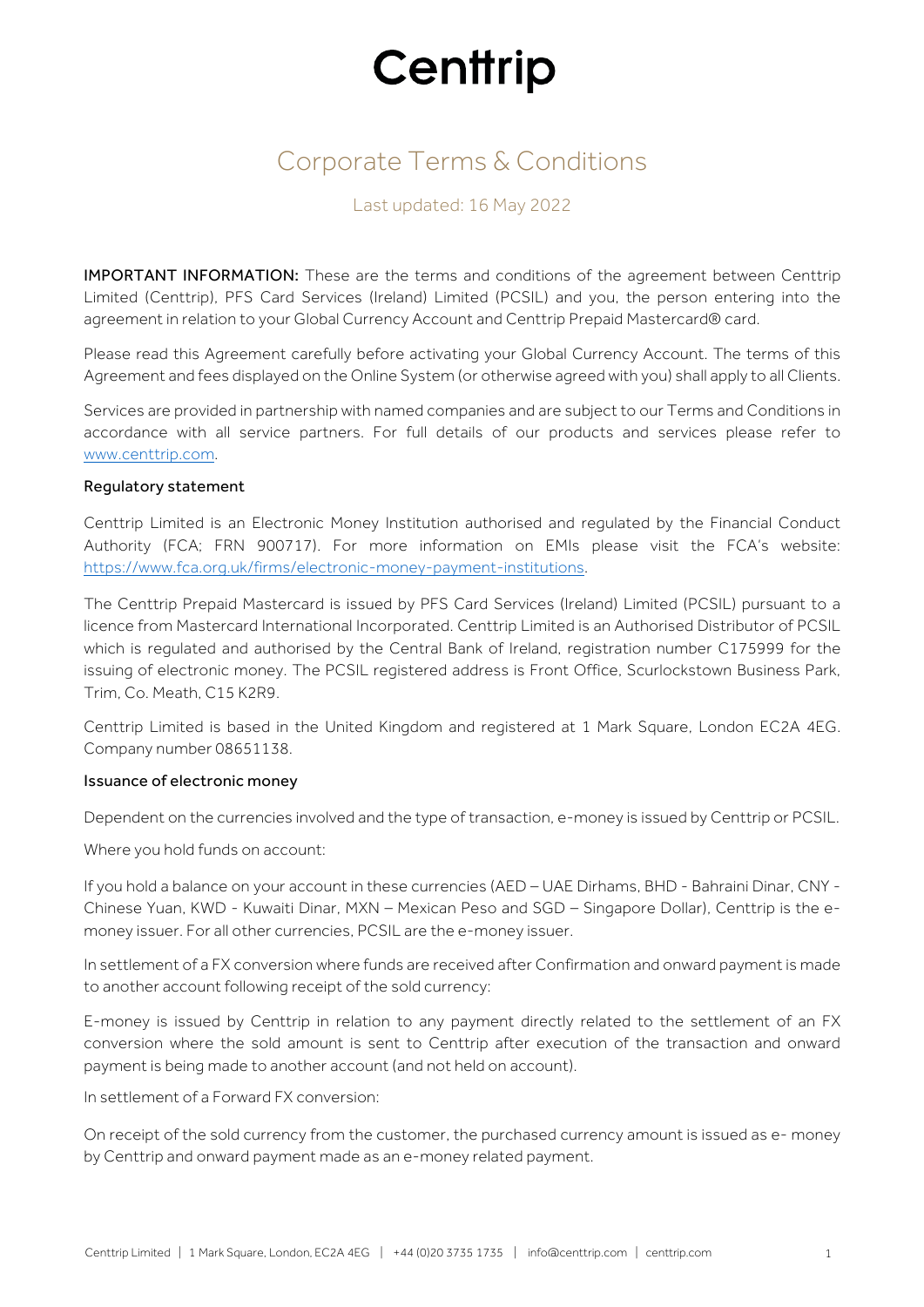## Section One

## Terms and Conditions for

## Centtrip Global Currency Account

#### 1. Definitions

"Account" means a single account held by Centtrip for the Client's funds.

"Account Fee" means the fees and charges payable by the Client for the Services provided by Centtrip. This includes but is not limited to all transactional and operational Account related fees to: load/unload funds to/from your Account, perform Foreign Currency transactions, make payments (using international wire transfer (SWIFT), Single Euro Payments Area (SEPA) or Faster Payments), issue Card(s) associated with your Account and this includes a monthly Inactive Operating Account Fee that will apply in the event your Account remains dormant or inactive for more than 12 months. The schedule of fees that apply to your Account are available under the fees section of your online Centtrip Global Account and the Fee Limits Schedule available online from the Centtrip website: What are Centtrip's standard card fees and limits?

"Account Application" means Centtrip's Business Account Application and other information submitted by the applicant or Client prior to the execution of any transaction on behalf of the Client.

"Account Information Service Provider (AISP)" A party which provides account information services as an online service to provide consolidated information on one or more payment accounts held by you with one or more payment service provider(s).

"Agreement" means these Terms and Conditions (as amended from time to time), the Account Application Terms and Conditions (as amended from time to time) and the particulars of any Confirmation.

"Authorised Party" means any natural person listed as an "Authorised Party" on the Account Application or subsequently added by Client.

"Balance Due" means the amount of funds sold to Centtrip by the Client less any Margin Amount already paid.

"Balance Due Date" means the date on which payment must be received by Centtrip. The Balance Due Date must be a Business Day.

"Beneficiary" means the Client or any third-party payee so designated by the Client.

"Blocked Person" means any person or organisation: (i) listed in Schedule 2 of the Terrorism Act 2000 (as amended), (ii) listed on the HM Treasury's Consolidated List of Financial Sanctions Targets, (iii) owned or controlled by, or acting for or on behalf of, any person listed in Schedule 2 of the Terrorism Act 2000 or HM Treasury's Consolidated List of Financial Sanctions Targets, (iv) with which Centtrip is prohibited from dealing or otherwise engaging in any transaction by any Anti-Terrorism Law, (v) with whom Centtrip believes it is prohibited from conducting transactions by virtue of any government- issued sanctions presently in force or created at a future date, or (vi) that commits, threatens or conspires to commit or supports "terrorism" as defined in the Terrorism Act 2000, or (vii) listed on local European member state government restricted persons list.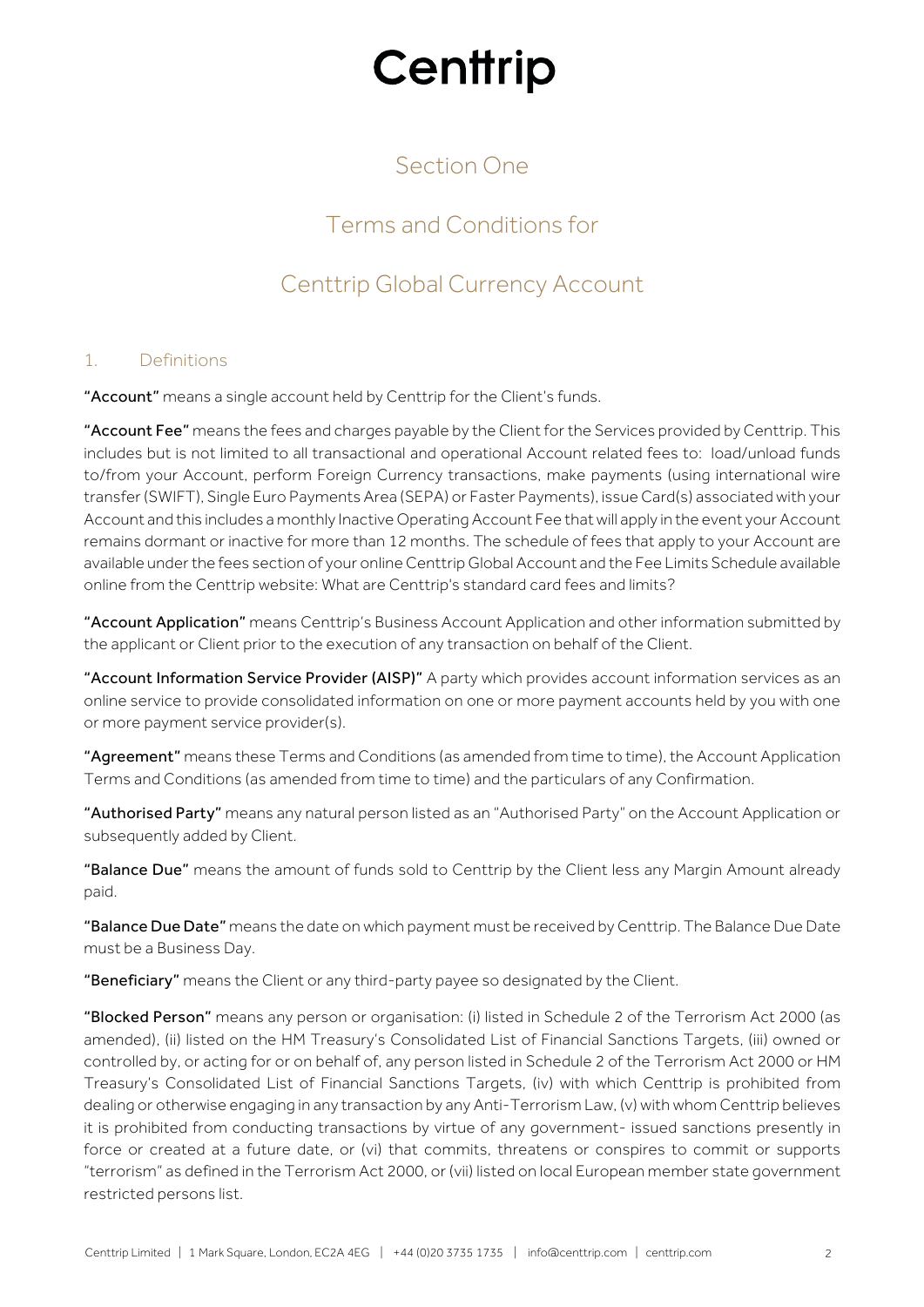"Business Day" means a day on which banks are open for general banking business in all jurisdictions involved in the Trade or payment transaction, including in the case of a Trade both countries of the currencies involved in the Trade.

"Card" means the Centtrip Prepaid Mastercard® that is issued by PFS Card Services (Ireland) Limited (PCSIL) pursuant to a licence from Mastercard International Incorporated to each of the Client's User(s) and subject to the third party PCSIL's standard terms and conditions that are set out in Schedule 2.

"Card Fee" means the standard fees, charges and limits that are associated with the use of your Card and subject the third party PCSIL terms and conditions in Schedule 2 which includes but is not limited to, Card Replacement Fee and Inactive Account Maintenance Fee. Details of these fees are set out in the Fee Limits [Schedule available online from the Centtrip website: What are Centtrip's standard card fees and](https://support.centtrip.com/faqs/what-are-your-card-fees) limits?

"Centtrip" means Centtrip Limited (registered number 08651138) whose registered office is at 1 Mark Square, London, EC2A 4EG.

"Client" means the person named in the Account Application that is entering into this Agreement with Centtrip.

"Confirmation" means a) the Trade Confirmation sent by Centtrip to the Client setting out details of the Trade, or b) the payment confirmation sent by Centtrip to Client setting out the details of the payment instruction.

"Currency Conversion Contract" means a Trade placed by the Client with Centtrip to convert funds into a Foreign Currency.

"Currency Conversion Contract Summary Email" means the summary email sent by Centtrip to the Client setting out details of the requested Currency Conversion Contract, including payment instructions and next steps.

"Currency Conversion Confirmation Email" means the confirmation email sent by Centtrip to the Client following the successful completion of a Trade involving a Currency Conversion Contract that confirms the Foreign Currency conversion amount and how the Client can access the funds.

"Delivery Date" means the date on which funds will be remitted by Centtrip upon receipt of the Client's payment instruction, provided the Client has fully paid for the purchased funds, associated fees and complied with this Agreement. The Delivery Date must be a Business Day.

"E-money" is electronic monetary value, which is the digital equivalent of cash and is issued by an emoney institution and stored on or allocated to an electronic device issued and usable for payments. The Client's Centtrip Global Currency Account is made up of one or more e-money currency wallets reflecting the balance of e-money issued. E-money can be transferred between the Client's Global Currency Account and Centtrip Prepaid Mastercard(s) via the Online System.

"Facility" means any trading lines, settlement line or foreign currency exposure limit that Centtrip has granted to the Client.

"Foreign Currency" means any currency offered by Centtrip to its Clients other than Pound Sterling.

"Forward Contract" means a contract relating to a currency that is a means of payment that: (i) must be settled physically otherwise than by reason of a default or other termination event; (ii) is entered into by at least a person which is not a financial counterparty within the meaning of Article 2(8) of Regulation (EU) No. 648/2012 of the European Parliament and of the Council; (iii) is entered into in order to facilitate payment for identifiable goods, services or direct investment; and (iv) is not traded on a trading venue (as defined in Directive 2014/65/EU of the European Parliament and of the Council).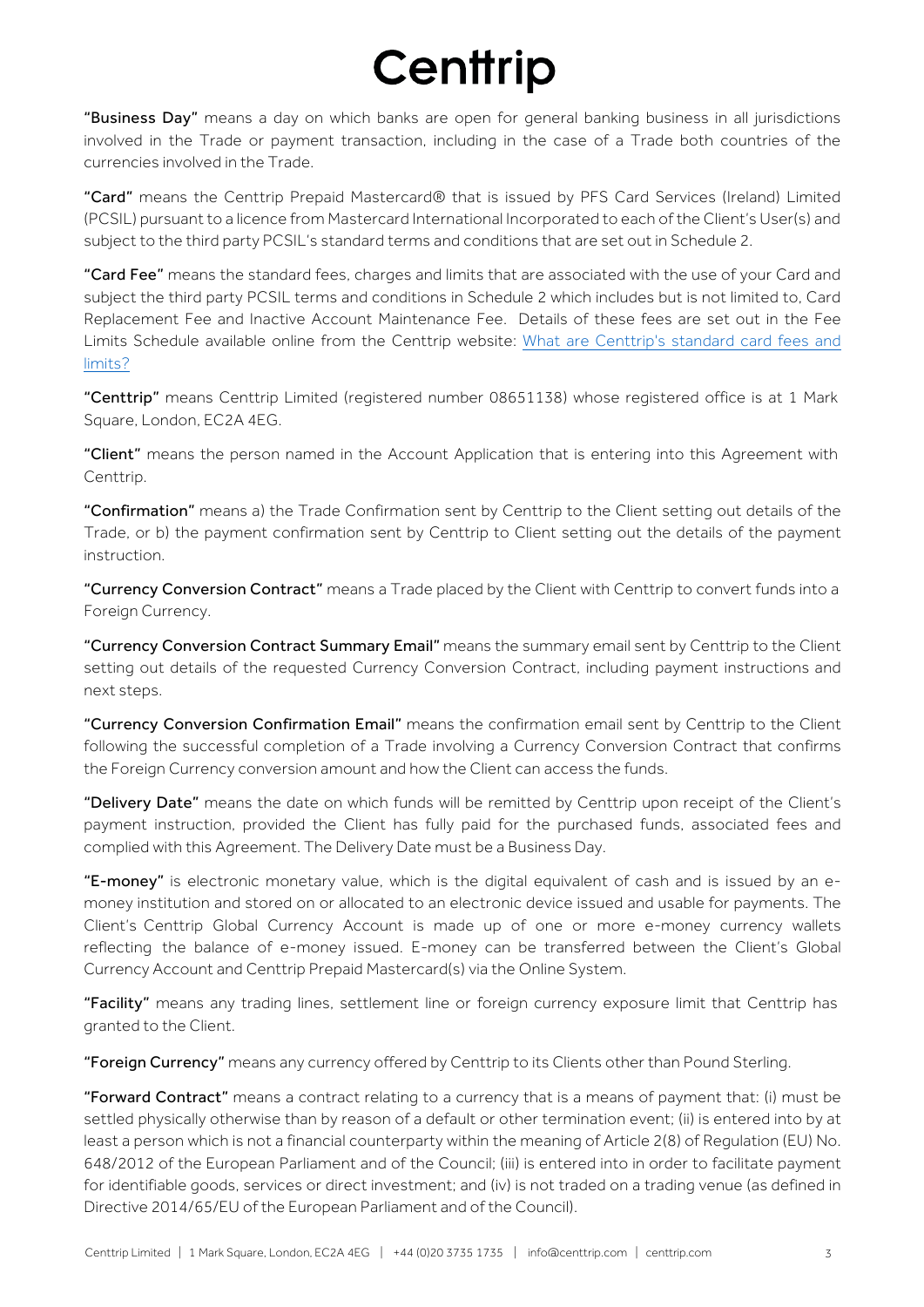"Forward Contract Confirmation Email" means the confirmation email sent by Centtrip to the Client following the successful completion of Trade involving a Forward Contract that confirms the transaction and availability of the funds.

"Forward Contract Summary Email" means the summary email sent by Centtrip to the Client setting details of the requested Forward Contract, including payment instructions and next steps.

"Inactive Card Maintenance Fee" means the monthly fee that will be deducted by the Card provider from the available balance of a Card held by a User that has been inactive or dormant starting on the first day of the 13<sup>th</sup> month following the last activity on the Card for the amount set out in the Fee Limits Schedule available online from the Centtrip website: [What are Centtrip's standard card fees and limits?](https://support.centtrip.com/faqs/what-are-your-card-fees)

"Inactive Operating Account Maintenance Fee" means the monthly fee that will be deducted by Centtrip from the available balance of an operating Account held by a Client that has been inactive or dormant for over twelve (12) months starting on the first day of the 13<sup>th</sup> month following the last activity on the Account for the amount set out in the Fee Limits Schedule available online from the Centtrip website: What are [Centtrip's standard card fees and limits?](https://support.centtrip.com/faqs/what-are-your-card-fees)

"Insolvent" means insolvent or otherwise unable to pay its debts as they become due, or upon the filing of any proceeding (whether voluntary or involuntary) for bankruptcy, insolvency or relief from creditors.

"Interest Rate" means two percent (2%) above the London Interbank Offered Rate from time to time. The daily Interest Rate shall be the Interest Rate divided by three hundred and sixty-five.

"Loss(es)" mean any and all market losses associated with movements in the foreign exchange rates, damages, costs, liabilities, losses, claims, judgments, penalties, fines, expenses (including reasonable legal and accountants' fees and expenses), costs of investigation, amounts paid in settlement, court costs and other expenses of litigation.

"Margin Amount" means security, expressed as a percentage of the funds sold to Centtrip or an absolute value. Margin Amount may be required by Centtrip as a condition of the Trade. Subject to Force Majeure, Margin Amounts are non- refundable until maturity of the Trade.

"Online System" means any electronic system, interface or platform provided by Centtrip to its Clients for the purpose of placing Trades, making payments, and payment and account management. Centtrip may revise the Online System at any time or change its domain, without prior notice and without the Client's consent.

"Parties" means the Client and Centtrip.

"Payment Initiation Service Provider (PISP)" A party who provides an online service to initiate a payment order at your request with respect to your account held at a Payment Service Provider. in relation to your account held at a Payment Service Provider.

"Payment Services Directive 2 (PSD2)" An EU Directive 2015/2366 relating to payment services as amended or replaced from time to time and transposed into law as the Payment Services Regulation 2017.

"Payment Service Provider (PSP)" An entity which carries out regulated payment services.

"Services" means Centtrip's provision of various foreign exchange and related services, including, without limitation, buying and selling of foreign currencies and making or receiving of cross-border payments, purchase and sale of wires and bank drafts in foreign currency.

"Subscription Account" means a type of Client account where a monthly fee is payable for a specified period of time and within agreed allowances.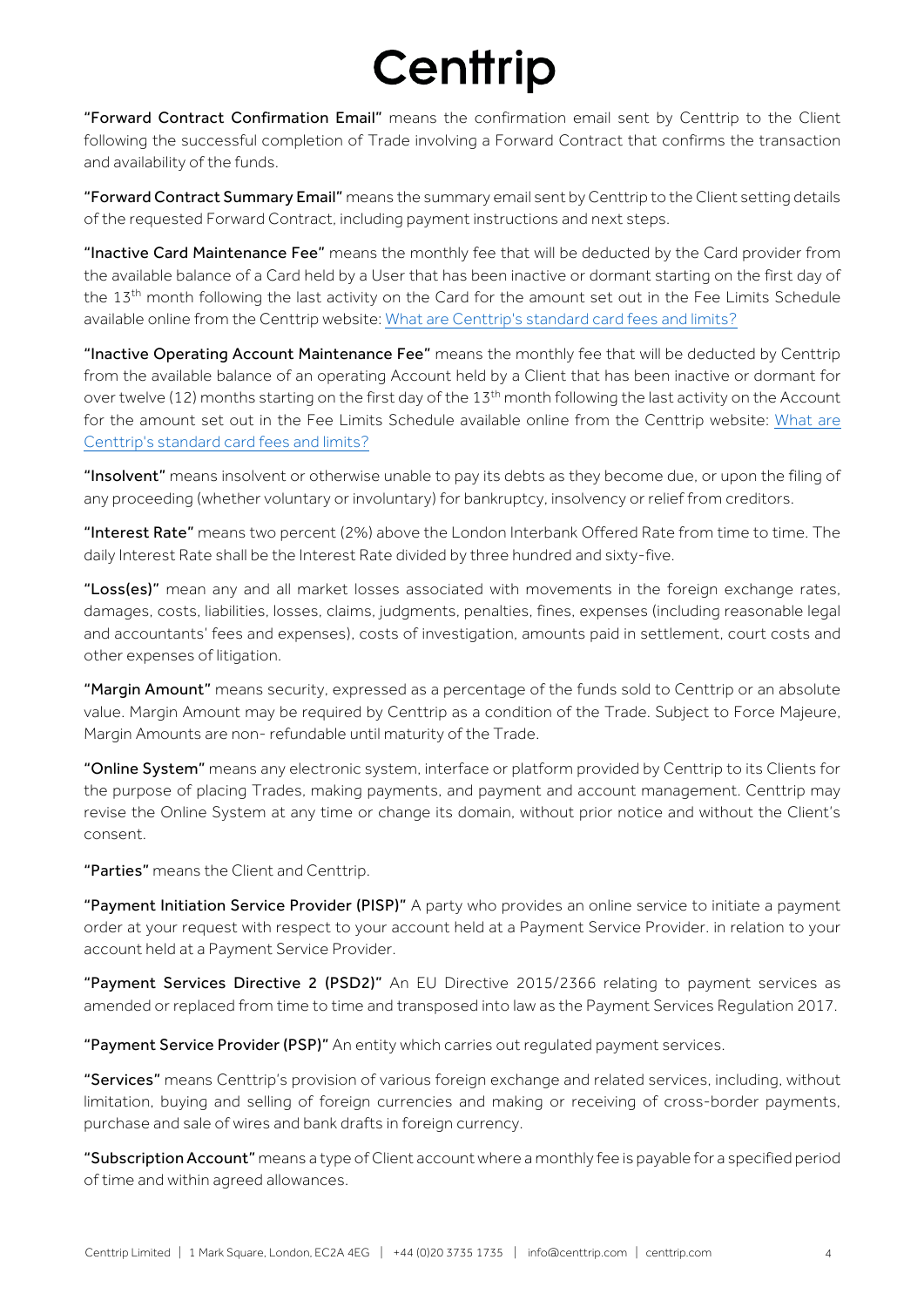"Trade" means an order placed with Centtrip via telephone, facsimile, electronic mail, or online, or any other mutually agreeable means by which trades are communicated between the Client and Centtrip.

### "Unique Identifier Information" has the meaning given in Clause 6.16.

"User" means any Authorised Party authorised by Client to use the Online Service.

### 2. Trades and Confirmations

#### 2.1. Trades

By placing a Trade with Centtrip, the Client agrees to: (a) pay all applicable Trade transaction related fees and charges as set out in the fees section of the Online Platform (b) reaffirm the Client's representations in Clause 9 below; and (c) confirm the accuracy of the information in the Client's Account Application. Upon receipt of a Trade submitted in accordance with Centtrip's Trade process, Centtrip will issue a Confirmation to the Client confirming the Trade as stated in the Confirmation. The Client will also be able to view details of the trade within the Online System. The Client acknowledges that the Client is solely responsible for the accuracy of the Trade and agrees to keep copies of any Trades transmitted to Centtrip. The Client assumes all risk that the Trade is altered during its transmission and agrees to carefully review the Confirmation. Subject to this Agreement, Centtrip is under no obligation to provide any Service unless a Confirmation has been delivered to the Client.

#### 2.2. Confirmations

The Client agrees to promptly notify Centtrip if the Client does not receive a Confirmation for its Trade or a payment instruction. The Client agrees that in order to perform transactions for the Client, Centtrip must assume that the Client's instructions are those that appear on the Confirmation and therefore the Client will meet its related financial obligations unless Centtrip is informed by the Client of the error or discrepancy prior to the execution of the Trade Order or release of payment according to payment instruction.

#### 2.3. No Cancellation by Client

Once a Trade has been placed with Centtrip, a Trade may not be cancelled by the Client without written approval from Centtrip, whether such Trade was placed via telephone, facsimile, electronic mail, the Online System or otherwise.

#### 2.4. Trade Suspension or Cancellation

Centtrip may reject, suspend, disregard, or cancel a Trade, or refuse to issue a Confirmation for a Trade, if Centtrip believes, in its sole discretion, that:

- the Trade is unclear;
- the Trade requires any action by Centtrip on a non-Business Day;
- the Trade was not authorised by an Authorised Party;
- Centtrip services have been used for speculative purposes or FX arbitrage; consummation of the Trade would require Centtrip to exceed the Facility granted to Client;
- the Client is in default of this Agreement;
- performance of the Services would be unlawful or contravene the requirements of any government or regulatory authority; or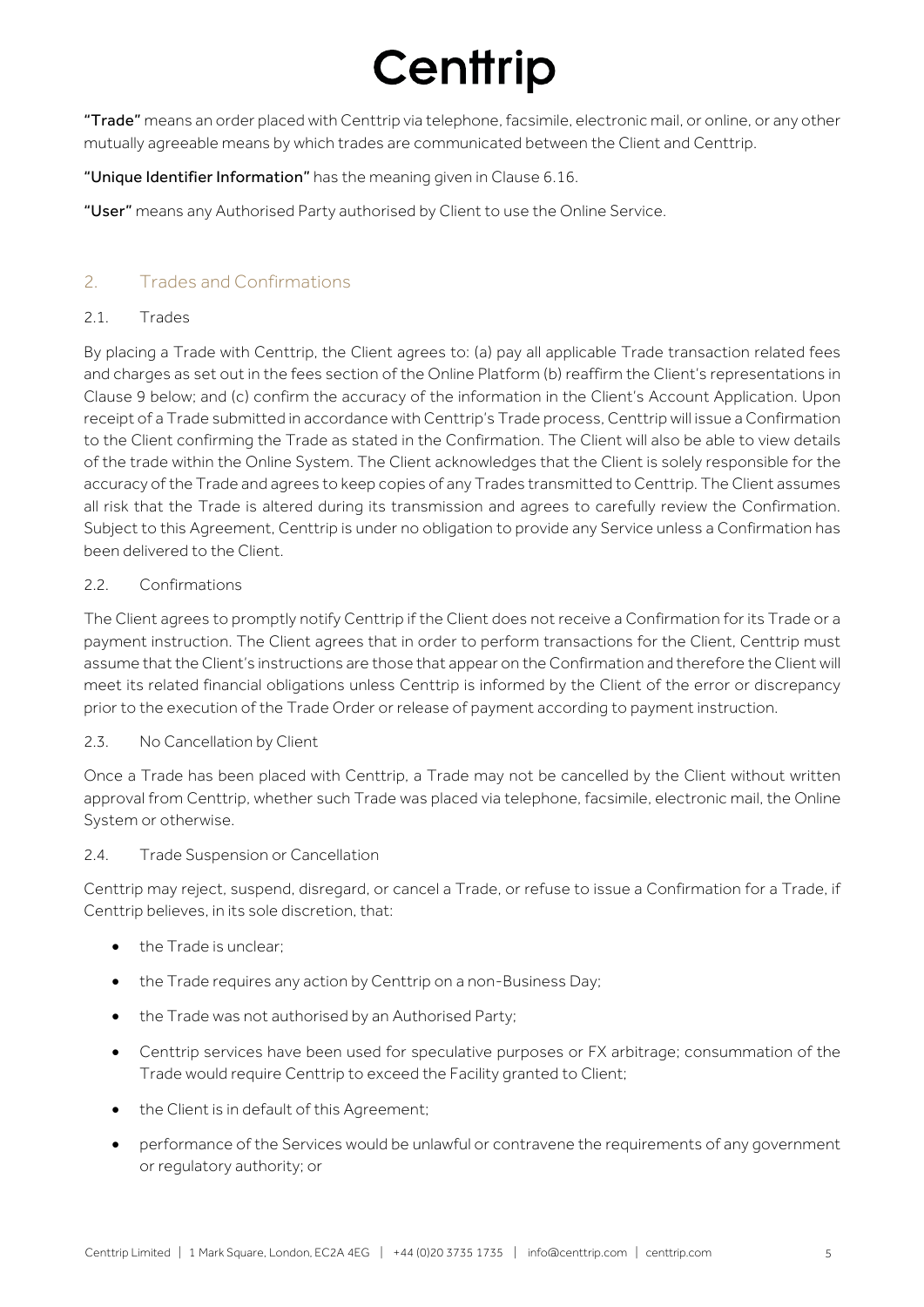### • the Client is Insolvent.

The Client agrees to indemnify, defend, and hold harmless Centtrip from any Losses incurred by Centtrip in connection with any Trade(s) that are defective for any of the foregoing reasons.

#### 2.5. Currency Conversion Contract

When a Trade is placed by the Client with Centtrip to convert funds into a Foreign Currency, the following process will apply:

- Client will place the Trade order to convert funds into a Foreign Currency in accordance with Centtrip's processes and using the Online System;
- Centtrip will issue a Currency Conversion Contract Summary Email to the Client upon receipt of the Trade order;
- Client agrees to (a) review the details of the Currency Conversion Contract Summary Email carefully upon receipt as the Client acknowledges that it will be solely responsible for the accuracy of the information that has been provided to place the Trade; and (b) comply with all instructions including the arrangement of the transfer of the funds into the specified bank account before the due date and time;
- Centtrip will send the Client a Currency Conversion Confirmation Email once it has settled the conversion. This email will confirm the settlement amount and how the funds can be accessed by the Client.

### 3. Fees and Payment

#### 3.1. Payment of Balance Due

The Client shall pay all amounts due to Centtrip on the Balance Due Date. Centtrip may refuse to deliver any funds to Beneficiary unless and until full payment, in the form of good, cleared funds from the Client have been received by Centtrip. Delivery of the funds purchased from Centtrip will be made by Centtrip upon the receipt of payment of the Balance Due and the Client hereby accepts Centtrip's standing authority to deliver funds upon receipt of such payment. Failure by the Client to make final payment in full by the Delivery Date will result in the Client's liability as set forth in Clause 3.2, including without limitation interest on the Balance Due, calculated at the Interest Rate. Centtrip reserves the right to deduct said interest from the purchased funds and any funds in the Client's Account.

#### 3.2. Non-Payment

If the Client fails to make payment for the transaction when required, Centtrip may cancel the Trade or proceed with the transaction and take any and all steps necessary to recover the balance due. The Client indemnifies and holds Centtrip harmless from any and all Losses incurred by Centtrip as a result of the Client's failure to pay the amount due, with daily interest accruing at the Interest Rate on all unpaid amounts. Centtrip reserves the right to claim interest under the Late Payment of Commercial Debts (Interest) Act 1998.

#### 3.3. Right of Offset

Centtrip may satisfy or partially offset any liability that may arise against any collateral Centtrip holds for the Client, or any obligation Centtrip has to the Client, without prior notice to the Client. In the event such collateral is insufficient, the Client will remain liable to Centtrip and will promptly pay on demand the amount of any Losses suffered by Centtrip or its affiliates.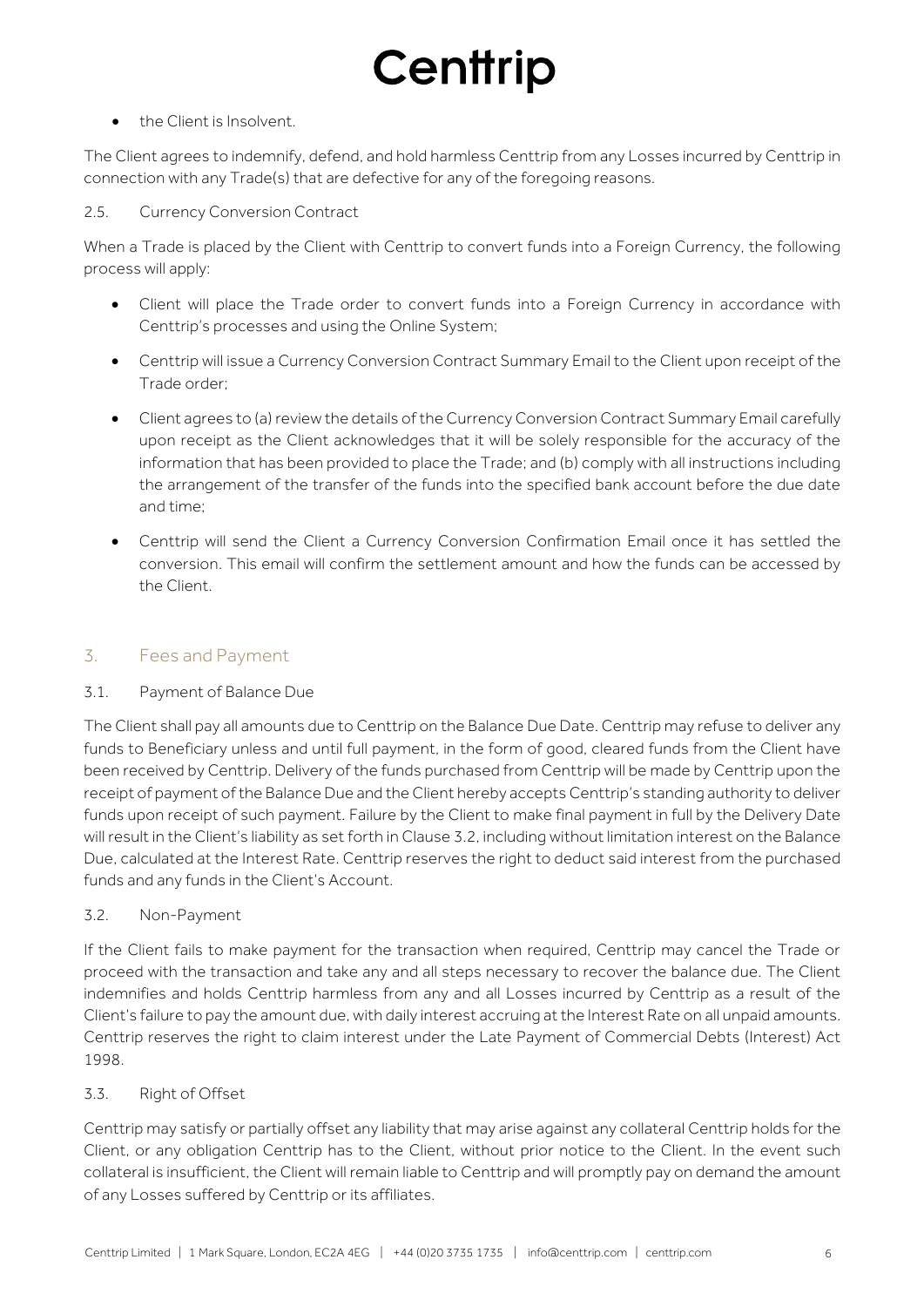#### 3.4. Payment Instructions

Provided that the Client has fully paid for the funds purchased from Centtrip and complied with this Agreement, Centtrip will hold those funds until Centtrip's receipt of payment instruction from the Client in accordance with Clause 6.15.

#### 3.5. Subscription Accounts

Where the Client is accessing services provided by Centtrip using a Subscription Account, the Client acknowledges and agrees that the Subscription Account will be subject to the Subscription Account Fees terms and conditions that are set out in Schedule 1 and subject to relevant Card Fee(s), including but not limited to, an Inactive Card Maintenance Fee.

#### 3.6. Payment of Fees and Charges

Except for Subscription Accounts, Services provided by Centtrip are subject to the payment of certain fees and charges, this expressly includes the Account Fee(s) and Card Fee(s). Centtrip will confirm all fees and charges that will be due and payable by the Client as part of the Account Application process.

Account Fee(s) will be paid in accordance the fee schedule is available from within the fees section of your online Centtrip Global Currency Account and any other relevant applicable charges in accordance with the Fee Limits Schedule available online from the Centtrip website: What are Centtrip's standard [card fees and limits?](https://support.centtrip.com/faqs/what-are-your-card-fees)

Card Fee(s) will be paid in accordance with the Centtrip Prepaid Mastercard Terms and Conditions under Schedule 2 and the schedule of fees and the Fee Limits Schedule available online from the Centtrip website: [What are Centtrip's standard card fees and limits?](https://support.centtrip.com/faqs/what-are-your-card-fees)

All fees and charges will be paid at such time they are incurred, depending on the terms applicable to such fee or charge, and your Account will be subject to a monthly re-occurring Inactive Card Maintenance Fee and/or Inactive Operating Account Maintenance Fee if you do not use your Card or Account for longer than 12 months and you have not cancelled services prior to such payment becoming due and payable, either from your Centtrip Account or Card or by you from other sources.

When entering into a Currency Conversion Contract for a Trade or Forward Contract the Applicable Exchange Rate and any associated charges will be confirmed by Centtrip at the time of the relevant transaction.

Centtrip may revise or amend its fees and charges over time and, if so, we will notify you in advance in accordance with Clause 13. Centtrip also reserves the right to waive or reduce any fees or charges at its discretion.

### 4. Access by Third-Party Providers

4.1. You may consent to regulated third party providers (PISPs or AISPs) accessing your account online to make payments or obtain information about balances or transactions on your card and/or account.

4.2. The PISPs and/or AISPs must be appropriately registered and authorised in accordance with PSD2. You should check with the regulatory authority of the relevant country before giving consent.

4.3. Any consent you give to a third-party provider is an agreement between you and it. We will have no liability for any loss whatsoever, as a result of any such agreement.

4.4. Before giving consent, you should satisfy yourself as to what degree of access you are consenting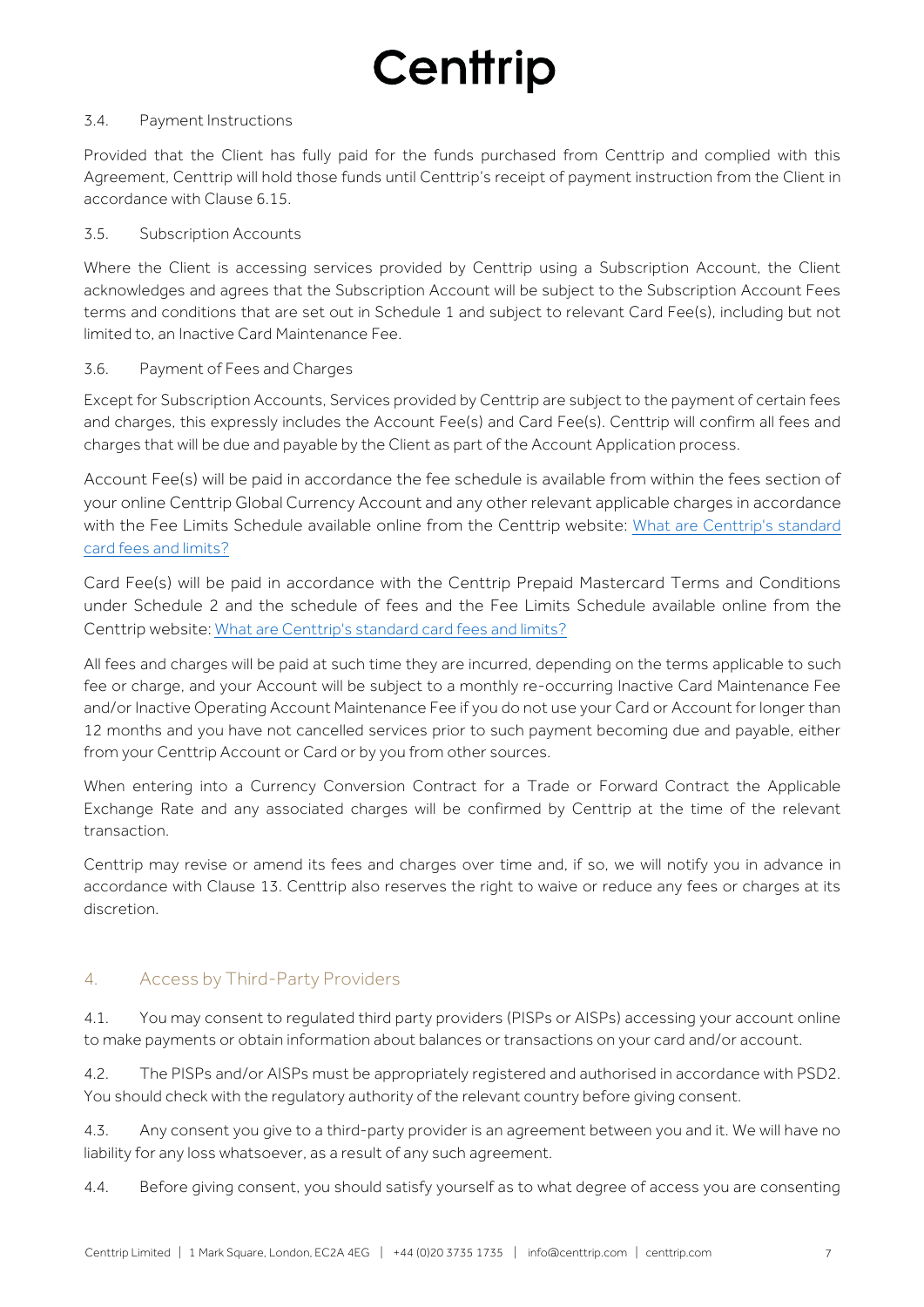to, how it will be used and who it may be passed on to.

4.5. You should make yourself aware of any rights to withdraw the consent of access from the third party and what process they have in place to remove access.

4.6. To the extent permitted by law or regulation and subject to any right to refund you may have under this Agreement, between you and us, we are not responsible for any actions that the relevant third party takes in relation to suspending or terminating your use of their service or for any resulting losses. We are also not responsible for, or a party to, any agreement that you enter into with any relevant third party. You should make sure that you read and comply with such agreement or other applicable policies and note that this Agreement will continue to apply including any services and our fees as stated.

4.7. Where appropriate, we may deny access to your account, for any third party where we consider it to be a risk of money laundering or terrorism financing, fraud, or other criminal activity. Should we need to take these actions and where possible, we will give reasons for doing so unless restricted by law or for internal security reasons.

### 5. Additional Conditions Applicable to Forward Contracts

#### 5.1. Authorisation

The Client hereby authorises Centtrip to enter into Forward Contracts based on Trades from the Client in accordance with the terms and conditions of this Agreement. The Client acknowledges and agrees that Centtrip may require the Client to provide it with information relating to a proposed Trade in a Forward Contract so as to verify the purpose of the Trade, in particular to ensure that the purpose of the Client in respect of such Trade falls within the definition of "Forward Contract" as specified herein. The Client agrees that Centtrip may in its sole discretion determine that a proposed Trade does not fall within the definition of a "Forward Contract" and in such case Centtrip shall not accept such proposed Trade. If a proposed Trade in a Forward Contract is accepted, Centtrip will provide the Client a Forward Contract Summary Email that confirms the details of the particular transaction and in accordance with Clause 5.2 and 5.3 will stipulate the initial margin or deposit amount that will be payable immediately and the date when full payment of remaining balance is due The Client acknowledges that each Forward Contract is governed by and subject to the terms and conditions of this Agreement and, upon acceptance by Centtrip orally, online, or in writing, that each constitutes a binding contract. Forward Contracts may not be cancelled by the Client once the Trade is placed with Centtrip.

#### 5.2. Initial Margin Amounts

When entering into a Forward Contract, Centtrip, in its sole discretion, may require the Client to pay to Centtrip an initial margin amount or deposit as collateral in accordance with the Forward Contract Summary Email. Should the Client fail to pay the specified deposit within twenty-four (24) hours of the Trade date, Centtrip may cancel the Forward Contract with immediate effect. In such event the Client shall be liable to Centtrip for any and all Losses and agrees to pay for such Losses within 24 hours, including market losses and expenses incurred in connection with the cancellation. Centtrip, however, shall have no obligation or liability to the Client.

#### 5.3. Additional Margin Amounts

From time to time during the term of the Forward Contract, Centtrip, in its sole discretion, may require the Client to pay to Centtrip certain margin amounts to maintain the relative value of the funds purchased from Centtrip. Should the Client fail to pay such additional margin amounts within twenty-four (24) hours of Centtrip's demand (or as otherwise specified by Centtrip), Centtrip may cancel the Forward Contract with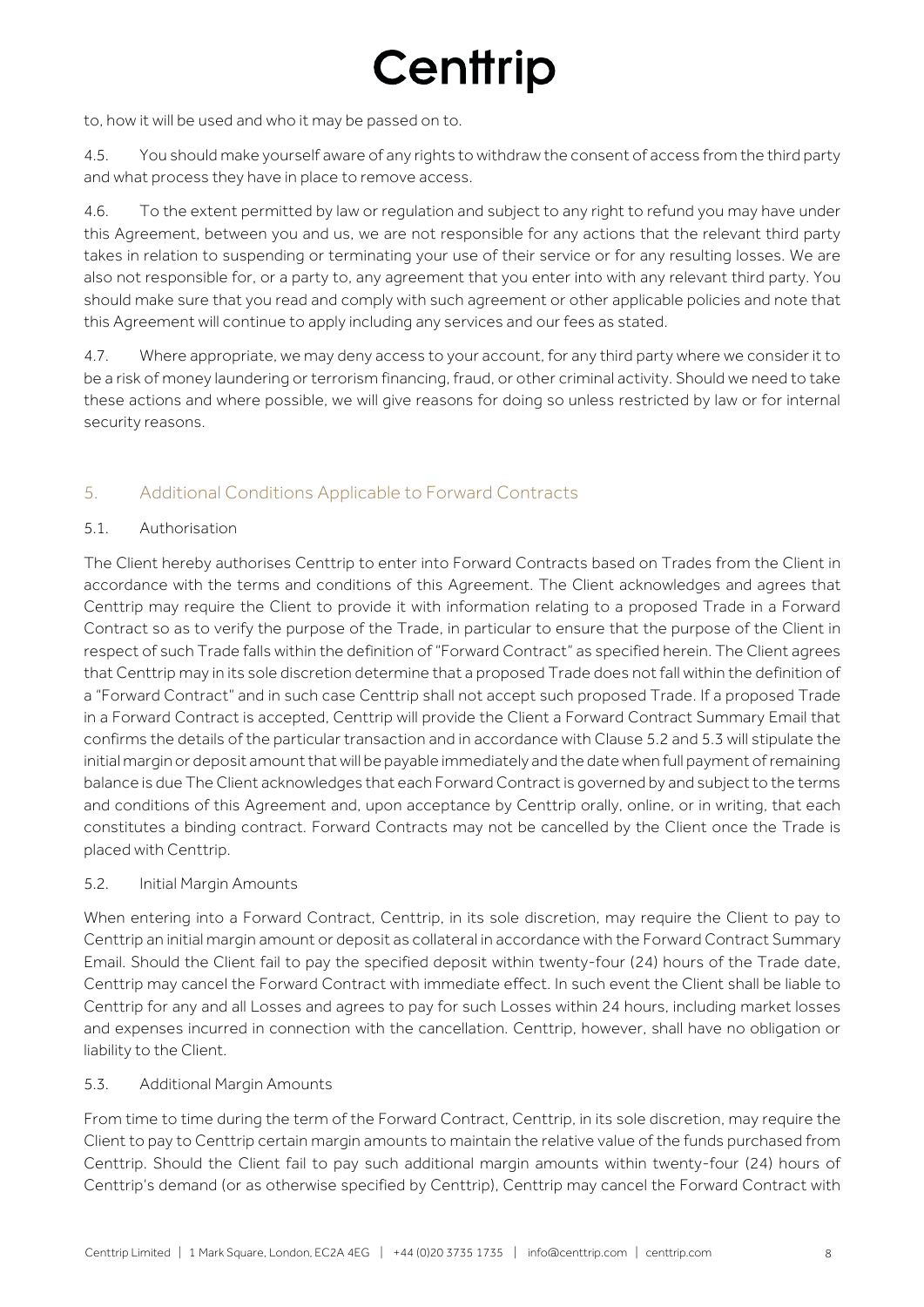immediate effect or complete the transaction. In such event the Client shall be liable to Centtrip for any and all Losses and agrees to pay for such Losses within 24 hours, including market losses and expenses incurred in connection with the cancellation. Centtrip, however, shall have no obligation or liability to the Client, and Centtrip's sole liability to the Client is the return of any balance remaining of the margin amount paid by the Client after deducting any Losses suffered by Centtrip sustained in connection with the Client's default.

### 5.4. Forward Contract Confirmation Email

Centtrip will send the Client a Forward Contract Confirmation Email once it has completed the Trade associated with the Forward Contract. The email will confirm the transaction and availability of the funds.

#### 5.5. Risks Involved

The Client acknowledges that the foreign currency market is volatile. The Client expressly accepts the risk that if the currency of the purchased funds changes in value during the period covered by the Forward Contract, the value of the amount of currency which the Client agreed to sell to Centtrip may be less favourable than the current price for the purchased currency. The Client is aware that Forward Contracts purchased hereunder are not "specified investments" within the meaning of the Financial Services and Markets Act 2000 (Regulated Activities) Order 2001 (as amended) or any other legislation governing the regulation of financial activities in the UK and are therefore not regulated instruments under the UK's financial regulatory regime.

### 6. Online System

#### 6.1. Registration

In order to use the Online System, the Client will be required to create an electronic account and agrees to provide Centtrip with a written list of Users that the Client would like to access and use the Online System on the Client's behalf. Upon Centtrip's approval of such Users, Centtrip grants such Users a non-exclusive, non-transferable license to use the Online System for the sole purpose of accessing the Services. Users may have full or limited access to the Online System, in Centtrip's sole discretion. If the Client desires for Centtrip to terminate one of its User's access to the Online System, the Client agrees to issue such request in writing, to be confirmed by Centtrip in writing. Without limiting this Section 6, until such time as Centtrip confirms such User's access has been terminated, such User may remain authorised, and Client will remain responsible for any transactions placed and other activity by such User.

### 6.2. Access

It is the sole responsibility of the Client and the User to safeguard the security of the User's password, and periodically change the User's password thereafter to ensure security.

#### 6.3. Use of the Online System

The Client agrees that its Users will not use the account of another person without permission and will provide accurate and complete information to Centtrip in all circumstances. The Client and the User expressly acknowledge and agree that such use of the Online System must be in accordance with this Agreement and any additional user agreement or manual provided by Centtrip, including maintaining any minimum operating and internet browser requirements. Centtrip may suspend, limit, or terminate a User's access or Client's access to the Online System, without notice for any reason set forth in Clause 8.

6.4. The Client and User are solely responsible for any and all activity on the Client's Account (save as set out in this Clause 6), and each agrees to notify Centtrip immediately upon becoming aware of any unauthorised use of the Client's Account.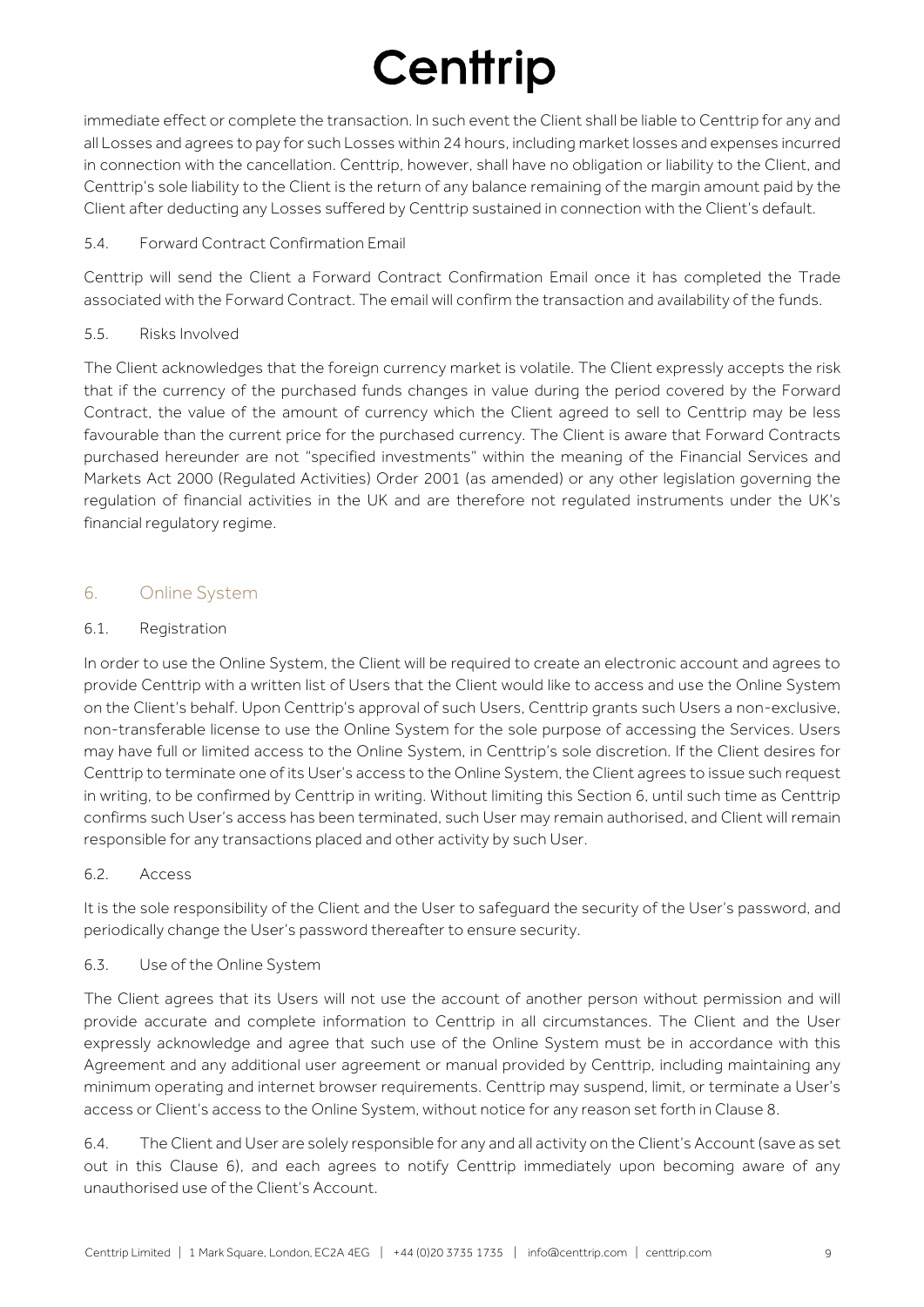6.5. Centtrip will have no responsibility other than as set out in this Clause 6 for any Losses incurred by the Client by reason of the use of the Client's Account, and the Client agrees to hold Centtrip harmless from any expenses or Losses Centtrip may incur by reason of the use of the Client's Account (in each case, whether such use is authorised or unauthorised). The Client agrees that its Users, employees, agents or affiliates will:

6.5.1. not attempt to collect or harvest any personally identifiable information, including account names of other clients;

6.5.2. only use the Online System for the purpose set out in Clause 6.1 (and not for any commercial purpose); and

6.5.3. not use the Online System in any way that may damage, disable, overburden, or impair Centtrip's servers or networks or interfere with any other client's use and enjoyment of the Online System.

6.6. The Client will not try to gain unauthorised access to any services, user accounts, computer systems or networks, through hacking, password mining or any other means.

#### 6.7. Electronic Communications from Centtrip

The Client acknowledges that the Online System may include certain communications from Centtrip or its partners, such as service announcements and administrative messages, and that these communications are considered part of the online service and the Client may not be able to opt out of receiving them. Unless explicitly stated otherwise, any new features that augment or enhance the current Service, including any new Service, shall be subject to this Agreement.

6.8. Copyright/Trademark Notice

The Online System, the content therein, and all intellectual property pertaining thereto and contained therein (including but not limited to copyrights, patents, trademarks and service marks) are owned by Centtrip or licensed through third parties, and all rights, title, and interest therein and thereto shall remain the property of Centtrip or of such third parties.

6.9. Online System Provided "As Is"

The Online System (and all other related services) is provided "as is" with no representations or warranties of any kind, either express or implied. Centtrip shall have no responsibility for transmission errors, faulty or unreliable internet connections or website downtime. All Limitation on Liability and Indemnity terms set forth in Clause 12 shall apply fully to the Client or User's use of the Online System, as well as any other means of accessing such Services.

#### 6.10. Suspending the Client's use of the Online System

Centtrip may stop, suspend, or restrict the Client's or a User's access to the Services using the Online System if Centtrip reasonably considers it necessary:

#### 6.10.1. for security reasons;

6.10.2. because Centtrip suspects that someone is using the Online System without the Client's permission or fraudulently; or

6.10.3. because there is a significantly increased risk that the Client may be unable to fulfil its liability to repay any sums it owes Centtrip.

6.11. Centtrip will always try to inform the Client by telephone before Centtrip stops, suspends, or restricts the Client's or a User's ability to access the Services using the Online System and its reasons for doing so. Where Centtrip is not able to inform the Client before, Centtrip will inform the Client immediately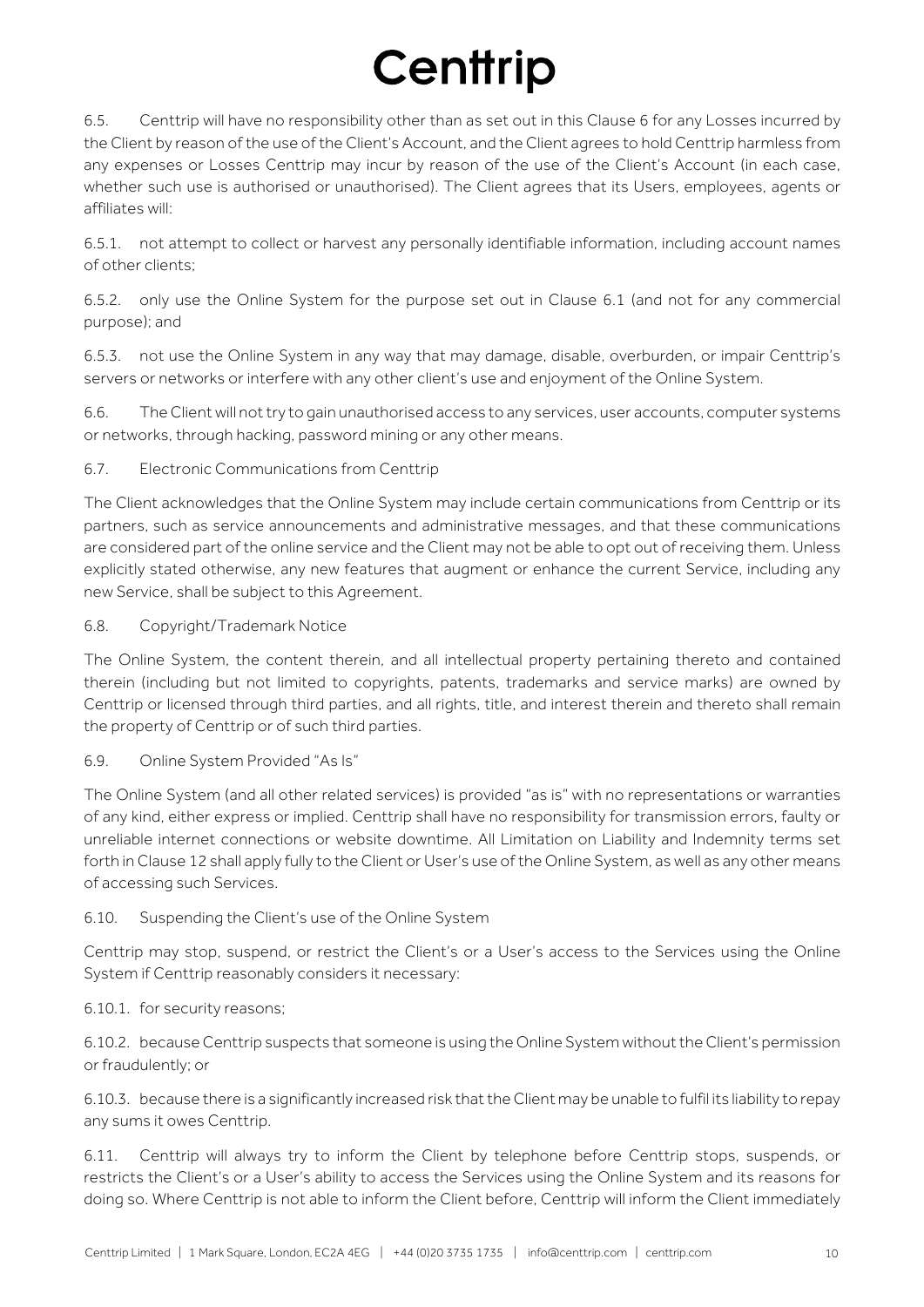afterwards. Centtrip will not inform the Client under this Clause where it would be unlawful to do so, or if informing the Client would compromise Centtrip's reasonable security measures.

6.12. Centtrip will lift any stop, suspension or restriction on the Client's or a User's access to the Services using the Online System as soon as is practicable after the reasons for the stop, suspension or restriction no longer exist. The Client can call Centtrip on +44 (0)20 3735 1735 to ask Centtrip to lift any stop, suspension or restriction.

6.13. Security of the Online System

The Client must ensure that its Users take all reasonable steps to keep safe their password and/or security information for the Online System. This includes Users:

6.13.1. not telling any other person their password and/or security information;

6.13.2. not choosing obvious passwords and/or security information;

6.13.3. not writing down their password and/or security information in a way that could be easily recognised by someone else.

6.14. The Client must notify Centtrip by telephone or in writing without undue delay on becoming aware of the loss or theft of a User's password and/or security information for the Online System, or the unauthorised use of the Online System.

#### 6.15. Making Payments from the Account

The Client can instruct Centtrip to make a payment to a Beneficiary using the Online System by inputting the payment details and clicking 'confirm' when prompted. Centtrip will treat this as the Client consenting to Centtrip processing the payment in accordance with the terms of this Agreement. The Client cannot withdraw or amend a payment instruction once it has been submitted.

6.16. The Client must provide:

6.16.1. in respect of payments to an account in the United Kingdom, the Beneficiary's account number and sort code;

6.16.2. in respect of international payments, the Beneficiary's International Bank Account Number and Bank Identifier Code and/or such other information as Centtrip may advise on the Online System, and Centtrip will use this information to process the Client's payment instruction. Centtrip refers to this information as the "unique identifier information" and the Client agrees to check it carefully before submitting it to Centtrip.

6.17. Centtrip will begin processing the payment when it receives the Client's payment instruction save that if Centtrip receives the Client's payment instruction:

6.17.1. after 12pm UK time on a Business Day; or

6.17.2. on a day that it not a Business Day in the United Kingdom, the Client's instructions will be treated as being received by Centtrip on the next Business Day.

6.18. Centtrip may refuse to process, or delay the processing of, a payment where Centtrip's banking or other payment provider partner(s) refuse to process, or delay the processing of, the payment. This may be for reasons relating to sanctions, anti-money laundering and/or other regulatory issues. Centtrip may need to ask the Client for additional information before Centtrip's banking or other payment provider partner(s) will process the payment. Centtrip will not be liable to the Client for any Losses it suffers arising out of or in connection with such refusal to process, or delay in processing, the payment.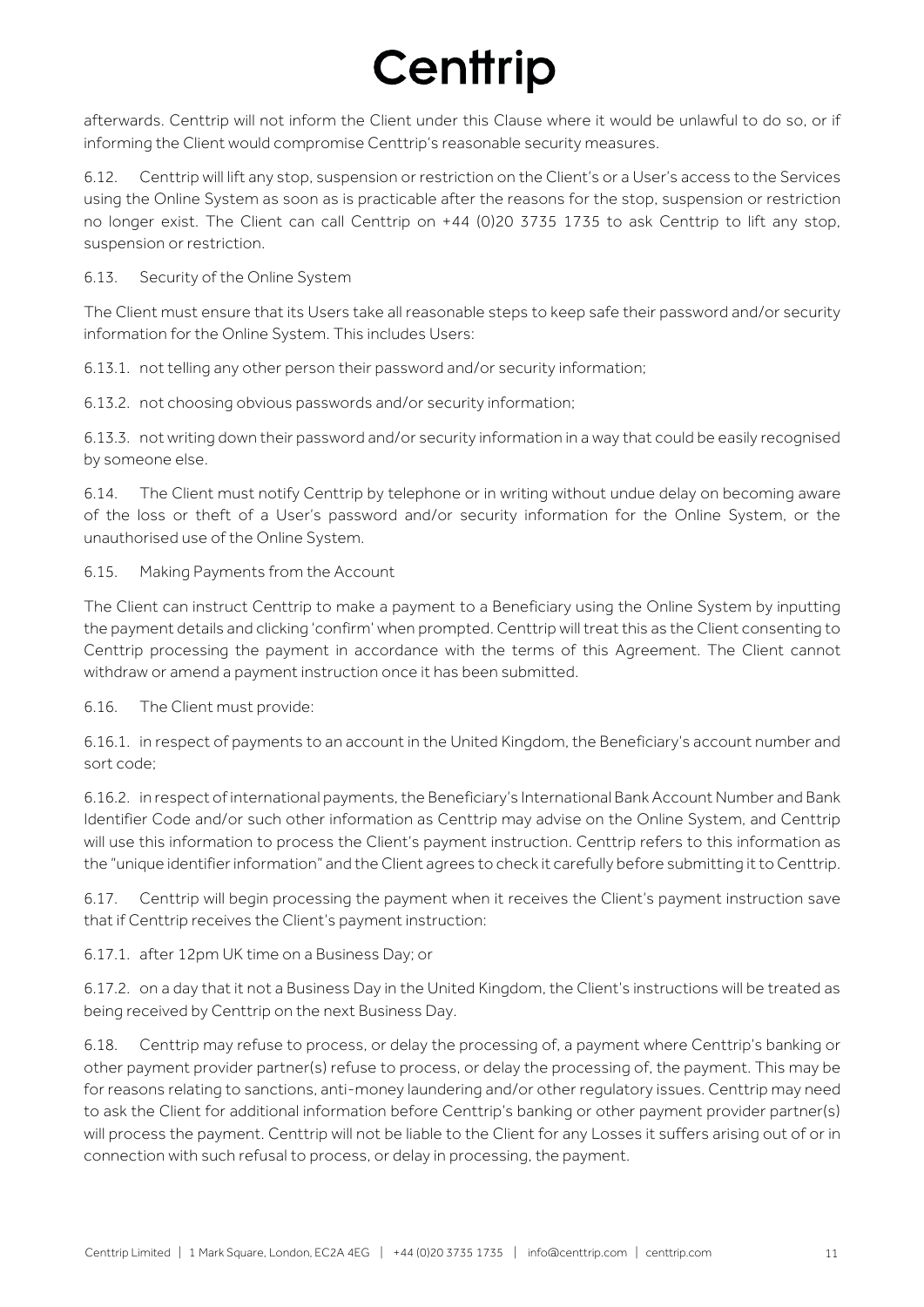#### 6.19. Payments into the Account

Payments into the Client's Account can be made by electronic transfer or e-money wallet-to-wallet transfer only. All funds that are received from the Client for which e-money is issued are segregated accordingly and, where required by law, Centtrip will deposit such funds into a separate ring-fenced account with another institution. The purpose of this is to protect the Client's funds from claims made by other creditors if, for example, Centtrip becomes insolvent. The Financial Services Compensation Scheme is not applicable for this product.

#### 6.20. Exchange Rate

Once the Client approves a Trade, either by clicking "Yes" or otherwise, the Client shall be responsible for such Trade. The exchange rate visible on the computer screen at the time the Client places the Trade will be the exchange rate applicable to the Client's Trade. Once placed, a Trade may not be cancelled by the Client without written approval from Centtrip.

#### 6.21. Unauthorised and Incorrectly Executed Payments

The Client must notify Centtrip by telephone or in writing without undue delay (and in any event no later than 13 months after the date the amount is debited from the Account) on becoming aware of an unauthorised payment or a payment that has been incorrectly executed by Centtrip.

#### 6.22. Unauthorised Payments

If the Client notifies Centtrip that a payment from its Account was not authorised in the manner set out in Clause 6.15 Centtrip will, subject to Clause 6.23:

6.22.1. refund the amount of the unauthorised payment to the Client as soon as practicable (and in any event no later than the end of the Business Day following the day on which the Client notifies Centtrip of the unauthorised payment); and

6.22.2. where applicable, restore the Account to the state it would have been in had the unauthorised payment not taken place.

6.23. Centtrip will not provide a refund pursuant to Clause 6.22.1 where it has reasonable grounds to suspect that the Client has been engaged in fraudulent behaviour.

6.24. The Client's maximum liability for any losses it incurs in respect of unauthorised payments arising from the Client's or a User's password and/or security information for the Online System being lost or stolen is £35, except where:

6.24.1. the loss or theft of the Client's or User's password and/or security information for the Online System was not detectable by the Client prior to the payment;

6.24.2. the loss was caused by the acts or omissions of an employee, agent or branch of Centtrip, in which case, the Client shall not have any liability in respect of such unauthorised payments (unless it has acted fraudulently).

6.25. Centtrip will not provide the Client with a refund in respect of unauthorised payments arising from the Client's or a User's password and/or security information for the Online System being lost or stolen where the Client or a User has acted fraudulently or has with intent or gross negligence failed to comply with Clause 6.13 or 6.14.

6.26. The Client will not be liable for any losses it incurs in respect of unauthorised payments arising from the Client's or a User's password and/or security information for the Online System being lost or stolen:

6.26.1. which arise after the Client has notified Centtrip in accordance with Clause 6.14;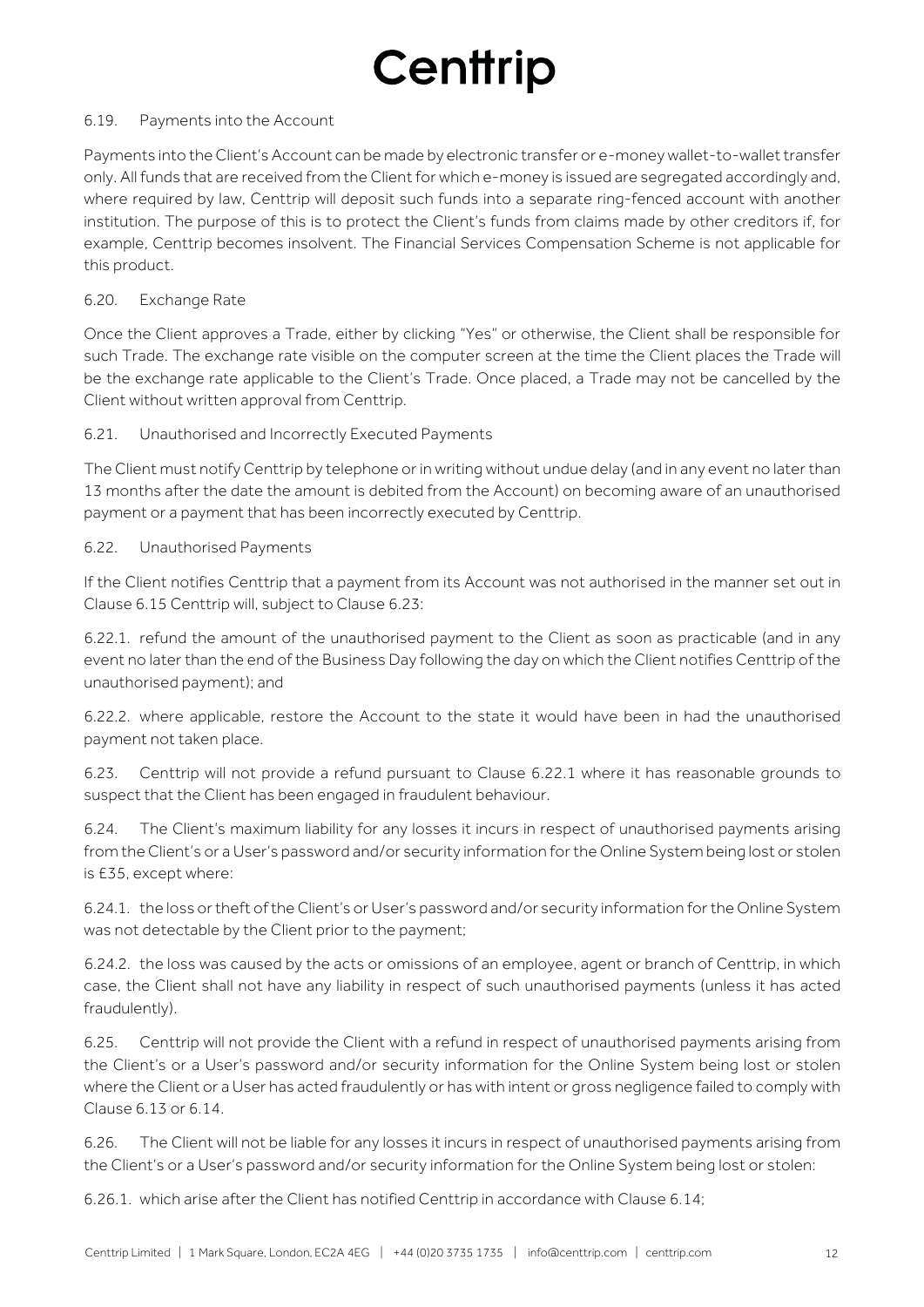6.26.2. where Centtrip has failed to provide the Client with the means to notify Centtrip in accordance with Clause 6.14;

6.26.3. where Centtrip fails to require strong customer authentication where it is legally required to do so.

6.27. Incorrectly Executed Payments

Where the Client instructs Centtrip to make a payment and Centtrip fails to do so or makes it incorrectly, Centtrip will, without undue delay, refund to the Client the amount of the payment (if the payment has been debited from the Client's Account) and restore the Account to the state it would have been in so that it is as if the payment had not taken place, except where:

6.27.1. the Client has provided Centtrip with the wrong unique identifier information for the Beneficiary; or

6.27.2. Centtrip can show that the funds were received by the Beneficiary's bank.

6.28. Where Centtrip fails to credit funds that it receives for the Client to the Client's Account, Centtrip will immediately make available the relevant amount to the Client and, where applicable, credit the corresponding amount to the Client's Account (so that it is as if the Client received the funds when it should have done).

6.29. Where a payment the Client has instructed Centtrip to make has been made incorrectly, Centtrip will, if the Client asks Centtrip to, immediately, and without charge to the Client, make efforts to trace the incorrectly made payment and notify the Client of the outcome.

6.30. Where Centtrip makes a payment transaction using the unique identifier information that the Client provides for the Beneficiary, and the unique identifier information is incorrect, Centtrip will not have any liability for the payment not being made or being made incorrectly. Centtrip will however make reasonable efforts to recover the funds involved in the payment. If Centtrip is unable to recover the funds, it will, on receiving a written request from the Client, provide the Client with all of the available relevant information Centtrip has so the Client can file a legal claim for repayment of the funds (except where it would be unlawful for Centtrip to provide this information).

6.31. Where funds are paid into the Client's Account by mistake, Centtrip can take them back and return them to the payer. The Client agrees to notify Centtrip if it receives any funds into its Account by mistake. If Centtrip is unable to recover the funds from the Client, Centtrip may be required to provide the payer with all relevant information to assist them in collecting the funds from the Client (and such information may include the Client's personal information).

6.32. Fraud and Security Threats

Centtrip will contact the Client by telephone or by sending a message on the Online System if there are suspected or actual fraud or security threats related to the Client's Account.

#### 6.33. Spending Limits

Centtrip and the Client may from time to time agree spending limits that apply to payments instructed by the Client using the Online System.

6.34. Account Information

The Client can view information about its Account (including payment information) using the Online System. The Client can download such information in PDF format from the Online System at any time. Centtrip will not send the Client a paper statement unless the Client requests one from the Centtrip Client Support Team.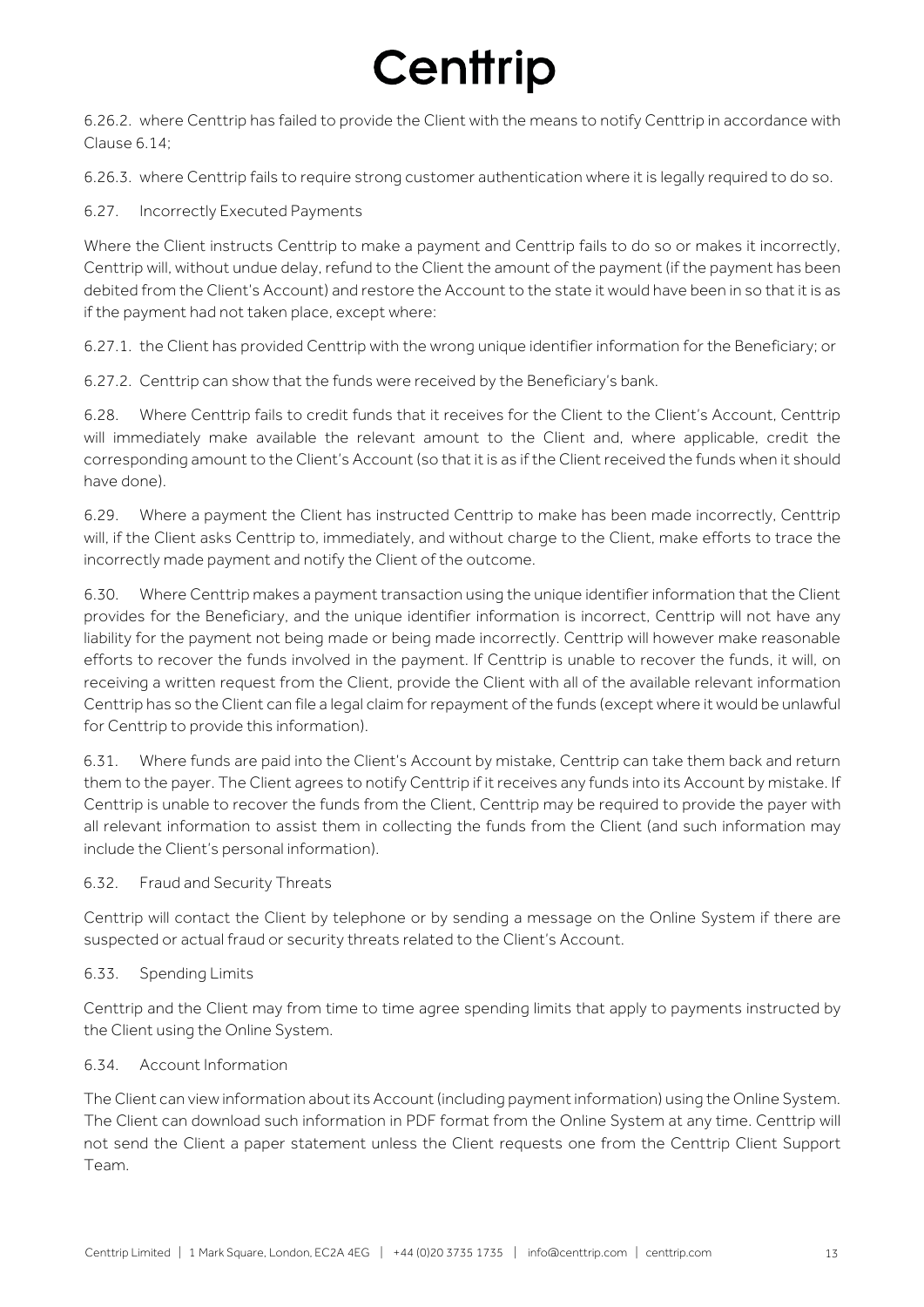### 7. Force Majeure

In the event that Centtrip is unable to deliver, or is delayed in delivering, purchased funds due to circumstances beyond Centtrip's control, including but not limited to government acts, wars, strikes, riots, other civil disturbances, legal process, electronic failure or mechanical failure, the Client agrees that Centtrip shall have no liability for direct, indirect, special, incidental or consequential damages, including, but not limited to, loss of profits or expenses, arising in connection with any transaction entered into with the Client pursuant to this Agreement, any Contract or any Confirmation.

### 8. Term and Termination

8.1. This Agreement will commence on the date that Centtrip advises when Centtrip confirms to the Client that the Client's Account Application has been accepted (which shall be at Centtrip's sole discretion) and shall continue in force until terminated by either Centtrip or the Client in accordance with these terms and conditions.

8.2. The Client may end this Agreement at any time on providing Centtrip with not less than one (1) month's written notice.

8.3. Centtrip may end this Agreement at any time on providing the Client with not less than two (2) months' written notice.

- 8.4. Centtrip may end this Agreement immediately at any time without notice if:
	- (a) the Client is Insolvent;
	- (b) an applicable regulatory or law enforcement authority initiates a regulatory or enforcement action or investigation against the Client which, in the reasonable judgment of Centtrip will materially impair the terms of the Agreement, the expected economic value of this Agreement, or the business reputation of Centtrip;
	- (c) the Client breaches this Agreement or any terms of a Trade; or
	- (d) the transactions originating under this Agreement are deemed by Centtrip, in Centtrip's sole discretion, to represent a regulatory compliance or business risk.

8.5. Where the Agreement is terminated, all amounts owed by the Client to Centtrip shall become immediately due and payable. Termination of the Agreement shall be without prejudice to any rights, obligations, claims and liabilities which have accrued prior to the date on which the Agreement terminates.

#### 9. Representations and Warranties

The Client represents and warrants that:

- (a) the Client has the authority to enter into the Agreement;
- (b) all information on the Account Application is true and complete, and Client will promptly advise Centtrip of any changes to such information.
- (c) the Client will have legal title to all funds used in connection with Trades entered into hereunder;
- (d) the Client will fully comply with all applicable laws and regulations;
- (e) the Client has all requisite authorizations and approvals to make any payments for the Services.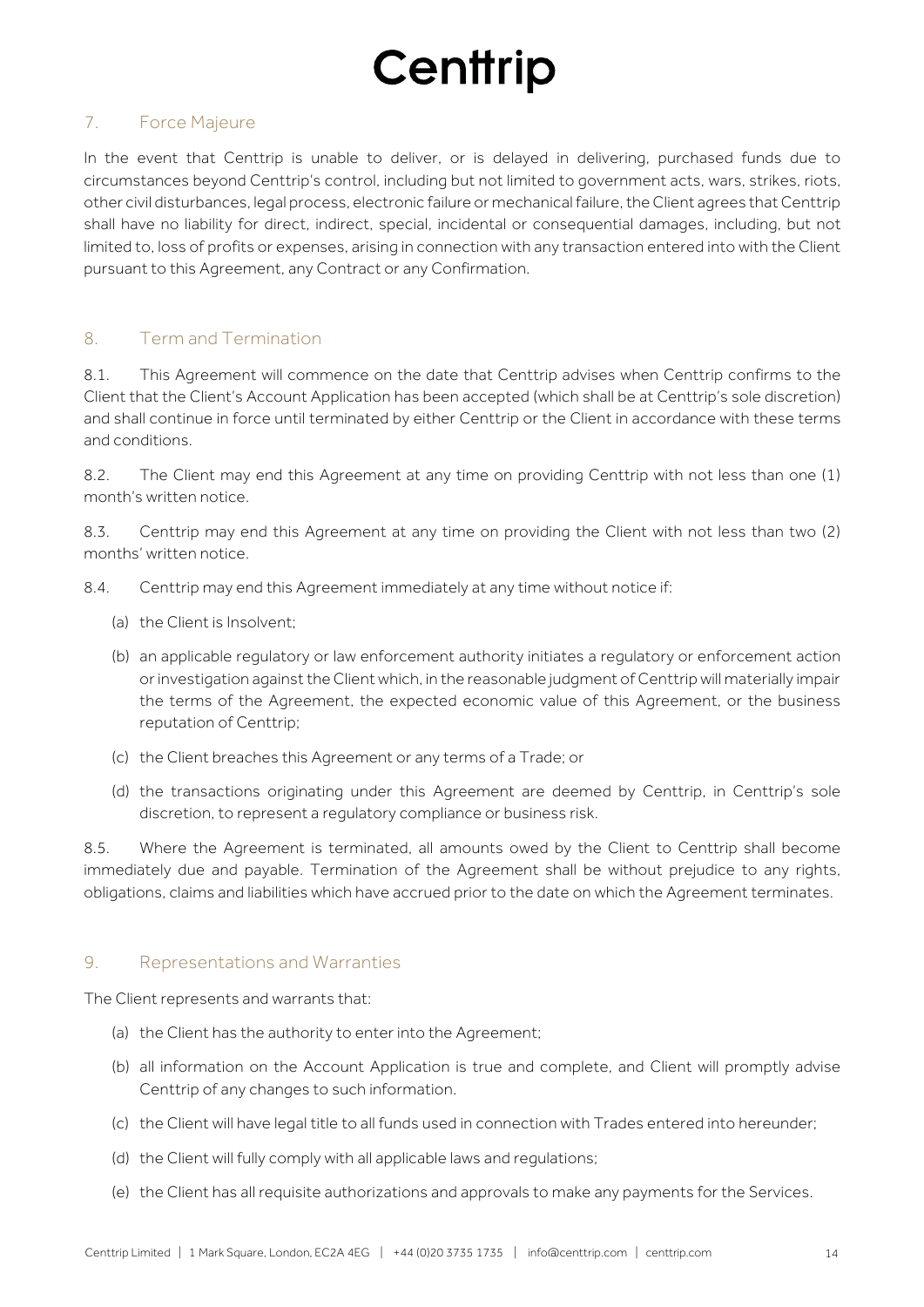### 10. Anti-Money Laundering and Anti-Terrorism Laws

The Client represents and covenants, that the Client:

- (a) is familiar with all applicable laws, regulations, orders, etc. in effect from time to time relating to antimoney laundering and counter terrorism ("Anti-Money Laundering and Terrorism Laws") of the United Kingdom, including the Terrorism Act 2000, the Proceeds of Crime Act 2002, the Serious Organised Crime and Police Act 2005 and the Money Laundering Regulations 2017;
- (b) acknowledges that the Client's transactions are subject to applicable Anti-Money Laundering and Terrorism Laws, and that Centtrip may provide information to governmental authorities to assist in such regard;
- (c) will comply in all material respects with all applicable Anti-Money Laundering and Terrorism Laws;
- (d) acknowledges that Centtrip's performance hereunder may also be subject to compliance with all applicable Anti-Money Laundering and Terrorism Laws;
- (e) is not a Blocked person and will not conduct business with any Blocked Person, and none of its shareholders or Authorised Parties are Blocked Persons;
- (f) will take such other action as Centtrip may reasonably request in connection herewith;
- (g) will inform Centtrip as soon as practicable of any changes to the Client's details, this includes changes to (but not limited to) ownership, addresses, company name, directorships, solvency or any other matters which may affect the Clients' company profile.

### 11. Confidentiality and Data Protection

#### 11.1. Confidentiality of Personal Information

Centtrip does not disclose non-public personal information about its Clients or former Clients, but may disclose such information in certain limited circumstances such as the following:

- (a) where it is necessary to effect, administer, or enforce a transaction requested or authorised by the Client, or in connection with servicing or processing a financial product or service requested or authorised by the Client,
- (b) where such sharing is reasonably necessary to protect the confidentiality or security of Client records, the services or products Centtrip offers, or transactions Centtrip processes or handles,
- (c) to protect against or prevent actual or potential fraud, identity theft, unauthorised transactions, claims or other liability, as well as for resolving Client disputes or inquiries or checking credit,
- (d) to comply with federal, state or local laws or regulations or other legal requirements, such as subpoenas or other legal process. The preceding list sets forth examples only and is not meant to be comprehensive. Centtrip also restricts access to Clients' non-public personal information to those employees and agents who need to know that information to provide products or services to the Client or fulfil certain obligations described above. Centtrip also maintains physical, electronic and procedural safeguards to guard Clients' non-public personal information.

#### 11.2. Data Protection

Centtrip is a separate and independent controller of personal data that it processes for the purposes of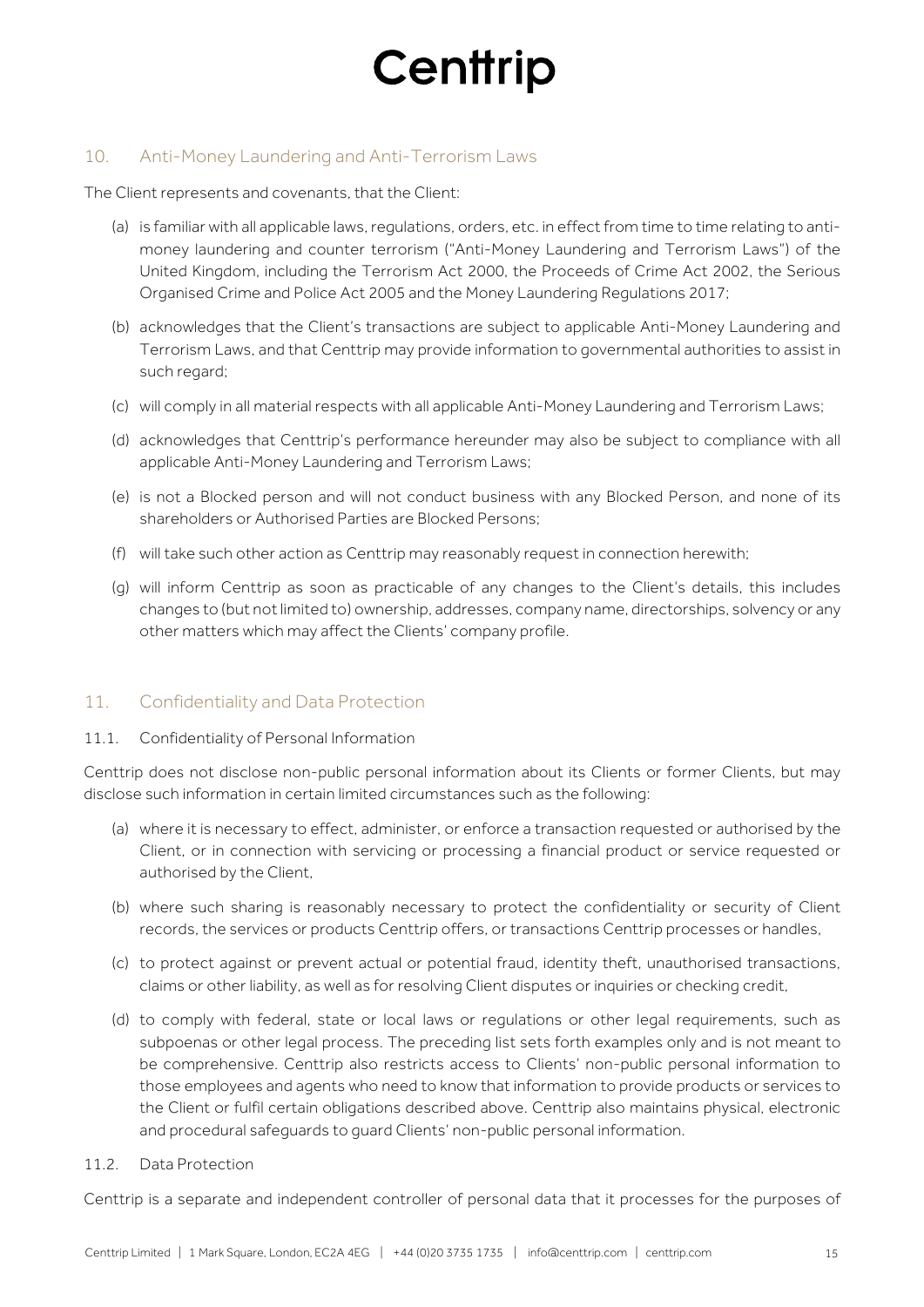performing its obligations in this Agreement. Centtrip and the Client will comply with their respective obligations under applicable data protection law. Before providing Centtrip with any personal data about any individual in connection with this Agreement the Client will draw the individual's attention to Centtrip's privacy policy which is available at: https://www.centtrip.com/privacy-terms

### 12. Limitation of Liability; Indemnity

12.1. Centtrip shall not be liable (whether in contract, tort (including negligence), under statute or otherwise) to the Client for: loss of profits; or loss of business; or depletion of goodwill and/or similar losses; or loss of anticipated savings; or loss of goods; or loss of contract; or loss of use; or loss of corruption of data or information; or any special, indirect, consequential or pure economic loss, costs, damages, charges or expenses, incurred by the Client as a result of this Agreement.

12.2. Nothing in this Agreement shall exclude or limit one party's liability to the other for:

12.2.1. personal injury or death caused by its negligence;

12.2.2. its fraud or fraudulent misrepresentation; or

12.2.3. any matter for which it is not permitted by law to exclude or limit its liability.

12.3. All warranties, conditions and other terms implied by statute or common law are, to the fullest extent permitted by law, excluded from the Contract.

12.4. If the Client's performance of its obligations under the Agreement is prevented or delayed by any act or omission of the Client, its agents, subcontractors, consultants or employees, Centtrip shall not be liable for any costs, charges or losses sustained or incurred by the Client arising directly or indirectly from such prevention or delay.

### 13. Changes to the Agreement

13.1. Centtrip may change the Agreement at any time (including the Account Fee). Centtrip will provide the Client with written advance notice of any such changes (except in the case of changes to the Applicable Exchange Rate in accordance with clause 13.3Where Centtrip provides you with notice of a change in accordance with this Clause, you do not need to do anything, they will happen automatically. If you are not happy you can contact us to discuss your options, this includes the ability to terminate the Agreement by providing written notice to Centtrip during the notice period. If we do not hear from you during the notice period and before the change comes into effect, we will assume you have accepted the change and they will apply to you from the effective date specified on the notice and stated in this Agreement.

13.2. In some instances, Centtrip may change this Agreement immediately. Despite clause 13.1, changes to this Agreement which are (1) more favourable to you; (2) required by law; or (3) related to the addition of a new service, extra functionality to the existing Services; or (4) changes which neither reduce your rights nor increase your responsibilities, will come into effect immediately if they are stated in a change notice.

13.3. Changes to the Appliable Exchange Rate shall come into effect immediately without notice and you shall not have the right to object to such a change.

13.4. Notwithstanding the above, any changes associated with your Card will be subject to PCSIL's standard terms and conditions that are set out in Schedule 2. In accordance with clause 18 of Schedule 2 if any updates or amendments are made to the Card related terms and conditions (including Card Fee(s)) we will provide you with at least two (2) months' notice of any such change.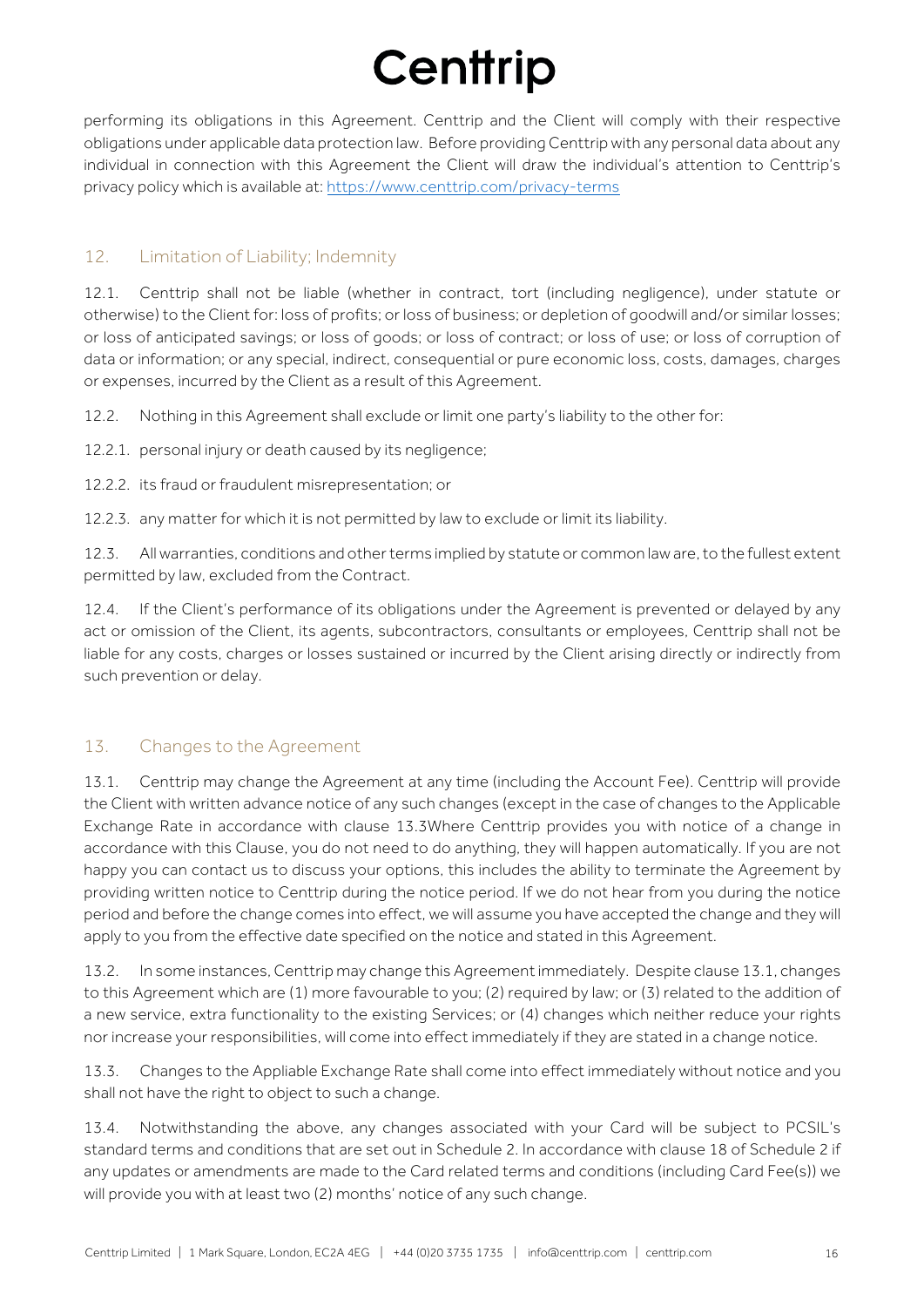### 14. General Terms and Conditions

#### 14.1. Third Parties

A person who is not a party to this Agreement shall not have any rights under or in connection with it by virtue of the Contracts (Rights of Third Parties) Act 1999.

#### 14.2 No Waiver

Centtrip's failure to exercise any of its rights under this Agreement shall not be deemed a waiver of such rights or remedies at a later time.

#### 14.3. Legal Fees

If either party brings an action or proceeding to enforce the terms of this Agreement or declare rights under this Agreement, the prevailing party in any such action, proceeding, trial or appeal will be entitled to its reasonable attorneys' fees to be paid by the losing party as fixed by the court.

#### 14.4. Counterparts

This Agreement may be executed in one or more counterparts, each of which will constitute an original, but which will together constitute one agreement.

#### 14.5. Severability

If any provision hereof shall be held to be unenforceable, illegal, unlawful or void by a court or body or authority of competent jurisdiction, such provision will be deemed to be severed from this Agreement and the remainder of the provisions hereof shall remain in full force and effect and shall be binding upon the Parties.

#### 14.6. Language

The original language of this Agreement is English, and all notices or other communications given or required under it will be in English. Centtrip will provide a copy of this Agreement to the Client at any time during the term of the Agreement on request.

#### 14.7. Communication

Centtrip will contact the Client by telephone, in writing or by sending a message on the Online System using the contact details provided by the Client in its Account Application.

The Client can contact Centtrip using the following details: Centtrip Limited,1Mark Square, London EC2A 4EG, Tel: +44(0)20 3735 1735, Email: help@centtrip.com

#### 14.8. Complaints

The Client should contact its Centtrip Account Executive if it has a complaint concerning its Account or otherwise in relation to the Agreement. Centtrip will deal with all such complaints in accordance with its complaints handling procedure, which the Client may request a copy of from Centtrip at any time. If Centtrip fails to resolve the Client's complaint to the Client's satisfaction, the Client may (if eligible) be able to refer it to the Financial Ombudsman Service free of charge. The contact details of the Financial Ombudsman Service are: The Financial Ombudsman Service, Exchange Tower, London E14 9SR, Tel: 08000234567. Details of the service offered by the Financial Ombudsman Service are available at www.financialombudsman.org.uk

#### 14.9. Governing Law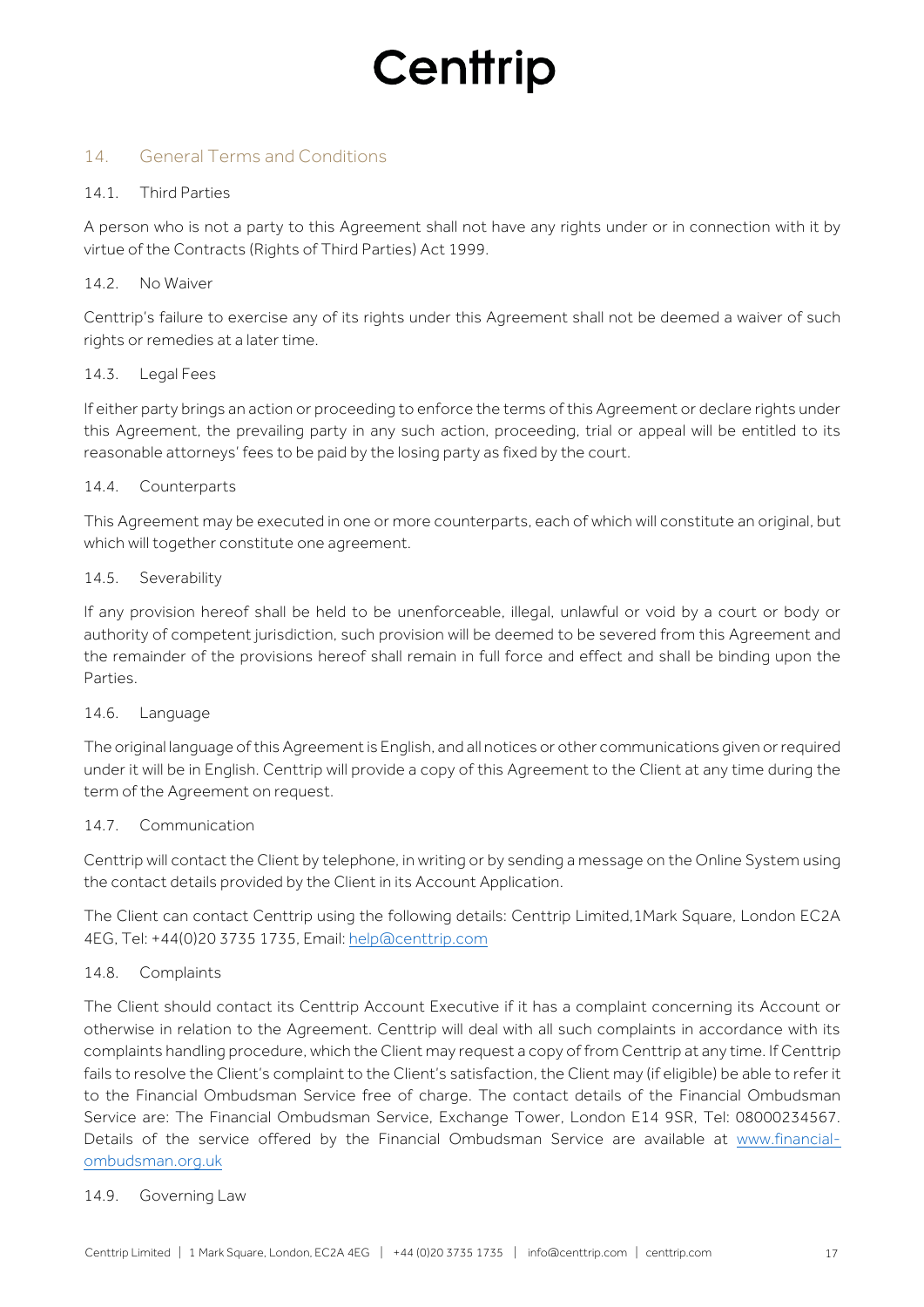This Agreement, and any dispute or claim arising out of or in connection with it or its subject matter or formation (including non-contractual disputes or claims), shall be governed by, and construed in accordance with, the law of England and Wales.

#### 14.10. Jurisdiction

The parties irrevocably agree that the courts of England and Wales shall have exclusive jurisdiction to settle any dispute or claim that arises out of, or in connection with, the Agreement or its subject matter or formation (including non-contractual disputes or claims).

#### 14.11. Assignment

The Client shall not assign this Agreement nor any rights or obligations hereunder without Centtrip's written consent. If Centtrip provides its written consent to any assignment of this Agreement, the Agreement shall be binding upon the successors, heirs, and assigns of the Parties.

#### 14.12. Telephone Calls

For record-keeping, fraud-detection or training purposes, Centtrip may record telephone calls to or from Centtrip and/or Centtrip's representatives with respect to the transactions contemplated herein. Centtrip shall not be required to provide copies or tapes of Trades to Clients. If permitted by law, said recordings may be used as evidence for any legal purpose.

#### 14.13. Entire Agreement

This Agreement constitutes the entire agreement between Client and Centtrip with respect to the subject matter hereof and supersedes all previous negotiations, commitments and writings.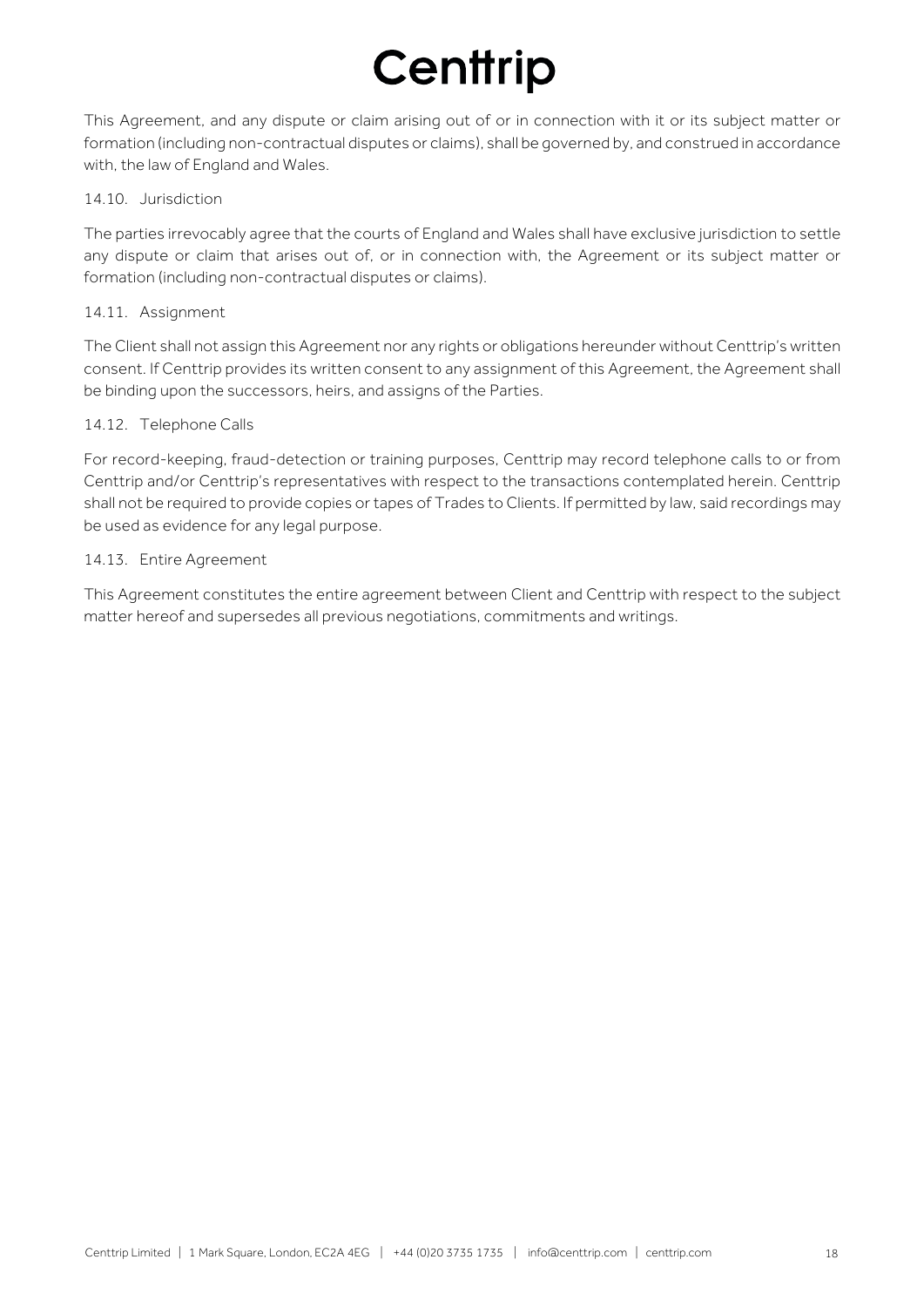## Schedule1

## Subscription Account Fees

This schedule sets out the terms and conditions relating to Subscription Accounts. The Client who has successfully applied for a Subscription Account acknowledges and agrees to also meet the requirements set out under this schedule and the accompanying Account Approval and Order Confirmation Email.

#### 1. Definitions

The Definitions set out below will apply to defined terms used within this Schedule.

"Allowances" The total number of Authorised Persons and cardholders who will be provided with access to the Services associated with the Client Account.

"Direct Debit" The payment method that will be used by Centtrip to collect the monthly Subscription Fees and over allowance usage fees.

"Subscription Account" A type of Client account where an upfront fee is applied in accordance with agreed Allowances and Transaction Fees are applied each time a transaction is performed.

"Subscription Fees" The subscription fees payable by the Client to Centtrip for the User Subscription described in the Account Approval and Order Confirmation Email.

"Third Party Financial Service Provider" The party that will be responsible for entering into a direct agreement with the Client that will govern the Direct Debit arrangements.

"Transaction Fees" Transaction fees will be applied to the Client Account and calculated in accordance with the Account Approval and Order Confirmation Email and the pricing schedule set out in the fees section found within the platform. Transaction fees will be applied at the time of the transaction.

"Initial Subscription Term" This refers to the minimum period of twelve (12) months starting from the date of the Account Approval and Oder Confirmation Email sent to the Client by Centtrip.

"Account Approval and Order Confirmation Email" The Account Holder specific email that will be sent by Centtrip to confirm the agreed Allowances, Subscription Fees and Transaction Fees that will apply to the Account.

### 2. Subscription Accounts

2.1. Subscription Accounts will be set up with agreed Allowances, calculated in accordance with a tiered fee structure that will enable the Client to access different bundles of Services during the Subscription Term. The agreed Allowances and associated fees that will apply to the Client Subscription Account are set out in the Account Approval and Order Confirmation Email and will be reflected in the fees section of the Client Subscription Account on the Centtrip platform.

2.2. The Client must pay additional charges if the scope of use and agreed monthly Allowances that are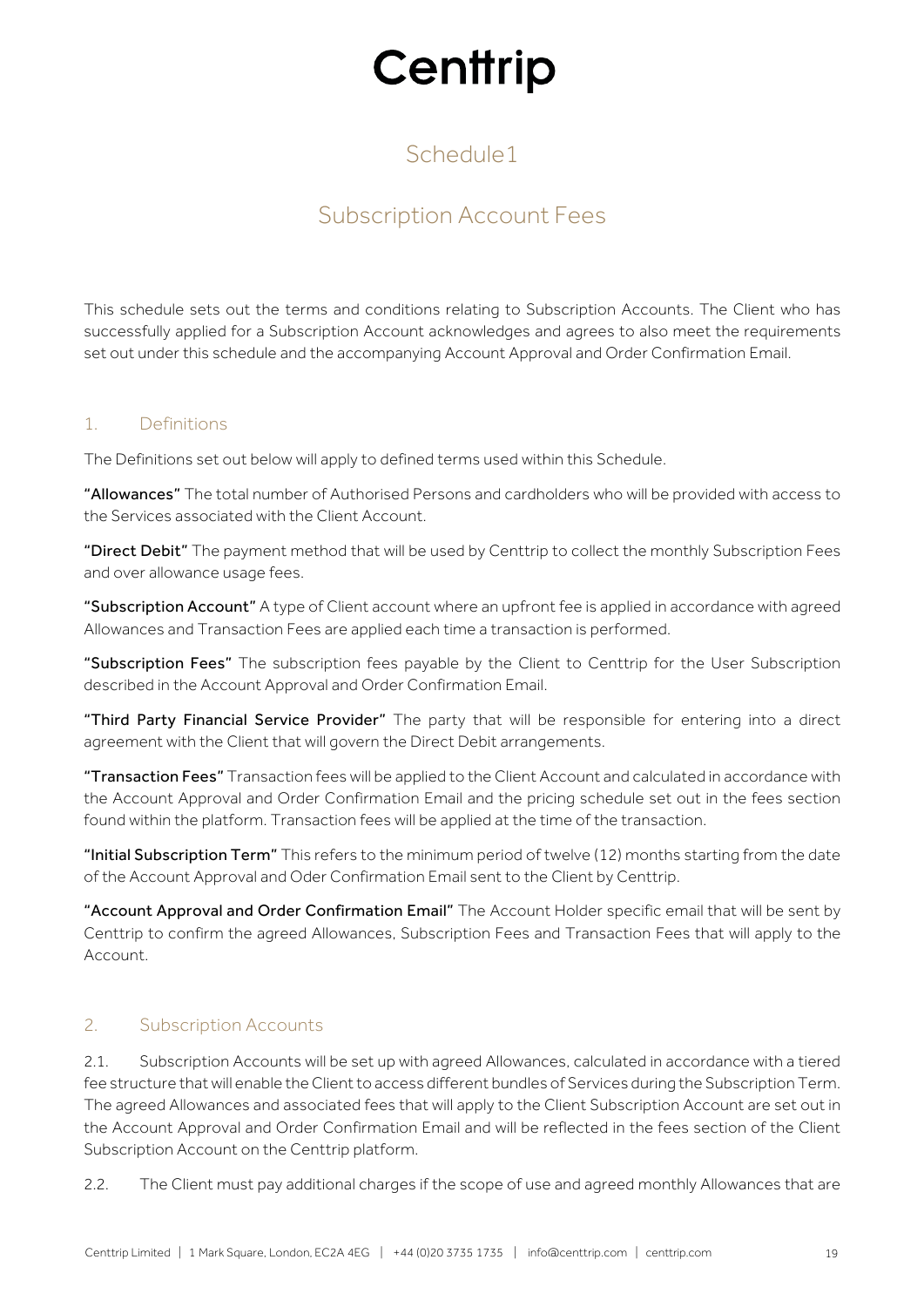set out in the Account Approval and Order Confirmation Email are exceeded. The additional rates that will apply are included in Account Approval and Order Confirmation Email or will be calculated in accordance with Centtrip's current standard pricing, whichever is the greater amount. Centtrip reserves the right to change the charges during the Subscription Term, if the Client merges with, acquires, or is acquired by another entity which results in additional access to the Centtrip Global Currency Account.

2.3. If the Client has a Subscription Account, they will need to pay a fee for each transaction that is made via the Centtrip platform. The relevant Transaction Fee will be applied as soon as the transaction has been completed and will be calculated in accordance with Account Approval and Order Confirmation Email and the fees section of the Client Subscription Account on the Centtrip platform.

2.4. A Client that holds more than one Subscription Account will need to adhere to the Allowances that have been agreed in relation to each Subscription Account. The virement or transfer of Allowances from one account to another account is expressly prohibited.

### 3. Payment of Fees

3.1. The Client shall pay the applicable Subscription Fees and Transaction Fees for the Services in accordance with this clause and the Account Approval and Order Confirmation Email.

3.2. Subscription Fees will be due and payable on the 1st day of every month and will be payable by the preferred method of Direct Debit, or by credit card or bank transfer. In accordance with Schedule 1 Clause 2.2, the Client also agrees to pay any additional charges that have been applied during the previous month.

3.3. Client acknowledges and agrees that they need to enter into a separate agreement that will govern the Direct Debit arrangements. These arrangements will be subject to the terms and conditions of the relevant Third-Party Financial Services Provider.

3.4. All amounts and fees stated in this Agreement are inclusive of value added tax. The Client also acknowledges to pay all applicable taxes and duties in addition to the fees quoted, unless valid proof is provided that an exemption applies.

3.5. Centtrip will provide theClient with a monthly statement that relates to subscription usage Fees that have been applied to the Client Account during the previous month. The Client will notify Centtrip in writing, within 15 days after receipt of the statement if an amount is disputed.

### 4. Term and termination

4.1. The Initial Subscription Term will be twelve (12) months, effective from the date Authorised Uses are provided with access to the Centtrip Global Currency Account and in accordance with the Account Approval and Order Confirmation Email.

4.2. After the Initial Subscription Term, the Client Subscription Account will automatically renew on a month-by-month basis under the same Terms and Conditions.

4.3. Either party may terminate the Subscription Account during the initial Subscription Term by providing the other party with 90 days written notice. If the Client terminates the Subscription Account before the end of the initial Subscription Term, and is paying Subscription Fees on a monthly basis, Centtrip will be entitled to charge the Client an early exit fee that will represent the unpaid Subscription Fees that would have been payable from the effective date of termination until the end date of the initial Subscription Term.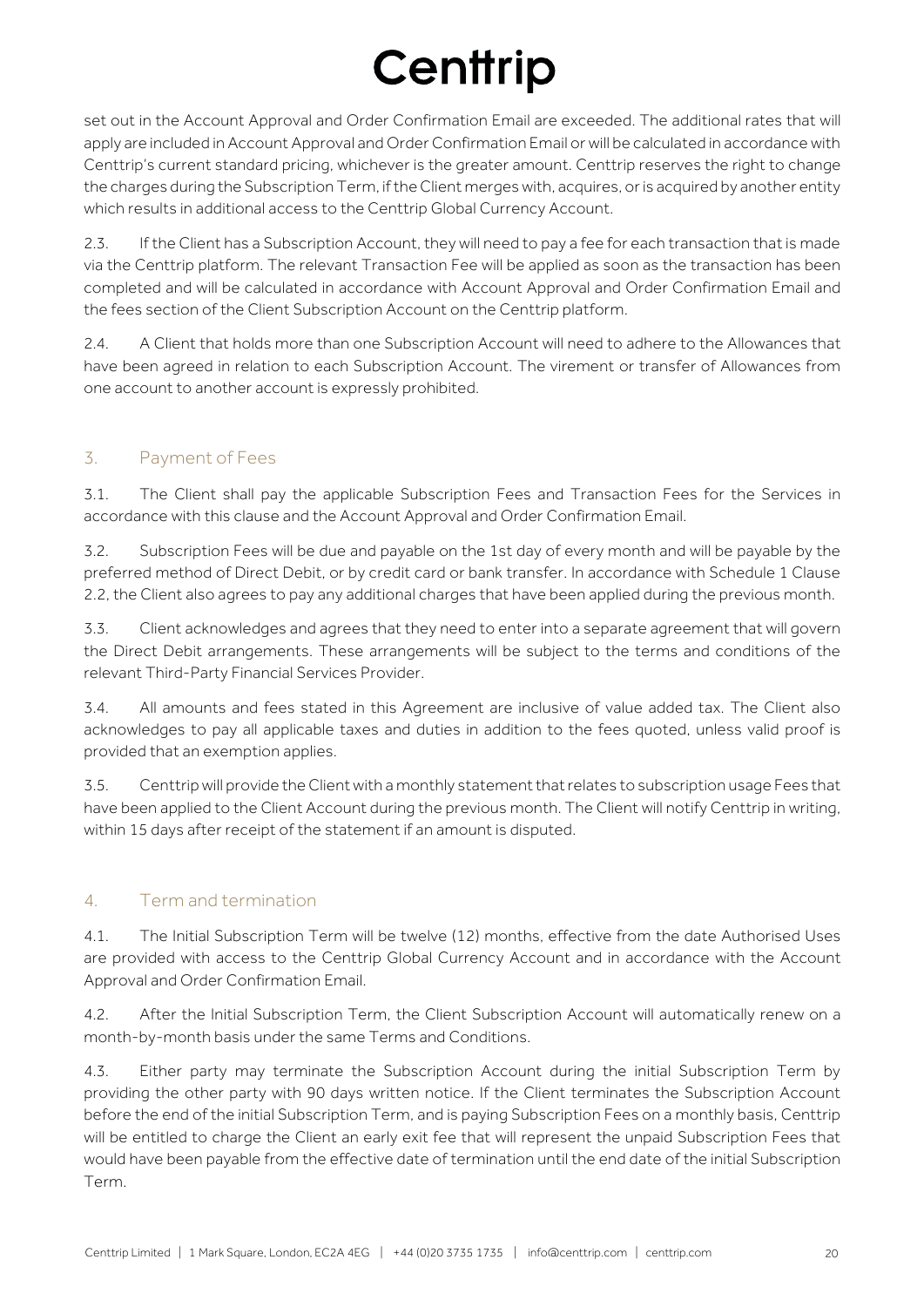4.4. Either party may terminate the Services after the Initial Subscription Term is complete by providing the other party with 30 days written notice.

### 5. Changes

5.1. During the Initial Subscription Term and any renewal period, Centtrip can increase or adjust the basis for calculating the fees for Services on a periodic basis as set out in the Account Approval and Order Confirmation Email.

5.2. All requests for changes to the Subscription Account made by Client, including but not limited to Allowances must be submitted to Centtrip in writing. Centtrip reserves the right to approve or reject any such request. Centtrip will provide the Client written confirmation of its decision within 30 days of receiving a change request.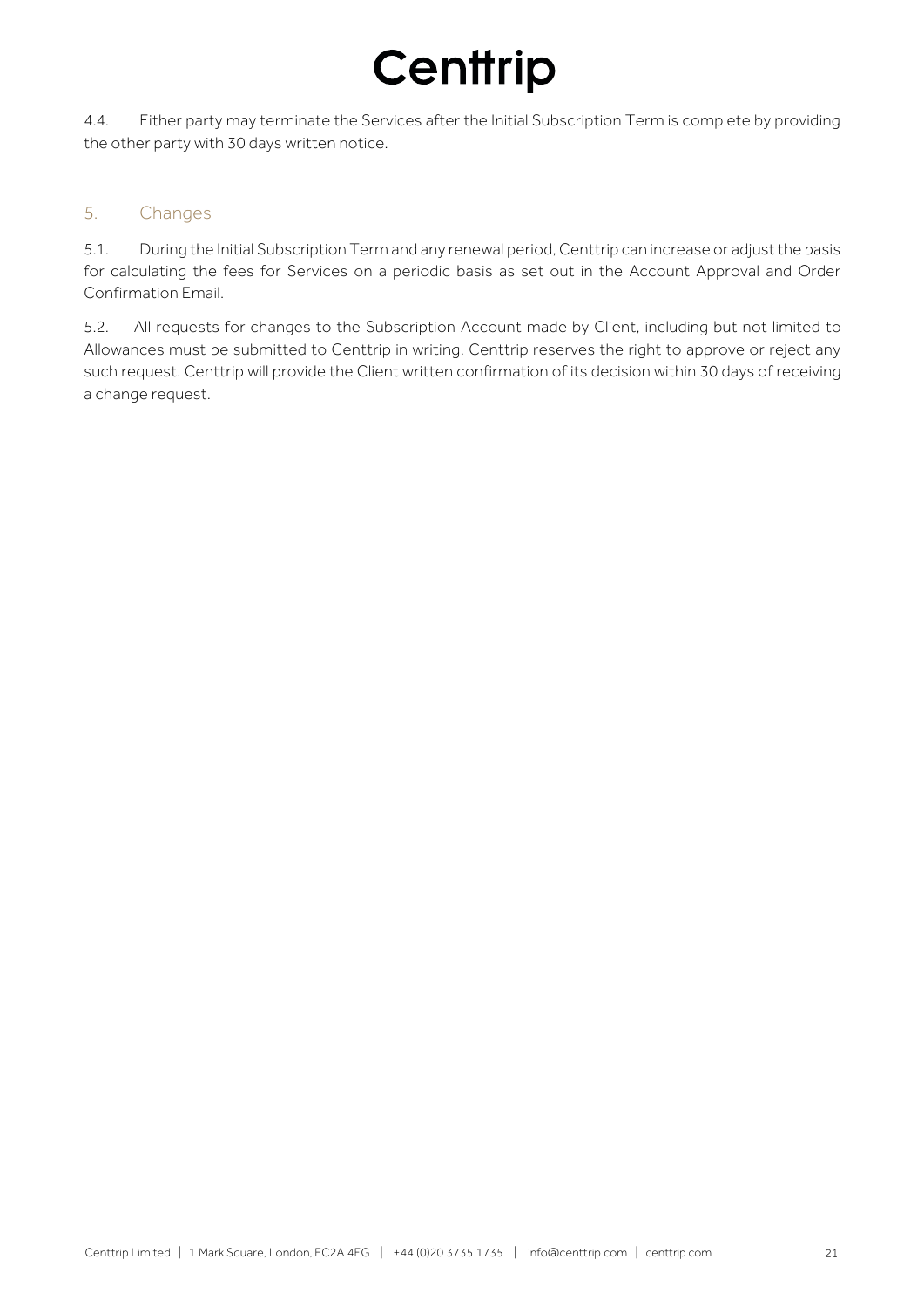## Section Two

## Centtrip Prepaid Mastercard®

## Terms and Conditions

Valid as of 16 July 2022

IMPORTANT INFORMATION: These terms and conditions ("Agreement") govern the use of the Payment Services defined in Clause 1, which are supplied by PFS Card Services (Ireland) Limited, Front Office, Scurlockstown Business Park, Trim, Co. Meath, C15 K2R9, Ireland whose details are in Clause 2 ("we", "us", "our") to any person whose application we approve ("Customer", "you", "your"). Words that begin with a capital letter have the meaning given either where they first appear in this Agreement or in Clause 1. This Agreement includes the terms of the PCSIL Privacy Policy available at www.emlpayments.com/privacy.

By activating your Card, you agree that you have read and understood the terms of this Agreement (a copy of which you may download and store at any time). This Agreement shall commence at that time and continue unless cancelled under Clause 10 or terminated under Clause 12. We reserve the right to change this Agreement by giving 2 months' notice to you in accordance with Clause 18. If we do this, you may terminate this Agreement immediately and without charge before the proposed changes take effect, otherwise you shall be deemed to have accepted such changes when the 2 months' notice expires. However, you agree that changes to the Applicable Exchange Rate may be applied immediately and at the rate quoted via the Payment Service at the time of the relevant Transaction. Please also read the conditions of redemption, in Clause 11 before activating your Card.

We will communicate with you in English (the language in which this Agreement was agreed with you on registration for your Account). Key information relating to your Transactions will be provided to you at the email address you register with us and/or in your Account. You may access, download, and print this information at any time by logging in to your Account. In addition, you agree that we may provide notices or other information to you from time to time by posting it in your Account, emailing it to your registered email address, mailing it to your registered physical address, calling you by phone or sending you mobile messages. Notices to you by email or mobile messages shall be deemed given 24 hours after the email is sent, unless the sending party is notified that the email address is invalid. Notices sent by registered mail shall be deemed to have been received three days after the date of mailing. You may contact us as specified in Clause 2.

You may request a copy of any legally required disclosures (including this Agreement) from us via the contact details in Clause 2, and we will provide this to you in a form which enables you to store the information in a way that is accessible for future reference for a period of time adequate for the purposes of the information and which allows the unchanged reproduction of the information stored via, for example; our website, your Account or by email.

### 1. Definitions & Interpretation

In this document, if we use words that start with a capital letter, that means the word has been defined in this 'Definition & Interpretation' section.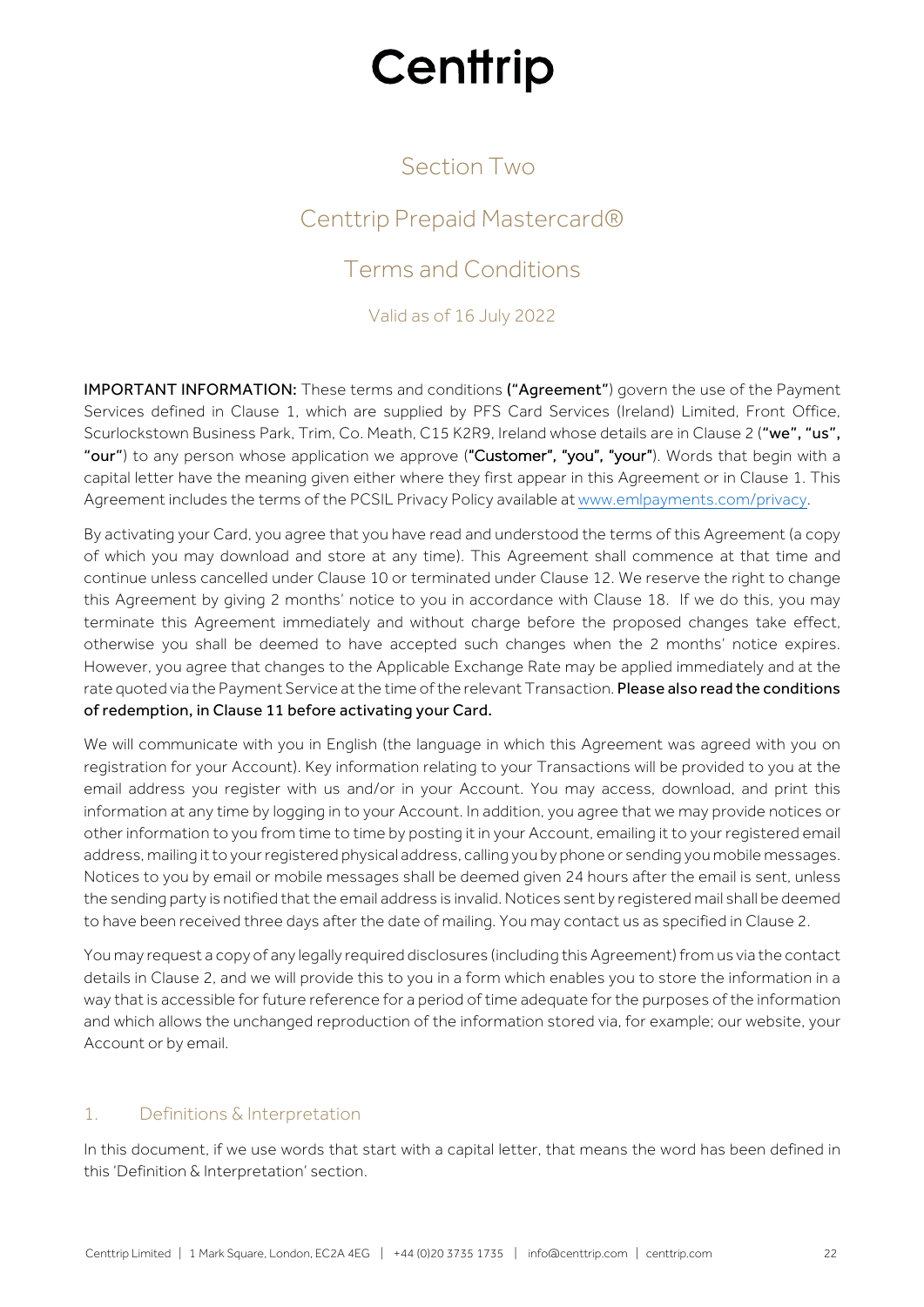| "Account" or<br>"E-Wallet"                                    | a data account in our systems where we record your Available Balance,<br>Transaction Data and other information from time to time;                                                                                               |
|---------------------------------------------------------------|----------------------------------------------------------------------------------------------------------------------------------------------------------------------------------------------------------------------------------|
| "Account Closure<br>Fee"                                      | has the meaning given in the attached Fees & Limits Schedule                                                                                                                                                                     |
| "Account<br><b>Information Service"</b>                       | an online service to provide consolidated information on one or more payment<br>accounts held by the payment service user with another payment service<br>provider or with more than one payment service provider;               |
| "Account<br><b>Information Service</b><br>Provider" or "AISP" | the supplier of an Account Information Service;                                                                                                                                                                                  |
| "Additional<br>Cardholder"                                    | where applicable, a person who holds a Secondary Card;                                                                                                                                                                           |
| "Applicable Exchange<br>Rate"                                 | the exchange rate available on our website<br>https://prepaidfinancialservices.com/en/exchange-rates;                                                                                                                            |
| "ATM"                                                         | an automated teller machine is an electronic telecommunications device that<br>enables Customers to perform financial transactions, particularly cash<br>withdrawal, without the need for a human cashier, clerk or bank teller; |
| "Authorised Person"                                           | any person to whom you authorise us to access your Account;                                                                                                                                                                      |
| "Available Balance"                                           | the amount of E-money issued by us to you but not yet spent or redeemed;                                                                                                                                                         |
| "Business Day"                                                | Monday to Friday, 0900hrs to 1700hrs GMT, excluding bank and public holidays<br>in Ireland;                                                                                                                                      |
| "Card"                                                        | a prepaid Mastercard card issued by us and linked to your Account, which can<br>be used to spend your Available Balance wherever Mastercard cards are<br>accepted;                                                               |
| "Card Replacement<br>Fee"                                     | has the meaning given in the attached Fees & Limits Schedule;                                                                                                                                                                    |
| "Card Scheme"                                                 | the operator of the payment scheme under which we issue each Card;                                                                                                                                                               |
| "Customer Due<br>Diligence"                                   | the process we are required to go through to verify the identity of our<br>Customers;                                                                                                                                            |
| "Customer Funds<br>Account"                                   | the segregated bank account where we hold relevant funds corresponding to<br>your Available Balance in accordance with the safeguarding provisions of the<br>Electronic Money Regulations 2011;                                  |
| "E-money"                                                     | monetary value issued by us to your Account on receipt of funds on your behalf<br>in our Customer Funds Account, equal to the amount of funds received;                                                                          |
| "European Economic<br>Area" or "EEA"                          | the European Union ("EU") member states, as well as Iceland, Liechtenstein and<br>Norway;                                                                                                                                        |
| "Fees"                                                        | the fees payable by you for the Payment Services as specified in the attached<br>Fees & Limits Schedule;                                                                                                                         |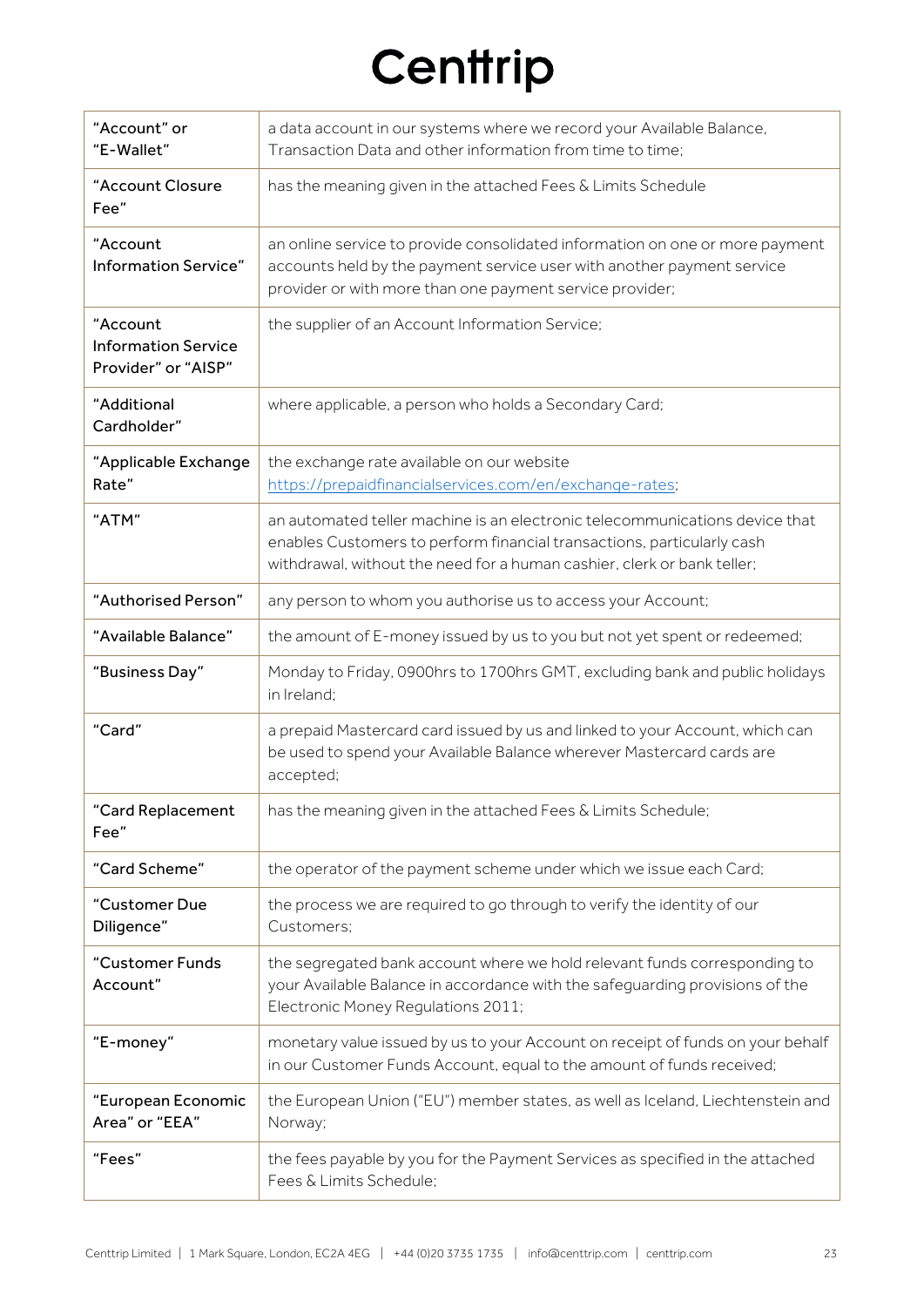| "IBAN"                                                  | an International Bank Account Number used to identify bank accounts for the<br>purposes of international payments;                                                                                                                                                      |
|---------------------------------------------------------|-------------------------------------------------------------------------------------------------------------------------------------------------------------------------------------------------------------------------------------------------------------------------|
| "Merchant"                                              | a retailer who accepts Payment for the sale of goods or services to you;                                                                                                                                                                                                |
| "Payment"                                               | a payment for goods or services using a Card;                                                                                                                                                                                                                           |
| "Payment Initiation<br>Service"                         | an online service to initiate a payment order at the request of the payment<br>service user with respect to a payment account held at another payment<br>service provider;                                                                                              |
| "Payment Initiation<br>Service Provider" or<br>("PISP") | a payment service provider who supplies a Payment Initiation Service;                                                                                                                                                                                                   |
| "Payment Services"                                      | the services supplied by us to you under this Agreement, including issuing<br>Cards and Accounts; and executing Transactions;                                                                                                                                           |
| "PCSIL IBAN"                                            | a virtual IBAN issued by our bank service provider that we allocate to your Card<br>or your Account which can be used by you or others for the purpose of making<br>a SEPA Transfer of funds that will result in a credit of the relevant funds to your<br>Account;     |
| "Redemption Fee"                                        | means the fee applied by us for the return of funds to an IBAN Account holder,<br>or Cardholder following a request for redemption by an IBAN Account holder<br>Cardholder under this Agreement, as specified in the attached Fees & Limits<br>Schedule, if applicable; |
| "Secondary Card"                                        | where applicable, any extra Card which is issued to a Customer or Authorised<br>Person:                                                                                                                                                                                 |
| "SEPA Transfer"                                         | a facility whereby you instruct us to send Euros to a bank account elsewhere in<br>the Single Euro Payments Area ("SEPA"), quoting the IBAN of the intended<br>recipient of the funds;                                                                                  |
| "Simplified Due<br>Diligence"                           | a lighter form of Customer Due Diligence, resulting in certain lower Card and<br>Account limits;                                                                                                                                                                        |
| "Transaction"                                           | a Payment, a Transfer or a SEPA Transfer;                                                                                                                                                                                                                               |
| "Transfer"                                              | a transfer of E-money from one Account to another Account;                                                                                                                                                                                                              |
| "Virtual Card"                                          | a Card number issued by us for the purpose of making a single Payment without<br>also issuing any corresponding physical card;                                                                                                                                          |

### 2. Contact and Regulatory Information

2.1. Your Card or Account can be managed online at / via email to help@centtrip.com or by phone to +44 (0)20 3735 1735. To report your Card(s) lost or stolen please call +44 (0)20 3735 1735 or email help@centtrip.com

2.2. The issuer for Your Centtrip Prepaid Mastercard Card and provider of the Payment Services is PFS Card Services (Ireland) Limited (PCSIL). PCSIL is registered in Ireland under Company Registration Office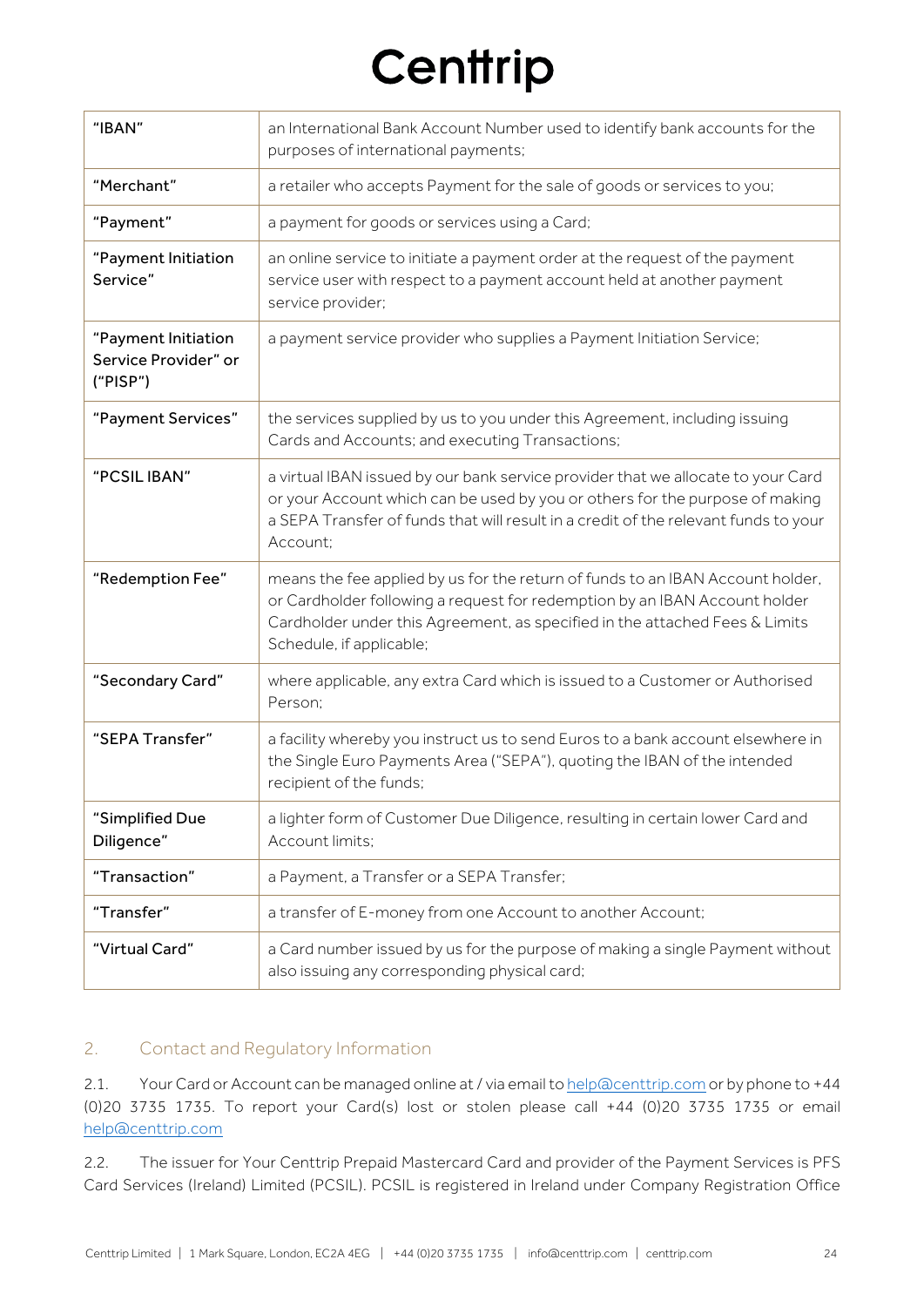Number is 590062. Registered Office: Front Office, Scurlockstown Business Park, Trim, Co. Meath, C15 K2R9.

2.3. PCSIL is authorised and regulated as an e-money issuer by the Central Bank of Ireland registration number C175999.

2.4. Details of the PCSIL authorisation by the Central Bank of Ireland is available on the public register at http://registers.centralbank.ie/DownloadsPage.aspx .

2.5. PFS Card Services (Ireland) Limited acts as the programme issuer.

2.6. Centtrip is the programme manager. Centtrip is registered in London with registered office 1 Mark Square EC2A 4EG.

2.7. PCSIL is licensed as an Affiliate member with the Mastercard Scheme. Mastercard is a registered trademark of Mastercard International Incorporated.

### 3. Type of Service, Eligibility and Account Access

3.1. Your Card is not a credit card and is not issued by a bank. Regardless of the type of Card(s) you have, you will have only one Account where your Available Balance is located.

3.2. Your Payment Services may not be activated unless we have been provided with the required information so that we may identify you and can comply with all applicable Customer Due Diligence requirements. We shall keep records of such information and documents in accordance with all applicable legal and regulatory requirements.

3.3. Reference to a currency (e.g. Euros  $€$  or Sterling) shall mean that amount or the local currency equivalent in which your Card is denominated.

3.4. Any Transaction on your Card in a currency other than the currency in which your Card is denominated, will require a currency conversion using an Applicable Exchange Rate.

3.5. The Available Balance on your Card and/or Account will not earn any interest.

3.6. The Payment Services are prepaid payment services and not a credit or bank product, you must therefore ensure that you have a sufficient Available Balance from time to time to pay for your Transactions and applicable Fees. If for any reason a Transaction is processed, and the Transaction amount exceeds the Available Balance, you must repay us the amount of such excess immediately and we shall be entitled to stop any existing or subsequent Transactions from proceeding.

3.7. This Agreement does not give you any rights against the Card Schemes, its affiliates or any third party.

3.8. Only persons over 18 years of age are entitled to register for the Payment Services.

3.9. Each time you seek access to the Account we will ask for your Access Codes (as defined in Clause 8). As long as the correct Access Codes are entered, we will assume that you are the person giving instructions and making Transactions and you will be liable for them, except to the extent provided for in Clause 8. We can refuse to act on any instruction that we believe: (i) was unclear; (ii) was not given by you; or (iii) might cause us to breach a legal or other duty; or if we believe the Payment Service is being used for an illegal purpose.

3.10. We will do all that we reasonably can to prevent unauthorised access to the Account. As long as you have not breached the other terms contained in this Clause 3 or Clause 8, we will accept liability for any loss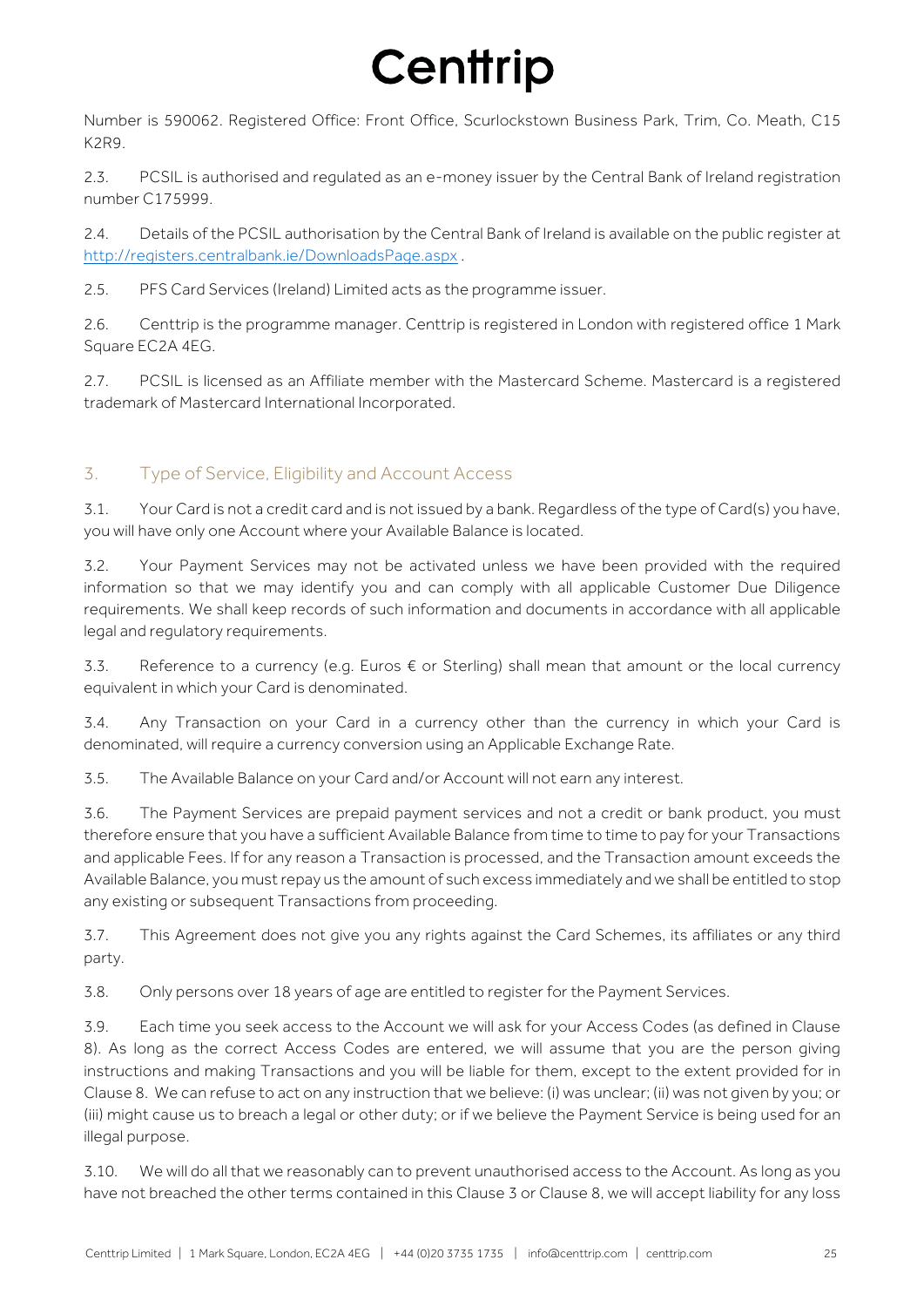or damage to you resulting directly from any unauthorised access to the Account pursuant to Clauses 14 and 15 of this Agreement.

### 4. Service Limits, Transfers & SEPA Transfer Payment

4.1. Transactions may be restricted by Card or Account type, individual usage patterns and payment risk profiles. Cards are issued in accordance with regulatory limits and conditions. Limits relating to the use of Cards can be found in the attached Fees & Limits Schedule and on our website at https://support.centtrip.com/faqs/what-are-your-card-fees. For anti-money laundering and anti-fraud reasons we reserve our rights to change particular payment restrictions (including from those published or included herein) without notice and to the extent required to meet our regulatory obligations.

4.2. Simplified Due Diligence may be restricted to domestic ATM access, along with reduced annual maximum load limits and capped annual withdrawal limits. These limits will be subject to Scheme and regulatory requirements.

4.3. You can make a Transfer to another Account by signing into your Account and following the relevant instructions.

4.4. When sending funds to your Account with us, we recommend that you or other senders make a SEPA Transfer using your PCSIL IBAN.

4.5. We cannot be held liable for the payment process or fees associated with bank(s) and or intermediary bank(s) to process payments from you to us. Any fee(s) charged by third parties, not limited to receiving, processing, or crediting a payment for you will be deducted by us before crediting the remaining balance to you.

4.6. You are responsible for checking and confirming payment details and fees before making a payment to us or to your Account.

4.7. PCSIL will credit payments received to your Account at least once a day and before the end of the Business Day. Amounts received after the cut off period will be processed the next Business Day and you will hold PCSIL free and clear from any responsibility is this regard.

4.8. You may be asked to provide us with evidence of source of funds in order for us to meet our regulatory requirements, in which case you agree to provide that evidence promptly. You represent and warrant to us that the evidence you provide to us is up to date, complete and accurate.

4.9. Where so enabled you may change your PIN at selected ATMs subject to a Fee.

4.10. Where enabled, you may be eligible to instruct companies to create regular SEPA Transfers from your Irish issued and registered Account. You will be responsible for ensuring that the correct details are provided in order for the SEPA Transfer to be created for you. You must ensure at all times that you have a sufficient balance on your Account to allow for the funds to be debited from your Account. You are responsible for checking the terms and conditions that have been provided to you by the SEPA Transfer originator. PCSIL and/or Centtrip, reserve(s) the right to decline or terminate any SEPA Transfer instruction(s) that you have requested.

4.11. You may incur a charge for unpaid SEPA Transfers if there are not enough funds in your Account to pay an incoming SEPA Transfer request.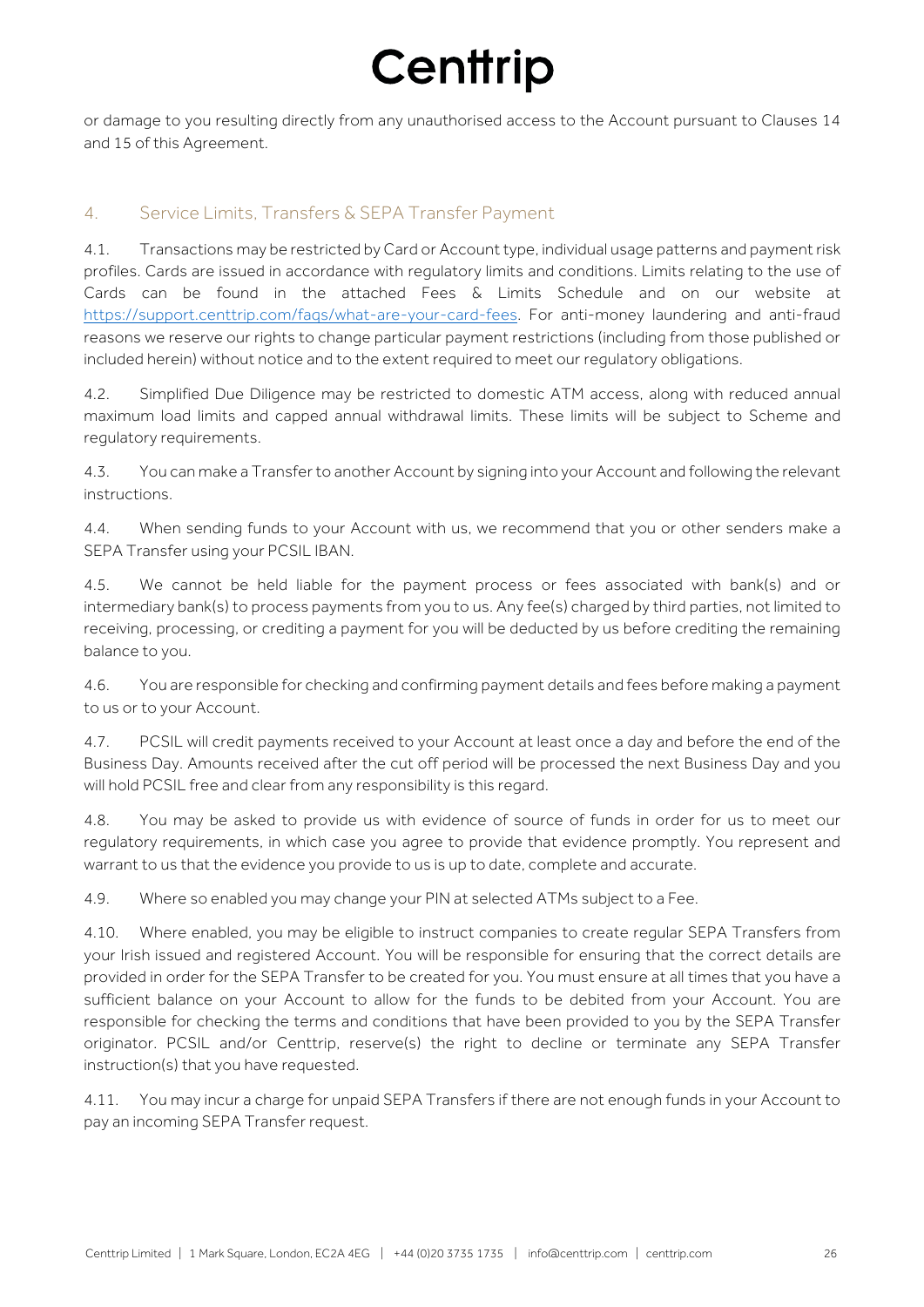### 5. Use of the Payment Services

5.1. You may access your Account information by logging into your Account through our website. From here you will be able to view details on your Transactions, including dates, currencies, charges or exchange rates applied. This information is accessible at any time and can be stored and reproduced as necessary.

5.2. You can use the Payment Services up to the amount of the Available Balance for Transactions.

5.3. If the Available Balance is insufficient to pay for a Payment, some Merchants will not permit you to combine use of a Card or Account with other payment methods.

5.4. The value of each Transaction and the amount of any Fees payable by you under this Agreement will be deducted from the Available Balance.

5.5. Once a Transaction is authorised, the relevant payment order may not be withdrawn (or revoked) by you after the time it is received. A Transaction will be deemed to have been received by us at the time you authorise the Transaction as follows:

- i. For Payments and ATM Transactions, at the time we receive the payment order for the Transaction from the Merchant acquirer or ATM operator, and
- ii. A payment order for a Transfer or SEPA Transfer is provided to and received by us at the time it is issued by you via the Account;

5.6. Where a revocation of an authorised payment is agreed between us and you, we may charge a Fee for revocation.

5.7. We will ensure that the amount of a SEPA Transfer is credited to the payment service provider of the payee by end of the Business Day following the time of the receipt of your payment order. If the payment service provider of the Merchant is located outside the EEA, we will effect payment as soon as possible and, in any event, as required by applicable law.

5.8. In order to protect you and us from fraud, Merchants may seek electronic authorisation before processing any Payment. If a Merchant is unable to get an electronic authorisation, they may not be able to authorise your Payment.

5.9. We may refuse to authorise any use of the Payment Services which could breach these terms and conditions or if we have reasonable grounds for suspecting that you or a third party have committed or are planning to commit fraud or any other illegal or un-permitted use of the Payment Services.

5.10. Your ability to use or access the Payment Services may occasionally be interrupted, for example if we need to carry out maintenance on our Systems. Please contact Customer Services via our website to notify us of any problems you are experiencing using your Card or Account and we will endeavour to resolve any problem.

5.11. Where applicable, you may apply to us for up to 3 Secondary Cards, for use by Additional Cardholders on your Account. Additional Cardholders, for whom you are legally responsible, must be 13 years of age or older. All other Additional Cardholders must be 18 years of age or older. It is your responsibility to authorise the Transactions incurred by each Additional Cardholder on the relevant Secondary Card and to ensure that the Additional Cardholder keeps to the provision of this Agreement. You are responsible for their use of the Secondary Card and for paying any amounts they add to your Account even if the Additional Cardholder does not keep to the provisions of this Agreement. We accept no responsibility or liability of any kind whatsoever for use of any Secondary Card by any Additional Cardholder for Transactions not authorised by you. If you successfully register and request one, we will send you a Secondary Card in the name of the Additional Cardholder with a copy of this Agreement, for which we will charge you an Additional Card Fee.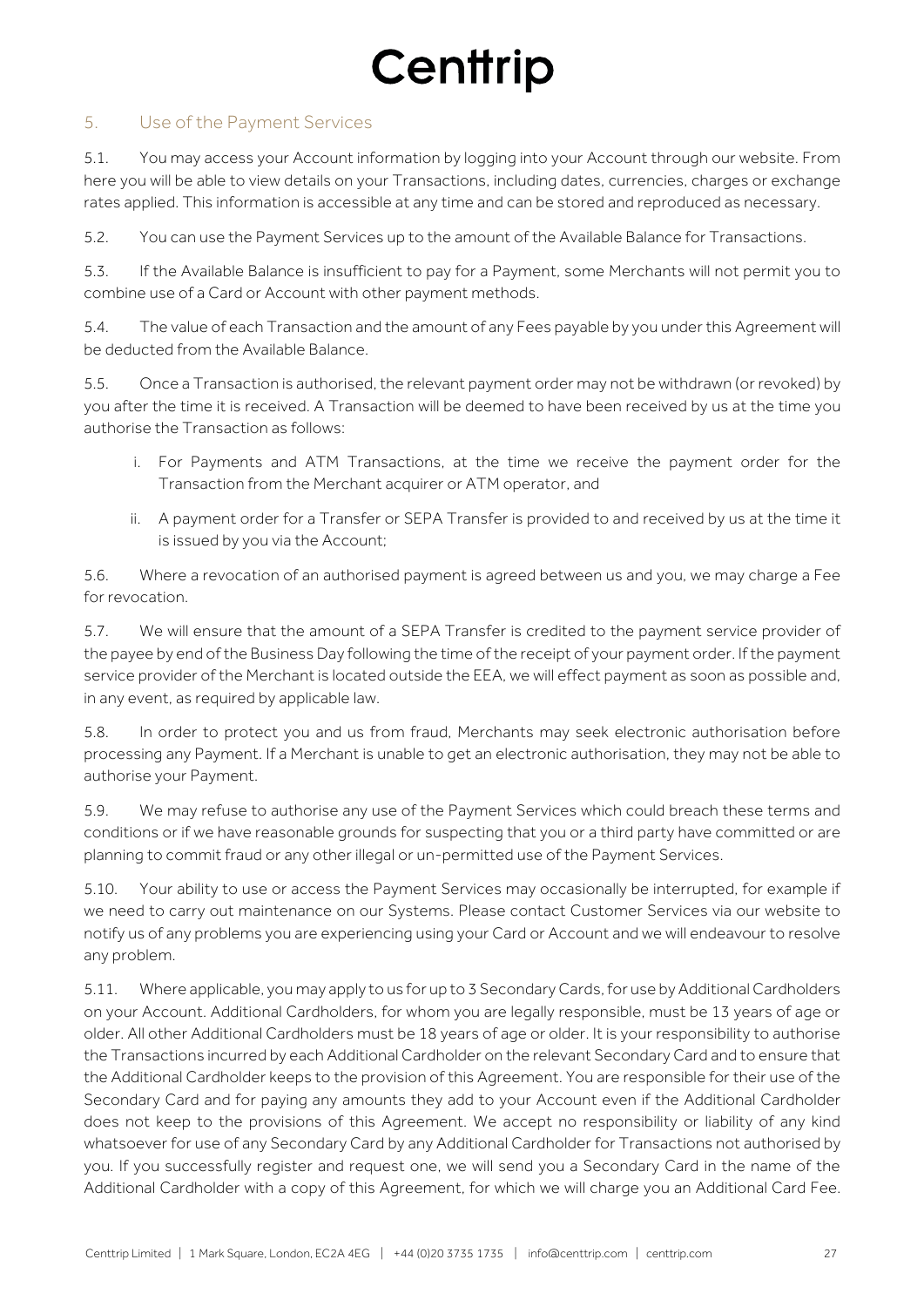Upon receipt of the Secondary Card, you may give the Secondary Card to the Additional Cardholder for their use, subject to:

- i. you providing them with the copy of this Agreement (by using the Secondary Card the Additional Cardholder consents to the terms of this Agreement, which will then bind you and the Additional Cardholder in relation to the use of the Secondary Card);
- ii. the condition that the Secondary Card must only be used by that person;
- iii. you continuing to hold the Account and the Card with which the Secondary Card is associated;
- iv. you informing the Additional Cardholder that you have retained the Primary Card and that you are still able to use the Account:
- v. us obtaining such further information and documentation in order to enable us to comply with all applicable Customer Due Diligence anti-money laundering requirements in relation to the Additional Cardholder.

5.12. You will remain responsible for the use of the Payment Services, and for any Fees and charges incurred by the Additional Cardholder(s), and you will continue to be regarded as the holder of any funds already or subsequently loaded on the Account. The use of a Card in relation to which an Additional Cardholder has been registered will be regarded as confirmation that you have provided the Additional Cardholder with this Agreement.

5.13. You or any Additional Cardholder may ask us to remove that Additional Cardholder, and in that case, you must cut the relevant Secondary Card in half.

5.14. You agree that we may give information about your Account to each Additional Cardholder and restrict what Additional Cardholders can do in relation to your Account.

5.15. Except as required by law, we shall not be responsible, and you will be solely responsible, for compiling and retaining your own copy of the data in your Account and your activities in connection with this Agreement. Upon the termination of this Agreement for any reason, we shall have no obligation to store, retain, report, or otherwise provide any copies of, or access to, the Transaction data or any records, documentation or other information in connection with any Transactions or the Account.

5.16. You agree to only use the Payment Services for lawful purposes and to adhere at all times to all laws, rules, and regulations applicable to the use of the Payment Services, including the terms of this Agreement.

5.17. You may not use the Payment Services to receive or transfer any funds on behalf of any other natural person or legal entity.

### 6. Access by Third Party Providers

6.1. You may consent to regulated third party providers (PISPs or AISPs) accessing your Account online to make payments or obtain information about balances or Transactions on your Card and/or Account.

6.2. The PISPs and/or AISPs must be appropriately registered and authorised in accordance with PSD2. You should check with the regulatory authority of the relevant country before giving consent to the relevant PISP/AISP.

6.3. Any consent you give to a third-party provider is an agreement between you and it, we will have no liability for any loss whatsoever, as a result of any such agreement.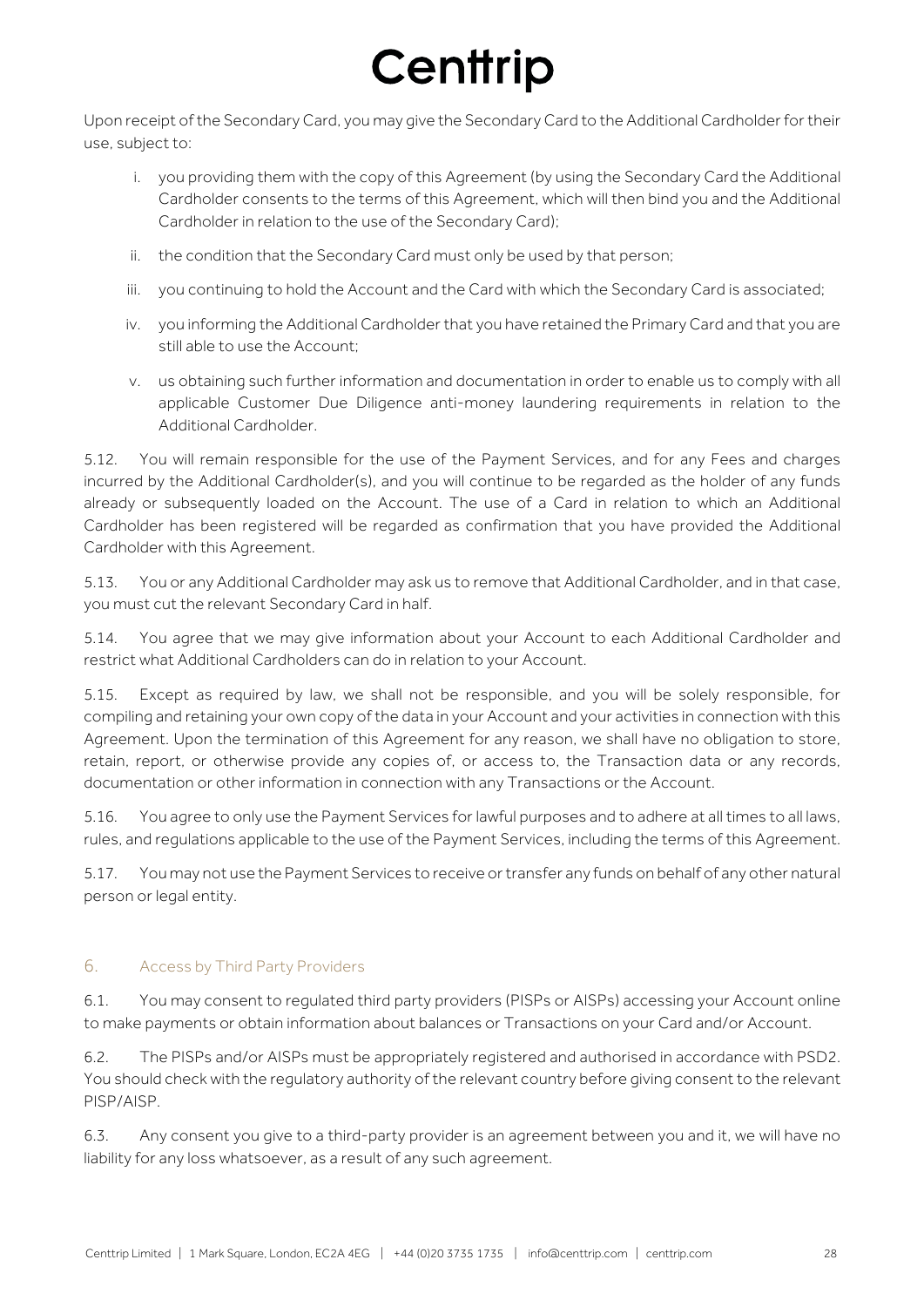6.4. Before giving consent, you should satisfy yourself as to what degree of access you are consenting to, how it will be used and who it may be passed on to.

6.5. You should make yourself aware of any rights to withdraw the consent of access from the third-party provider and what process it has in place to remove access.

6.6. To the extent permitted by law or regulation and subject to any right to refund you may have under this Agreement, between you and us, we are not responsible for any actions that the relevant third party takes in relation to suspending or terminating your use of their service or for any resulting losses. We are also not responsible for, or a party to, any agreement that you enter into with any relevant third party. You should make sure that you read and comply with such agreement or other applicable policies and note that this Agreement will continue to apply between us including to any Payment Services and our Fees as stated continue to apply.

6.7. Where appropriate, we may deny access to your Account, to any third party where we consider such access to be a risk of money laundering or terrorism financing, fraud or other criminal activity. Should we need to take these actions and where possible, we will give reasons for doing so unless restricted by law or for internal security reasons.

### 7. Condition of Use at Certain Merchants

7.1. In some circumstances we or Merchants may require you to have an Available Balance in excess of the Payment amount. For example, at restaurants you may be required to have 15% more on your Card than the value of the bill to allow for any gratuity or service charge added by the restaurant or you.

7.2. In some circumstances Merchants may require verification that your Available Balance will cover the Payment amount and initiate a hold on your Available Balance in that amount, examples include rental cars. In the event a Merchant places a pre-authorisation on your Account, you will not have access to these funds until the Payment is completed or released by the Merchant which may take up to 30 days.

7.3. If you use your Card at an automated fuelling station, subject to Merchant acceptance, your Card may need to be pre-authorised for a pre-determined amount in the relevant currency. If you do not use the whole pre-authorisation or do not have Available Balance to obtain a pre-authorisation, it is possible that the pre-authorised amount will be held for up to 30 days before becoming available to you again.

7.4. Some Merchants may not accept payment using our Payment Services. It is your responsibility to check the policy with each Merchant. We accept no liability if a Merchant refuses to accept payment using our Payment Services.

7.5. In relation to any dispute between the you and a Merchant, provided you are able to satisfy us that you have already made all efforts to resolve the dispute with the relevant Merchant, we will attempt to assist you so far as is reasonably practicable. We may charge you a chargeback processing fee as referenced in the Fees & Limits Schedule provided to you with this document, for any such assistance we may give you with any dispute. If there is an un-resolvable dispute with a Merchant in circumstances where the Card has been used for a Payment, you will be liable for the Payment and will have to resolve this directly with the relevant Merchant.

### 8. Managing & Protecting Your Account

8.1. You are responsible for the safekeeping of your username and password for your Account ("Access Codes") and the personal identification number for your Card ("PIN").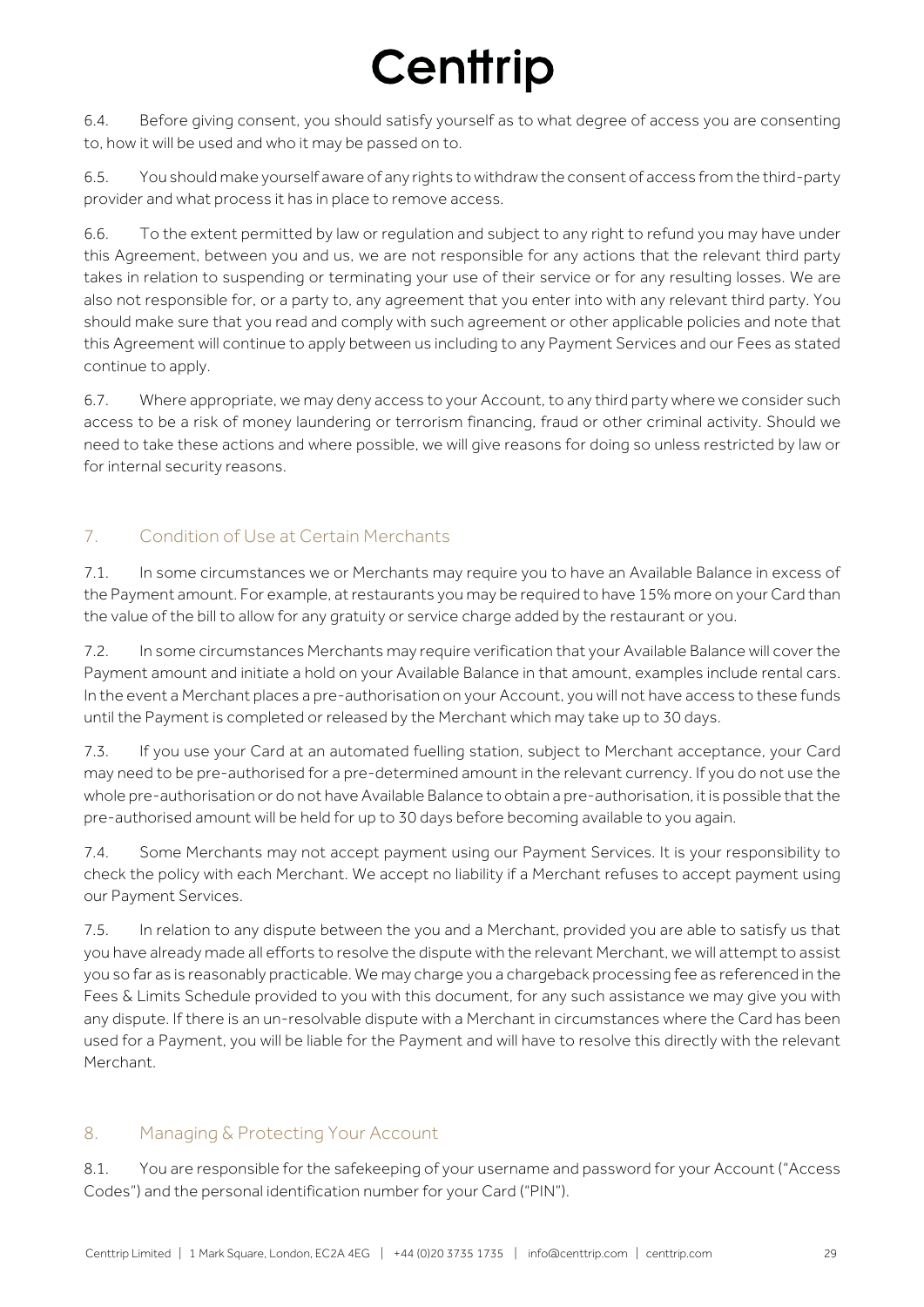8.2. Do not share your PIN with anyone. You must keep your PIN safe and separate from your Card or any record of your Card number and not disclose it to anyone else. This includes:

- i. memorising your PIN as soon as you receive it, and destroying the post mail or other authorised communication used to transmit it to you;
- ii. never writing your PIN on your Card or on anything you usually keep with your Card;
- iii. keeping your PIN secret at all times, including by not using your PIN if anyone else is watching;
- iv. not disclosing your PIN to any person.

8.3. The user of the Card(s) must sign the signature strip on any Personalised Card immediately when received.

8.4. If you forget your PIN, you should send an SMS instruction to +44 (0)7860 024 357 (with <PIN> <last 8 digits of your Card> to retrieve your PIN again. As an example: send PIN 12345678 to 00000.

8.5. Do not share your Access Codes with anyone except an Authorised Person. If you disclose the Access Codes to any Authorised Person, you are responsible and liable for their access, use or misuse of the Account, their breach of the terms of this Agreement or disclosure of the Access Codes.

8.6. The Payment Services may only be used by you and each Additional Cardholder or Authorised Person.

8.7. You must not give the Card to any other person or allow any other person to use the Payment Services except Authorised Persons or Additional Cardholders. You must keep the Card in a safe place.

8.8. Failure to comply with Clauses 8.2 and/or 8.5 may affect your ability to claim any losses under Clause 14 in the event that we can show that you have intentionally failed to keep the information safe, or you have acted fraudulently, intentionally, with undue delay or with gross negligence. In all other circumstances your maximum liability shall be as set out below at Clause 15.

8.9. If you believe that someone else knows your Account or Card security details, you should contact us immediately in accordance with Clause 13.

8.10. Once your Card has expired (see Clause 11), or if it is found after you have reported it as lost or stolen, you must destroy your Card by cutting it in two, through the magnetic strip.

### 9. Identity Verification

9.1. If you enter into Transactions over the internet, some websites require you to enter your name and address. In such cases you should supply the most recent address which has been registered with us by you as the Account address. The Account address is also the address to which we will send any correspondence.

9.2. You must notify us within 7 days of any change in the Account address or your other contact details. You can notify us by contacting Customer Services who may require you to confirm such notification in writing. You will be liable for any loss that directly results from any failure to notify us of such a change as a result of undue delay, your gross negligence or fraud. We will need to verify your new Account address and shall request the relevant proofs from you.

9.3. We reserve the right at any time to satisfy ourselves as to your identity and home address (for example, by requesting relevant original documents) including for the purposes of preventing fraud and/or money laundering. In addition, at the time of your application or at any time in the future, in connection with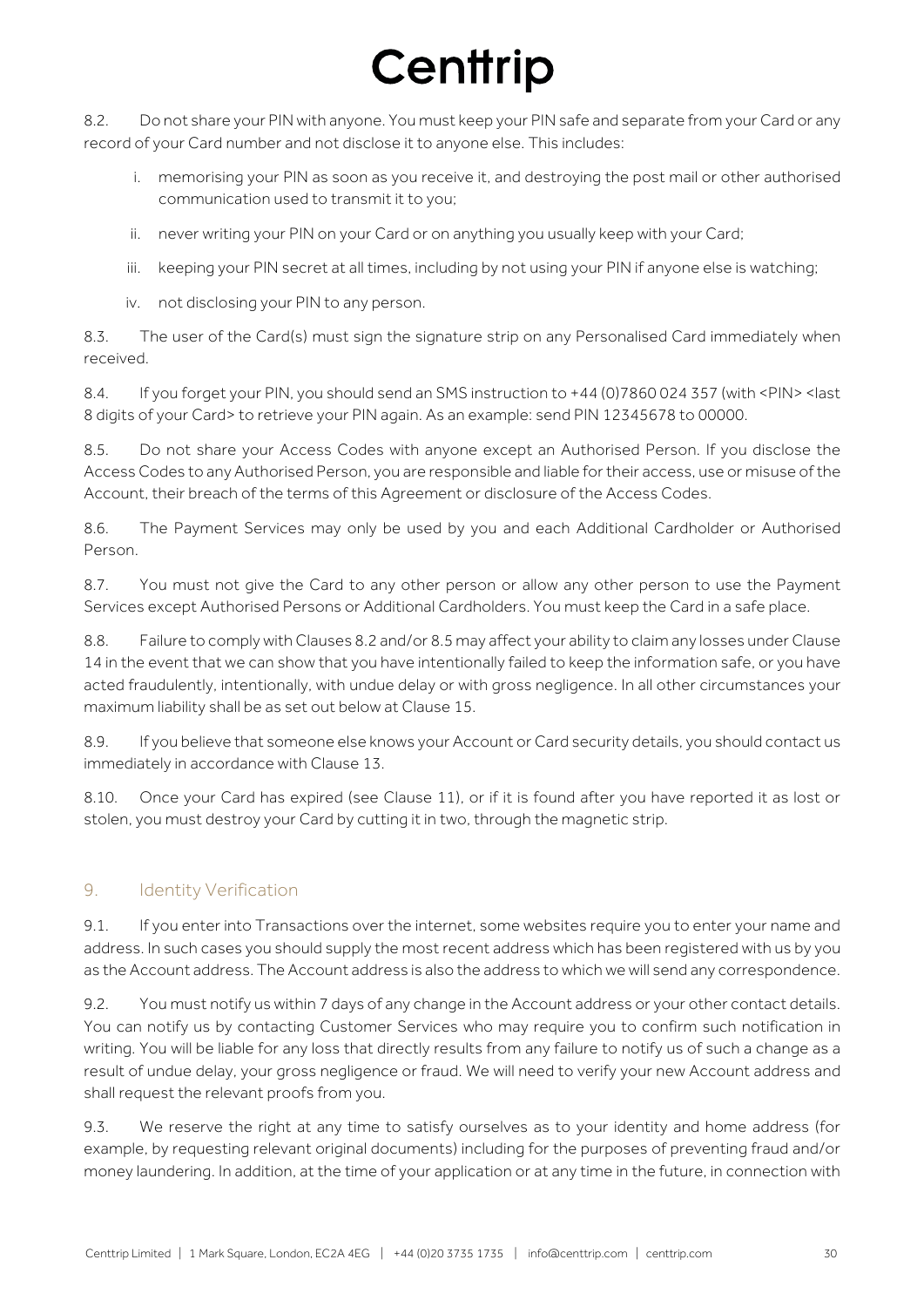your Account, you authorise us to perform electronic identity verification checks directly or using relevant third parties.

### 10. Right to Cancel ("Cooling-Off")

You have a right to withdraw from this Agreement under the following conditions:

10.1. Where you purchased the Payment Services then you have a "Cooling Off" period of 14 days beginning on the date of the successful registration of your Account, to withdraw from this Agreement and cancel the Payment Services, without any penalty but subject to deduction of any reasonable costs incurred by us in the performance of any part of the provision of services before you cancel. You must contact us within this 14-day period and inform us that you wish to withdraw from this Agreement, and you must not use the Payment Services. We will then cancel the Payment Services and reimburse the amount of Available Balance on the Account to you. However, we reserve the right to hold the Available Balance for up to 30 business days from receipt of your instructions before returning the balance, to ensure that details of all Transactions have been received.

10.2. After the Cooling Off period you may only terminate the Payment Services as described in Clause 12.

### 11. Expiry & Redemption

11.1. Your Card has an expiry date printed on it (the "Expiry Date"). The Card (and any Secondary Card) and any PCSIL IBAN linked to the Card will no longer be usable following the Expiry Date, and you must not use it after that time, but you will still be able to receive and send funds to and from the Account associated with the Card.

11.2. If a Card expires before your Available Balance is exhausted, you can contact Customer Services to request a replacement Card, provided you do so within 14 days before the Expiry Date printed on your Card and subject to payment of a Fee (where specified). We reserve the right to issue you with a replacement for an expired Card even if you have not requested one. If you have not requested a replacement Card, you will not be charged a Card Replacement Fee.

11.3. If your PCSIL IBAN is linked to your Account, rather than linked to your Card, then it will not expire when the Card expires, but will be available to use as long as the Account is available for your use.

11.4. Your funds are available for redemption by contacting us at any time. We reserve the right to request identification documentation in order to ensure redemption is performed in strict accordance with applicable law.

11.5. An inactivity account maintenance fee will be deducted from your Available Balance on a monthly basis starting on the 1st day of the 13th month following the last activity on your Card or Account for the amount set out in the Fee and Limits Schedule.

11.6. When redemption is requested by you before the termination of this Agreement in accordance with clause 12, or more than one (1) year after the date of termination of this Agreement in accordance with clause 12, we shall charge a Redemption Fee.

11.7. Provided that your request for redemption is made less than 12 months following the date on which this Agreement ends under Clause 12, redemption will not incur any Redemption Fee. If you make a request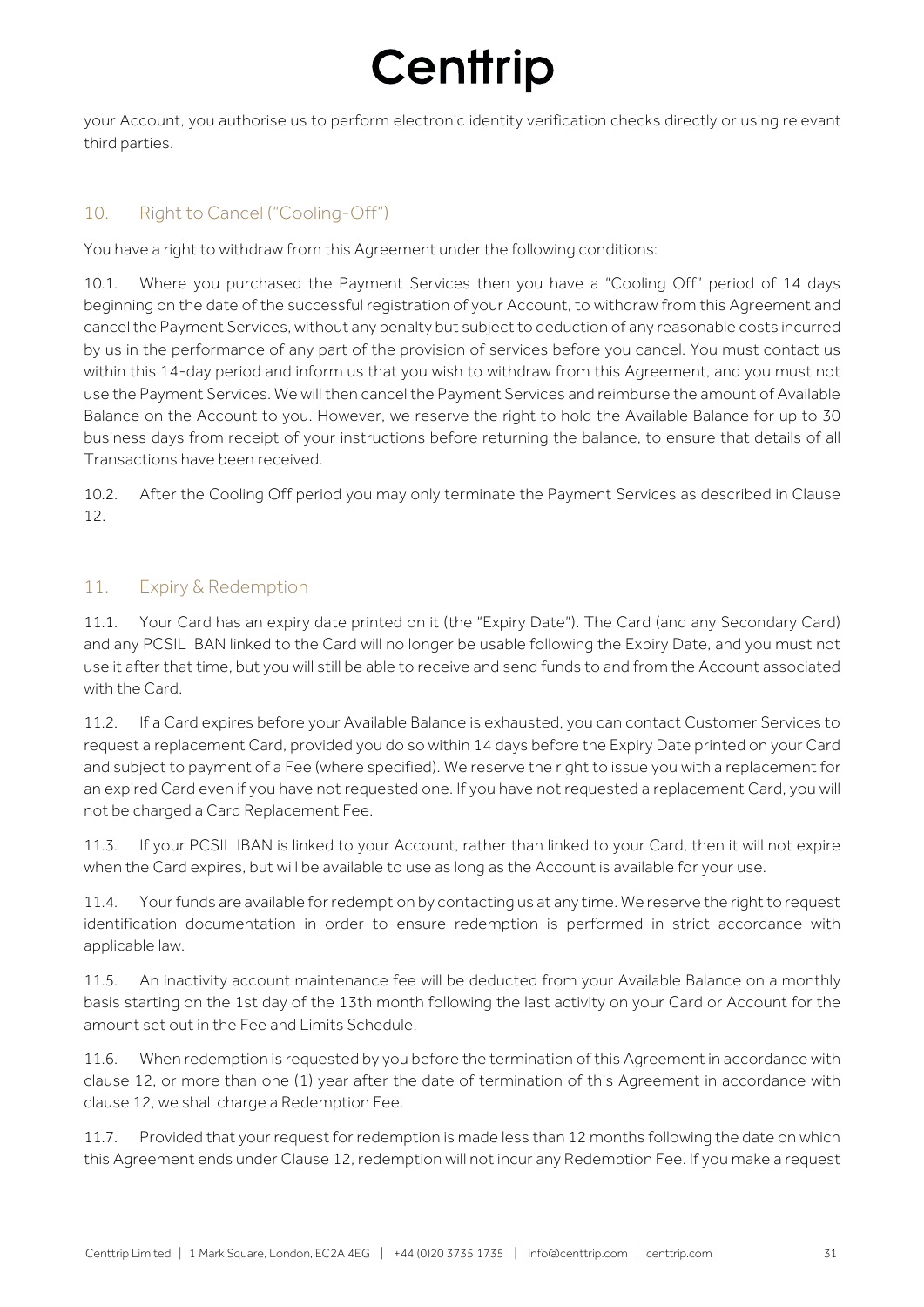for redemption more than 12 months after the date on which this Agreement ends under Clause 12 a Redemption Fee may be charged (where specified and if applicable).

11.8. We shall have the absolute right to set-off, transfer, or apply sums held in the Account(s) or Cards in or towards satisfaction of all or any liabilities and Fees owed to us that have not been paid or satisfied when due.

11.9. We shall have the absolute right to close your Account and submit a chargeback claim for the relevant Transactions if your Account is in negative standing for more than 60 days. If our chargeback is successful, funds paid to your Account may only be used to credit your Card or Account, and your Account will remain closed.

### 12. Termination or Suspension of Your Account and/or Processing of Transactions

12.1. We may terminate this Agreement and your use of the Payment Services with prior notice of at least 2 months.

12.2. Your use of your Card and any PCSIL IBAN linked to the Card ends on the Expiry Date in accordance with Clause 11.2.

12.3. This Agreement and your use of the Payment Services will also end when your ability to initiate all Transactions ceases.

12.4. We may terminate or suspend, for such period as may reasonably be required, your use of the Payment Services in whole or in part at any time or the processing of any Transaction(s) if:

- i. there is any fault or failure in the relevant data processing system(s);
- ii. we reasonably believe that you have used or are likely to use the Payment Services, or allow them to be used, in breach of this Agreement or to commit an offence;
- iii. any Available Balance may be at risk of fraud or misuse;
- iv. we suspect that you have provided false or misleading information;
- v. we are required to do so by law, the police, a court or any relevant governmental or regulatory authority;
- vi. we are required to fulfil our legal obligations in relation to the fight against money laundering and financing of terrorism;
- vii. there is suspicion of unauthorised or fraudulent access to or use of your Account or that any of its security features have been compromised, including the unauthorised or fraudulent initiation of a Transaction;
- viii. we have reasonable grounds to believe you are carrying out a prohibited or illegal activity;
- ix. we are unable to verify your identity or any other information pertaining to you, your Account or a Transaction.

12.5. If any Transactions are found to have been made using your Card after expiry or any action has been taken by us under Clause 12.4, you must immediately repay such amounts to us.

12.6. Where it is practicable and lawful for us to do so or would not compromise reasonably justified security reasons, we will notify you via email of the suspension or restriction and the reasons for it before such measures take place or immediately thereafter.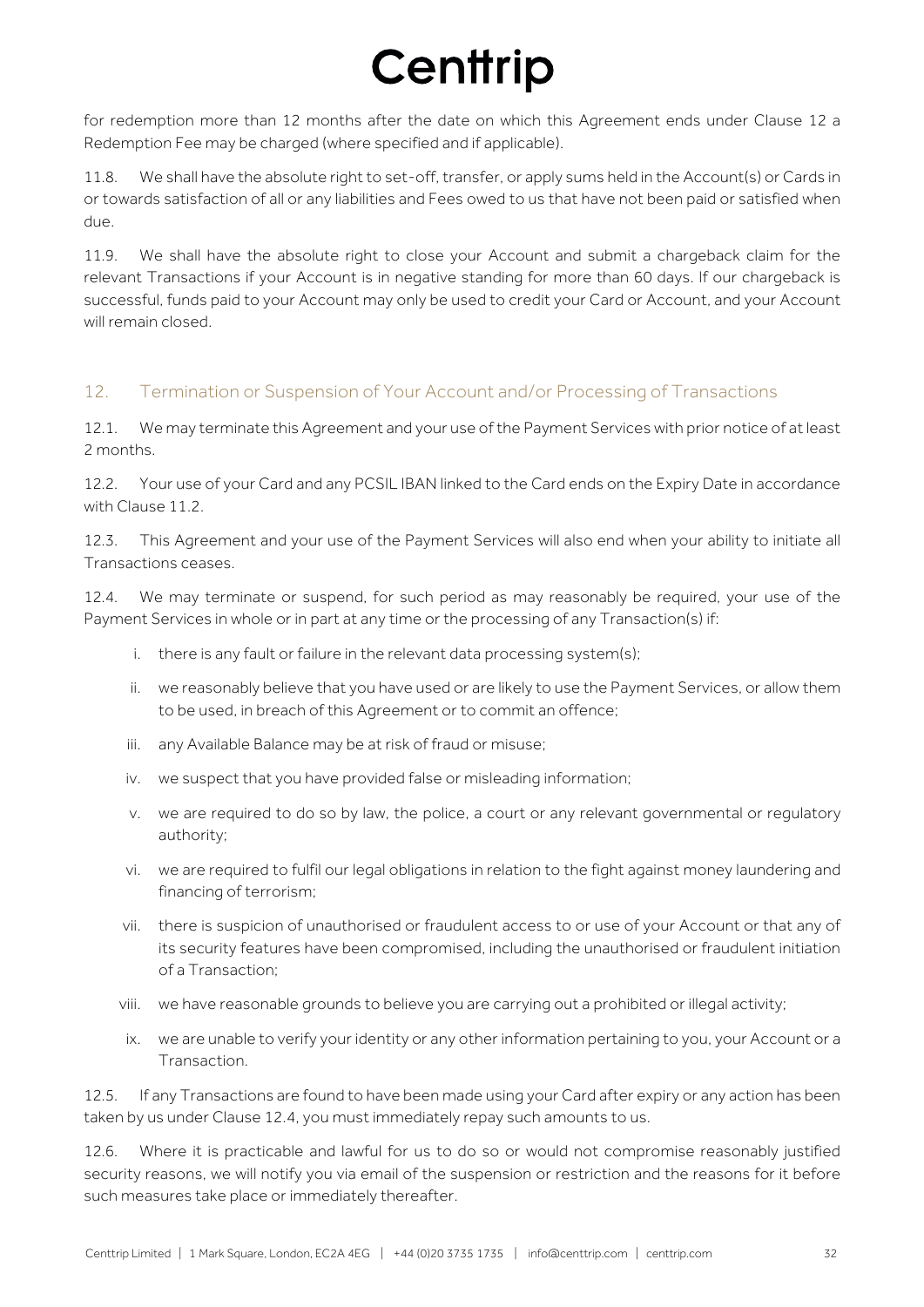12.7. We will reinstate your Account or execute the relevant Transaction(s) as soon as practicable after the reasons pursuant to Clause 12.4 no longer apply or exist.

12.8. If you wish to terminate the Payment Services at any time, you must request termination and the return of your Available Balance by email to our address in Clause 2 from the email address registered in your Account. Our Customer Services department will then suspend all further use of your Payment Services.

12.9. Once we have received all the necessary information from you (including any Customer Due Diligence) and all Transactions and applicable Fees and charges have been processed, we will refund to the you any Available Balance less any Fees and charges payable to us, provided that:

- i. you have not acted fraudulently or with gross negligence or in such a way as to give rise to reasonable suspicion of fraud or gross negligence; and
- ii. we are not required to withhold your Available Balance by law or regulation, or at the request of the police, a court or any regulatory authority.

12.10. Once the Payment Services have been terminated, it will be your responsibility to destroy the Card(s) that were provided to you.

12.11. If, following reimbursement of your Available Balance, any further Transactions are found to have been made or charges or Fees incurred using the Card(s) or we receive a reversal of any prior funding Transaction, we will notify you of the amount and you must immediately repay to us such amount on demand as a debt.

### 13. Loss or Theft of your Card or Misappropriation of Your Account

13.1. If your Card is lost or stolen or if you think someone is using your Card, PIN and/or Access Codes without your permission or if your Card is damaged or malfunctions:

- i. you must contact us as soon as possible and you must provide us with your Account or Card number and either your Username and Password or some other identifying details acceptable to us so that we can be sure we are speaking to you; and
- ii. Provided we have obtained your consent to close the Account, we will then provide you with a replacement Card with a corresponding new Account loaded with an amount equivalent to your last Available Balance.

13.2. Once we have been notified of any loss or theft, we will suspend the Payment Services as soon as we are able, to limit any further losses (see Clause 14). We can only take steps to prevent unauthorised use of the Payment Services if you can provide us with the Account or Card number and Username and Password and if you can produce sufficient details to identify yourself and the relevant Account.

13.3. Replacement Cards will be posted to the most recent Account address registered by you. Failure to provide the correct address will result in a Card Replacement Fee.

13.4. If you subsequently find or retrieve a Card that you have reported lost or stolen, you must immediately destroy the found Card by cutting it in half through the magnetic stripe and chip.

13.5. You agree to help us, our agents, regulatory authorities and the police if your Card is lost, stolen or if we suspect that the Payment Services are being misused.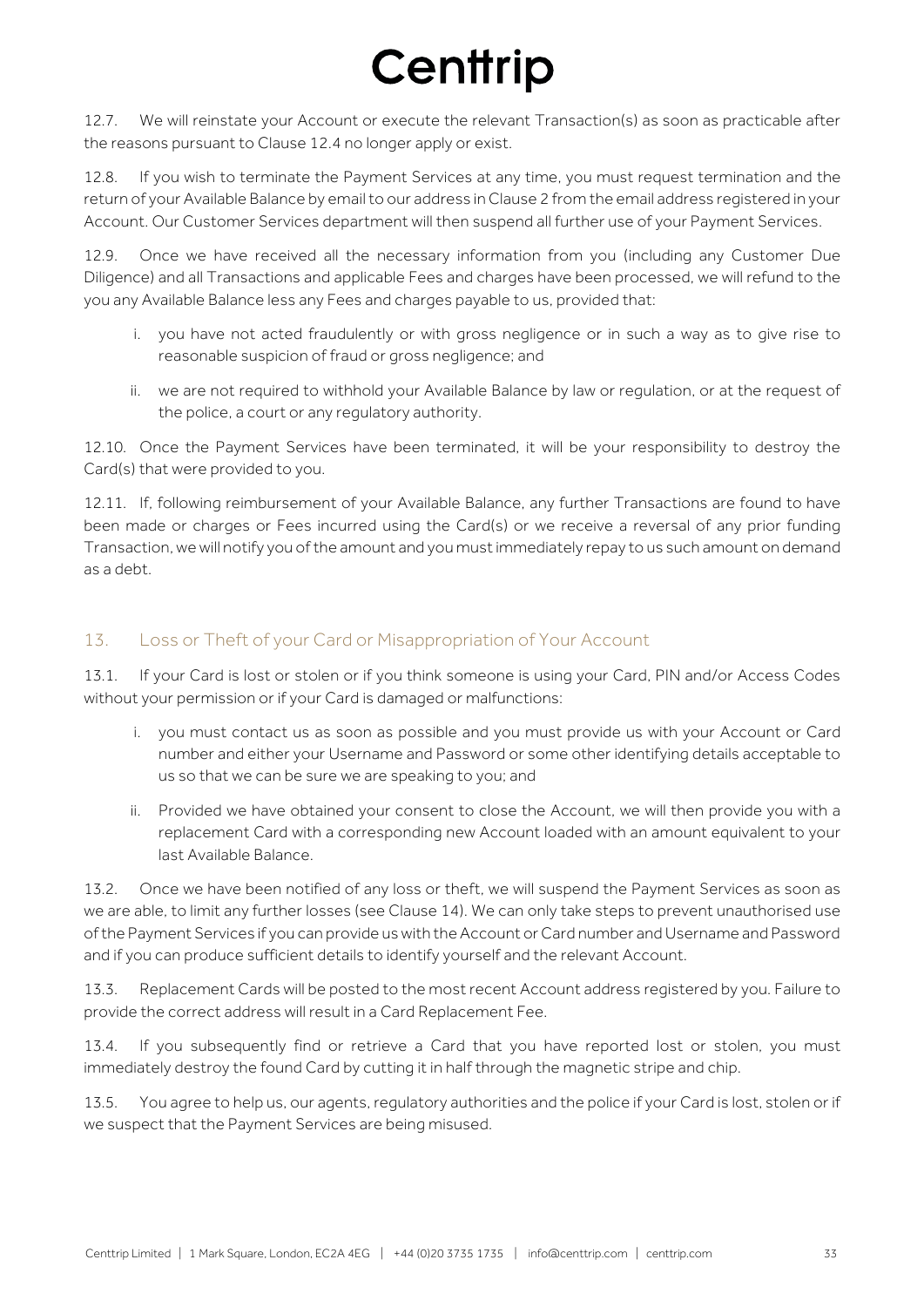### 14. Liability for Unauthorised or Incorrectly Executed Transactions

14.1. Subject to Clauses 14.2, 14.3 and 14.6, we will reimburse you in full for all unauthorised Transactions sent from your Account immediately and in any event no later than the end of the following Business Day after noting or being notified of the Transaction (except where we have reasonable grounds for suspecting fraud), provided that you have informed us of the unauthorised Transaction without undue delay after becoming aware of the Transaction and in any event, no later than 13 months after the Transaction was executed. Where applicable, we shall restore your Account to the state in which it would have been had the unauthorised Transaction not taken place, so that that the credit value date shall be no later than the date the amount had been debited.

14.2. You may be liable for losses relating to any unauthorized Transactions up to a maximum of €50 resulting from the resulting from the use of a lost or stolen Card or the misappropriate of your Account, unless the loss, theft or misappropriation was not detectable to you prior to payment (except where you acted fraudulently) or was caused by acts or lack of action of our employee, agent, branch or service provider.

14.3. You are liable for any losses incurred by an unauthorised Transaction if you have acted fraudulently or failed either intentionally or through gross negligence, to use your Account in accordance with the terms of this Agreement or to keep your Access Codes confidential and secure in accordance with Clause 8.

14.4. You shall not be liable for losses incurred by an unauthorised Transaction which takes place after you have notified us of a compromise of your Access Codes according to Clause 8, unless you have acted fraudulently, or where we have failed to provide you with the means to notify us in the agreed manner without delay on you becoming aware of the loss, theft, misappropriation or unauthorised use of your Card or Account.

14.5. We shall not be liable for a refund or losses incurred by an incorrectly or non-executed payment Transaction if the details of the payee's account provided by you were incorrect or we can prove that the full amount of the Transaction was duly received by the payment service provider of the payee.

14.6. We shall not be liable for any unauthorised or incorrectly executed Transactions in case the Transaction was affected by abnormal and unforeseeable circumstances beyond our reasonable control or where we acted in accordance with a legal obligation.

14.7. Where we are liable for the incorrect execution of a Transfer or SEPA Transfer that you receive under this Agreement, we shall immediately place the amount of the Transaction at your disposal in accordance and credit the corresponding amount to your Account no later than the date on which the amount would have been value dated, had the Transaction been correctly executed.

14.8. Where we are liable for the incorrect execution of a Payment, Transfer or SEPA Transfer by you as payer, we shall, without undue delay, refund to you the amount of the non-executed or defective Transaction, and, where applicable, restore the debited Account to the state in which it would have been had the defective Transaction not taken place.

14.9. In the case of a non-executed or defectively executed Payment Transfer or SEPA Transfer by you as payer, we shall, regardless of whether we are liable, on request, make immediate efforts to trace the Transaction and notify you of the outcome, free of charge.

14.10. A Payment initiated by or through a payee (e.g. a Merchant) shall be considered to be unauthorised if you have not given your consent for the Payment to be made. If you believe that a Payment has been made without your consent, you should contact us in accordance with Clause 2.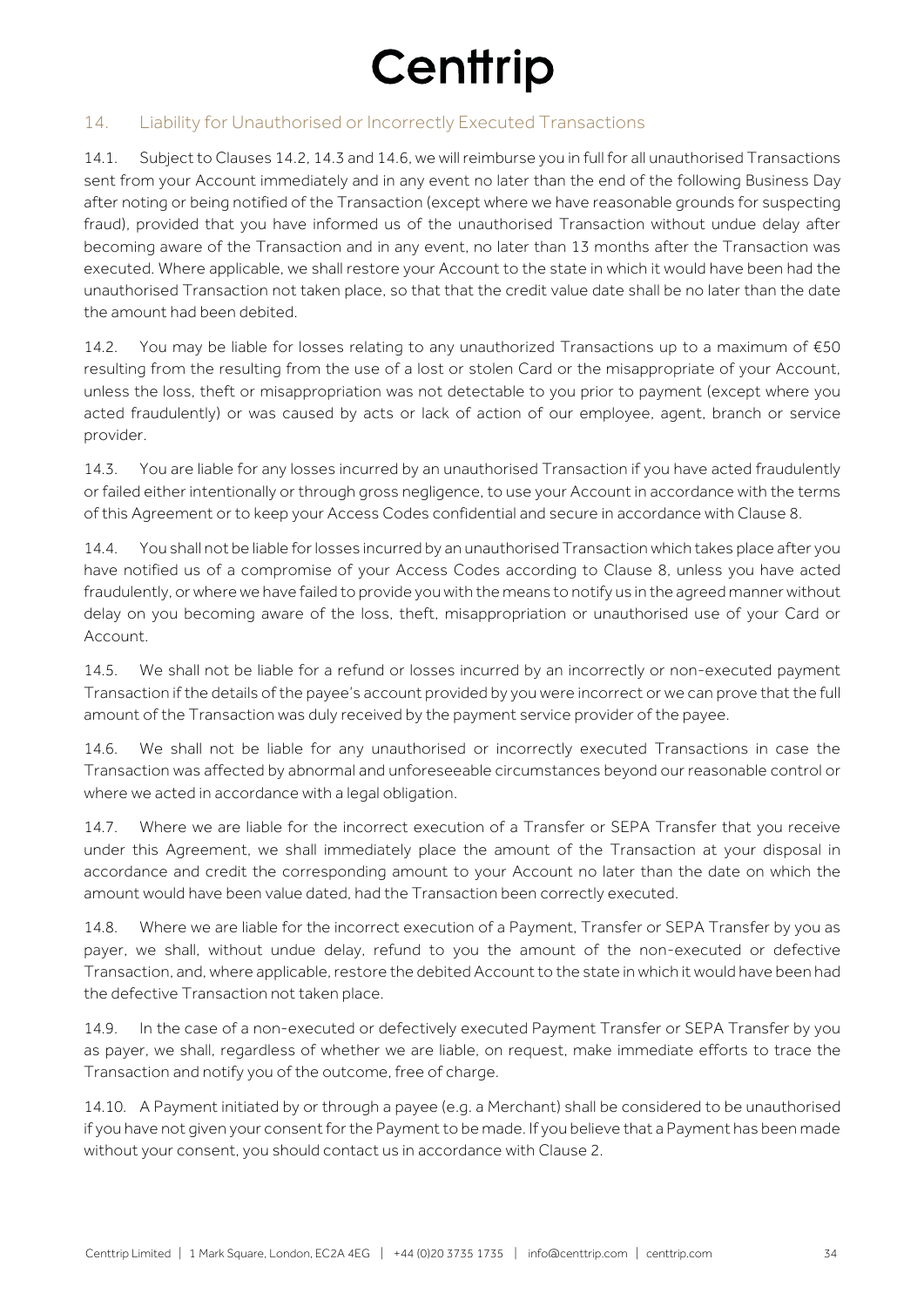14.11. A claim for a refund of an authorised Payment initiated by or through a payee (e.g. a Merchant) where the authorisation did not specify an exact amount of payment Transaction (and the amount of the Payment exceeded the amount that you reasonably could have expected taking into account your previous spending pattern, this Agreement and the circumstances of the case), must be made within 8 weeks from the date on which the funds were deducted from your Available Balance. Within 10 Business Days of receiving your claim for a refund or within 10 Business Days of receiving further information from you, we will either refund the full amount of the Payment as at the date on which the amount of the Payment was debited or provide you with justification for refusing the refund.

14.12. The right to a refund under this Clause 14 does not apply where you have given consent directly to us for the Payment to be made and, if applicable, information on the Payment was provided or made available to you by us or the payee in an agreed manner for at least four weeks before the due date.

14.13. If you are not satisfied with the justification provided for refusing the refund or with the outcome of your claim for a refund, you may submit a complaint to us or contact the complaints authority as described in Clause 16.

14.14. If at any time we have incorrectly deducted money from your Available Balance, we shall refund the amount to you. If we subsequently establish that the refunded amount had been correctly deducted, we may deduct it from your Available Balance and may charge you a Fee. If you do not have sufficient Available Balance, you must repay us the amount immediately on demand.

14.15. Where any request, Transaction, disputed Transaction, arbitration or reversed Transaction involves third party costs, you remain liable for these, and they will be deducted from your Account or otherwise charged to you.

### 15. General Liability

- 15.1. Without prejudice to Clause 14 and subject to Clause 15.4;
	- i. neither party shall be liable to the other for indirect or consequential loss or damage (including without limitation loss of business, profits or revenues), incurred in connection with this Agreement, whether arising in contract, tort (including negligence), breach of statutory duty or otherwise;
	- ii. we shall not be liable:
		- 1. if you are unable to use the Card or Payment Services for any valid reason stated in this Agreement;
		- 2. for any fault or failure beyond our reasonable control relating to the use of the Payment Services, including but not limited to, a lack of Available Balance or fault in or failure of data processing systems;
		- 3. for any loss, fault or failure relating to the use of a Third-Party Provider as stated in Clause 6.3, 6.6 and 6.7 of this Agreement,
		- 4. if a Merchant refuses to accept a Payment or fails to cancel an authorisation or preauthorisation;
		- 5. for the goods or services that are purchased with your Card;
		- 6. for any dispute you might have with a Merchant or other user of the Payment Service where you acted with: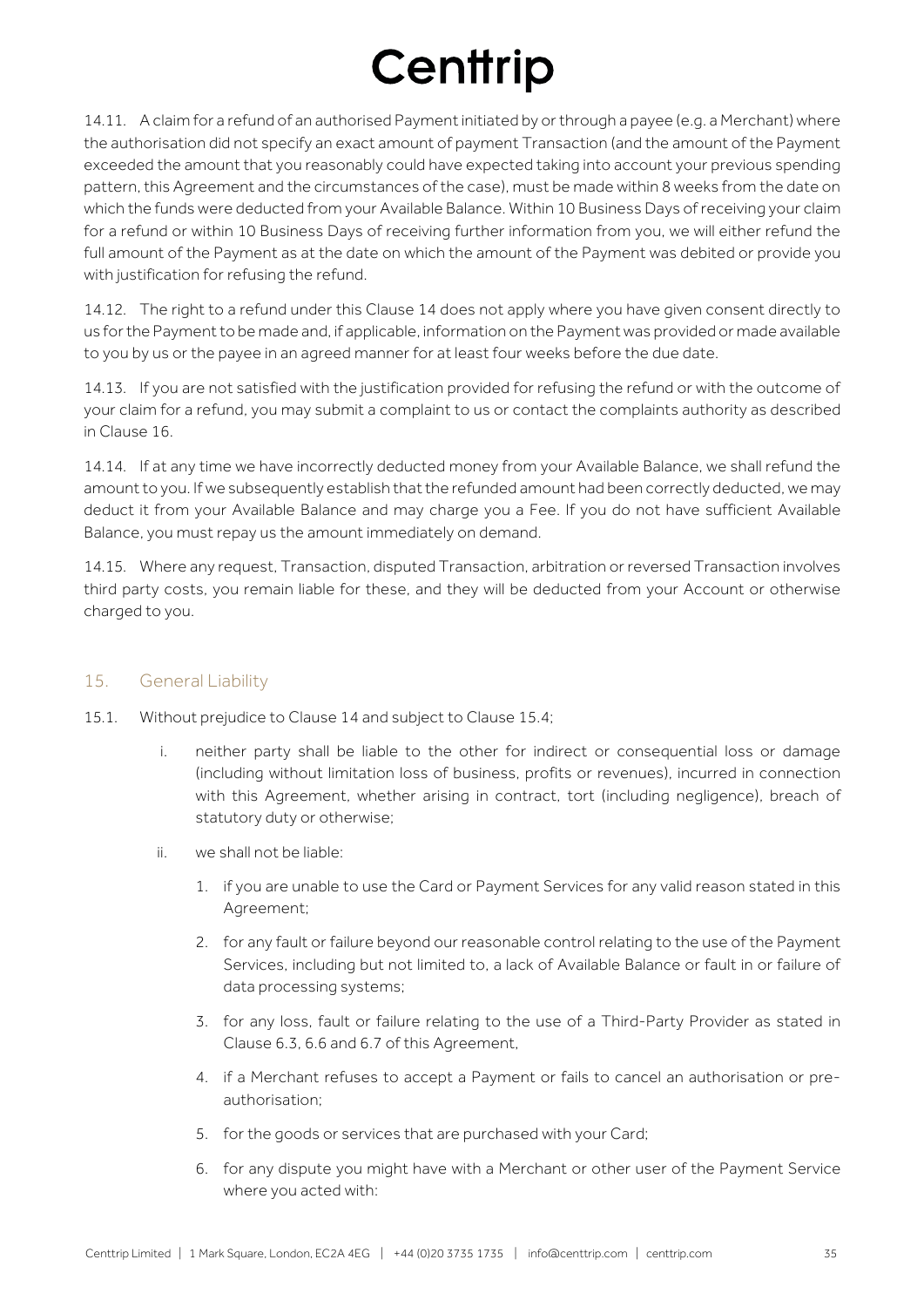15.1.ii.6.1. undue delay

15.1.ii.6.2. fraudulently, or

15.1.ii.6.3. with gross negligence (including where losses arise due to your failure to keep us notified of your correct personal details)

15.2. You agree that you will not use the Payment Services in an illegal manner, and you agree to indemnify us against any claim or proceeding brought about by such illegal use of the Payment Services by you, your Authorised Person(s) and Additional Cardholder(s).

15.3. You are solely responsible for your interactions with Merchants or other users of the Payment Service. We reserve the right, but have no obligation, to monitor or mediate such disputes.

15.4. To the fullest extent permitted by relevant law, and subject to Clause 14 and Clause 15.5, our total liability under or arising from this Agreement shall be limited as follows:

- i. where your Card is faulty due to our default, our liability shall be limited to replacement of the Card or, at our choice, repayment to you of the Available Balance; and
- ii. in all other circumstances of our default, our liability will be limited to repayment of the amount of the Available Balance.

15.5. Nothing in this Agreement shall exclude or limit either Party's liability in respect of death or personal injury arising from that party's negligence or fraudulent misrepresentation.

15.6. No party shall be liable for or be considered in breach of this Agreement on account of, any delay or failure to perform as required by this Agreement as a result of any causes or conditions which are beyond such Party's reasonable control.

### 16. Dispute Resolution

16.1. We are committed to providing an excellent customer experience for all our Customers. If we do not meet your expectations in any way, we want to have the opportunity to put things right.

16.2. In the first instance, your initial communication will be with our Customer Services Team, details of which can be found on our website https://www.centtrip.com/contact. Our Customer Services Team will listen to your needs and will do their best to solve your issue promptly and fairly. We value the opportunity to review the way we do business and help us meet our customers' expectations.

16.3. If having received a response from our Customer Services Team you are unhappy with the outcome, please contact the Complaints Team of PCSIL, Front Office, Scurlockstown Business Park, Trim, Co. Meath, C15 K2R9 in writing via email on pcsilcomplaints@prepaidfinancialservices.co

16.4. Once received, the Complaints Team will conduct an investigation and you will receive a response of its findings within 15 Business Days of receipt of the complaint. In exceptional circumstances where we are unable to reply within the first 15 Business Days, we will reply providing a reason for the delay and deadline for response, not more than 35 Business Days after first receipt of complaint.

16.5. If the Complaints Team is unable to resolve your complaint and you wish to escalate your complaint further, please contact the Financial Services and Pensions Ombudsman at Lincoln House, Lincoln Place, Dublin 2, D02 VH29. Details of the service offered by the Financial Services and Pensions Ombudsman are available at https://www.fspo.ie/ or alternatively you can lodge your complaint in your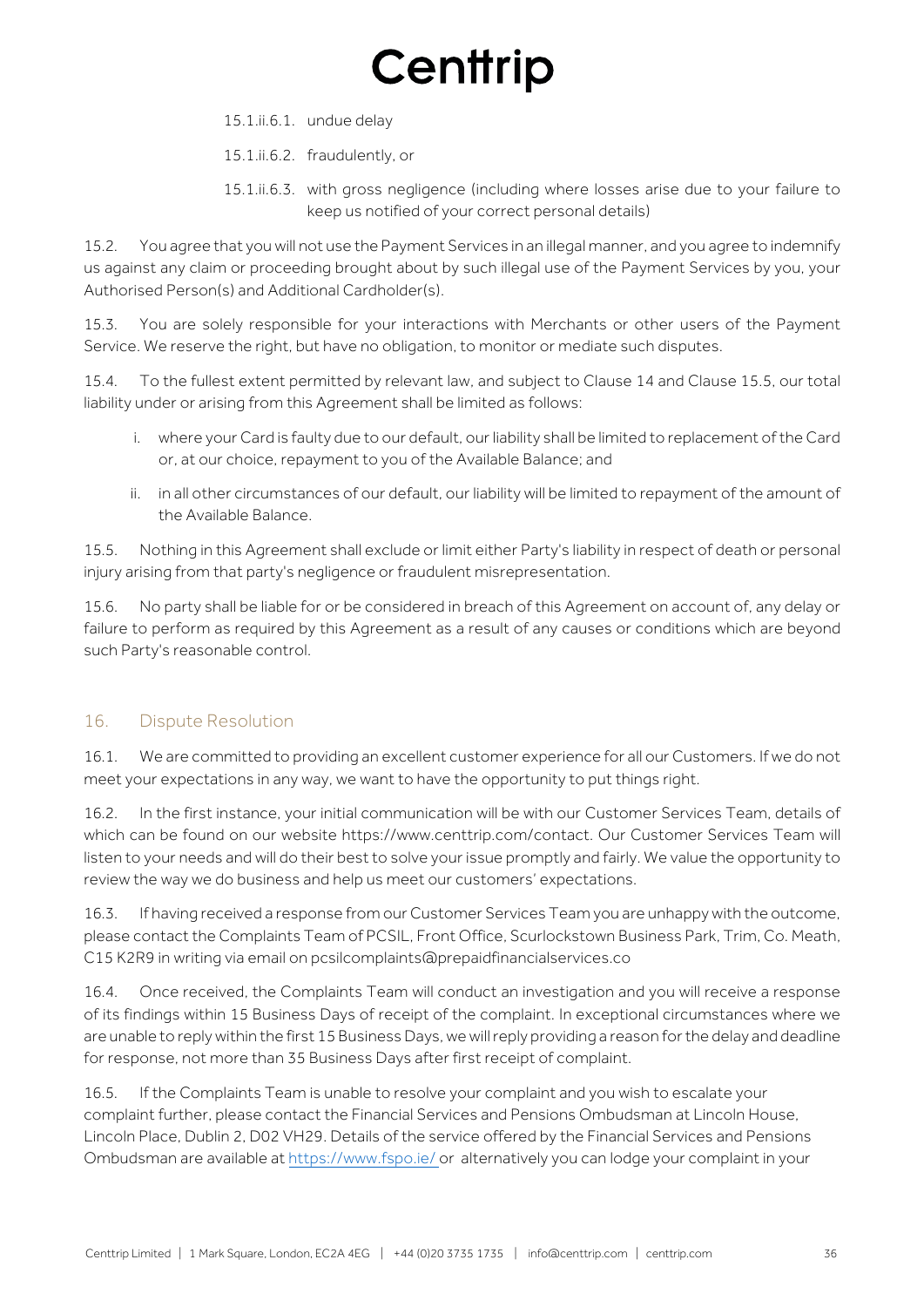country of domicile with the Online Dispute Resolution process at https://ec.europa.eu/consumers/odr/main/index.cfm?event=main.home.show&lng=EN

16.6. You must provide us with all receipts and information that are relevant to your claim.

### 17. Your Personal Data

17.1. PCSIL is a data controller whose supervisory authority is the Data Protection Commission in Ireland. Centtrip is a separate and independent controller of personal data that it processes for the purposes of performing its obligations in this Agreement.

17.2. In order for us to provide you with the services relating to your Account, we are required to collect and process personal data about you, Additional Cardholders and Authorised Persons, with your consent or on a legal basis to meet our obligations for Anti-Money Laundering legislation or other governmental organisations. Where applicable, if an Account holder is under 16, then parental consent is explicitly required.

17.3. Your consent will be sought for collection of your data and you have the right to agree or decline. Where you decline consent for the collection and processing of your data, we reserve our right to discontinue service due to our obligations as a financial services institution.

17.4. We may disclose or check your personal data with other organisations and obtain further information about you in order to verify your identity and comply with applicable money laundering and governmental regulations. A record of our enquiries will be left on your file.

17.5. We may pass your personal data on to third-party service providers contracted to PCSIL in the course of dealing with your Account. Any third parties that we may share your data with are obliged to keep your details secure, and to use them only to fulfil the service they provide you on our behalf. Where we transfer the personal data to a third country or international organisation, we ensure this is done securely and that they meet a minimum standard of data protection in their country.

17.6. You have the right to receive information concerning the personal data we hold about you and to rectify such data where it is inaccurate or incomplete. You have the right to object to or withdraw any consent you have given for certain types of processing such as direct marketing.

17.7. Your data will be retained for 6 years after the end of the provision of services to you, where your data will be destroyed in compliance with the requirements of the General Data Protection Regulation.

17.8. In the event that you wish to make a complaint about how your personal data is being processed by us (or third parties as described in 17.5 above), or how your complaint has been handled, you have the right to lodge a complaint directly with the supervisory authority and PCSIL's Data Protection Officer.

17.9. Our Privacy Policy provides full details on your rights as a data subject and our obligations as a data controller. Please read this document carefully and ensure you understand your rights.

### 18. Changes to the Terms and Conditions

We may update or amend these terms and conditions (including our Fees & Limits Schedule). Notice of any changes will be given on our website, or by e-mail notification, or by SMS at least 2 months in advance. By continuing to use the Payment Services after the expiry of the 2-month notice period you acknowledge that you indicate your acceptance to be bound by the updated or amended terms and conditions. If you do not wish to be bound by them, you should stop using the Payment Services and terminate this Agreement in accordance with Clause 10 before the changes take effect.